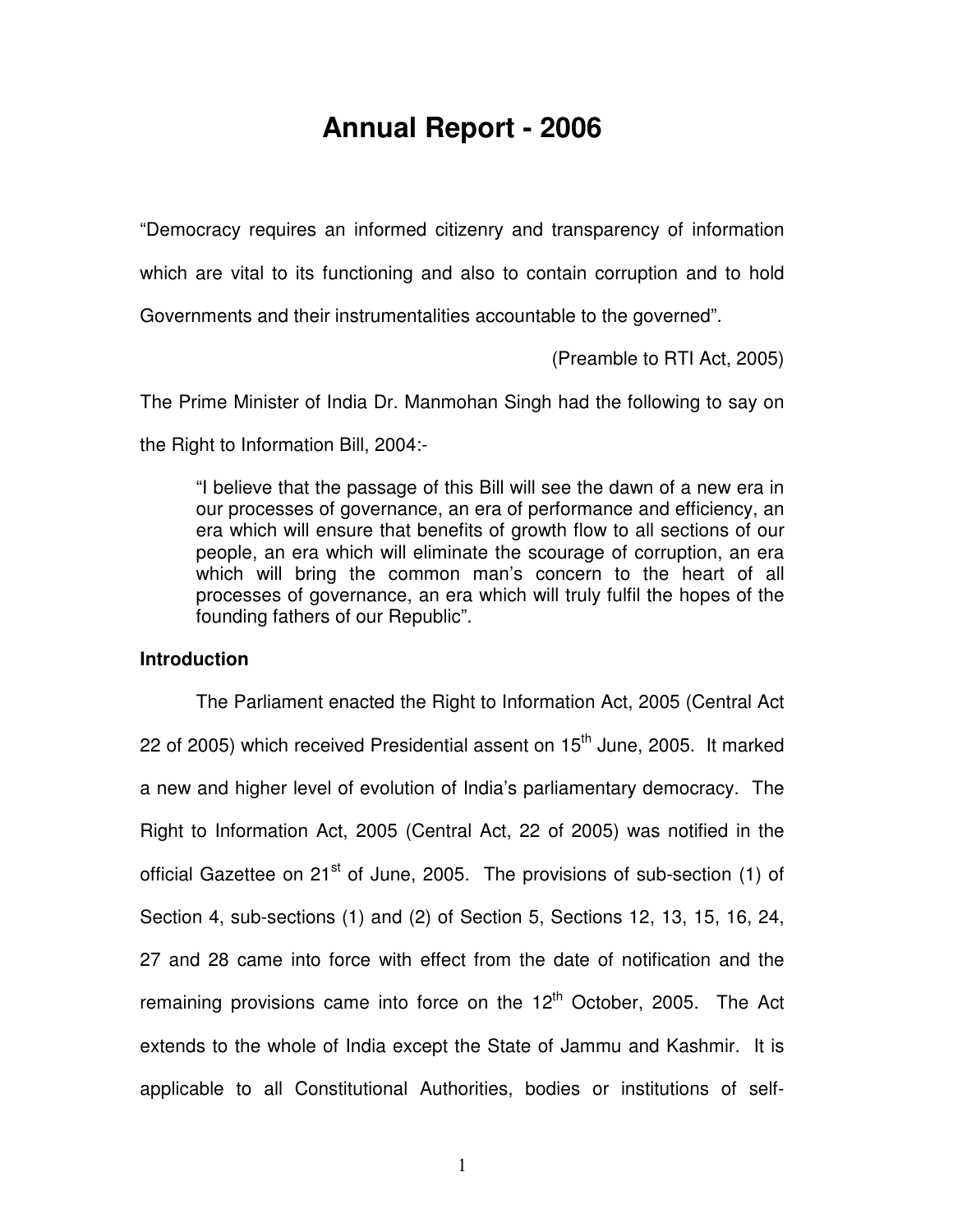Government established or constituted by an Act of the Parliament or the State Legislature, or by order or notification of the Central/State Governments. It also applies to anybody owned, controlled or substantially financed, the non-Government organization substantially financed directly or indirectly by funds provided by the appropriate Government.

 No.22 of 2005) in Tamil was published in the Gazette of India, Extraordinary, Part XV, Section I, Vol.1, dated  $30<sup>th</sup>$  March, 2006 on pages from 1 to 28. The Authoritative Texts of the Right to Information Act, 2005 (Act

 transparency and accountability in the working of every Public Authority in the country and to eliminate the scourge of corruption. The Act mandates a legal- institutional frame work for setting out a practical regime of right to information for every citizen to secure access to information held by or under the control of Public Authorities. The main objective of the Right to Information Act, 2005 is to ensure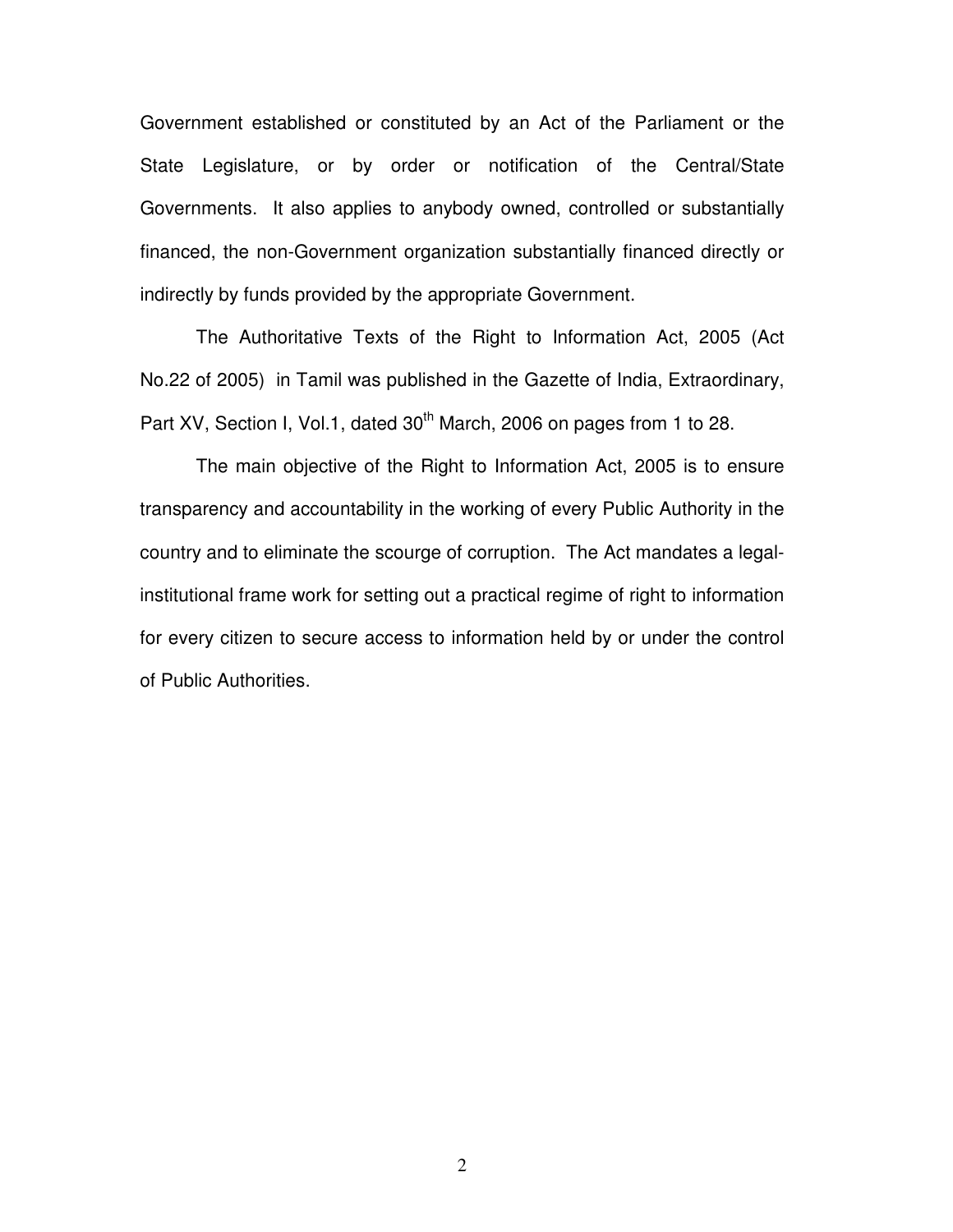## **Salient features of the Act.**

The Bill passed in the Lok Sabha on 11<sup>th</sup> May 2005.

## **Reason for Enactment:**

- • To provide an effective framework for effectuating the right of information recognized under Article 19 of the Constitution of India.
- To secure access to information under the control of public authorities.
- • To inform to the citizens of India in transparency of information and to expedient to provide for furnishing information to citizens who desire to have it.

## **Nutshell Points:**

- • Every public authority should maintain all its records on different systems so that access to such records is facilitated.
- • The public authority should publish the particulars of its organization, functions and duties, etc., within one hundred and twenty days from the date of its enactment, i.e., 15-6-2005.
- • Central Public Information Officers or State Public Information Officers appointed to provide information to persons requesting for the information under this Act.
- The information will be given in printed or in electronic format.
- • Every public authority shall designate the officer as a Central Assistant Public Information Officer or a State Assistant Public Information Officer to receive the applications or information or appeals under this Act.
- • A person who desires to obtain any information shall apply with accompanying prescribed fee (See S.6)
- • An applicant making request for information shall not be required to give any reason for requesting the information or any other personal details except those that may be necessary for contacting him.
- • On receipt of a request within 30 days the information should be provided.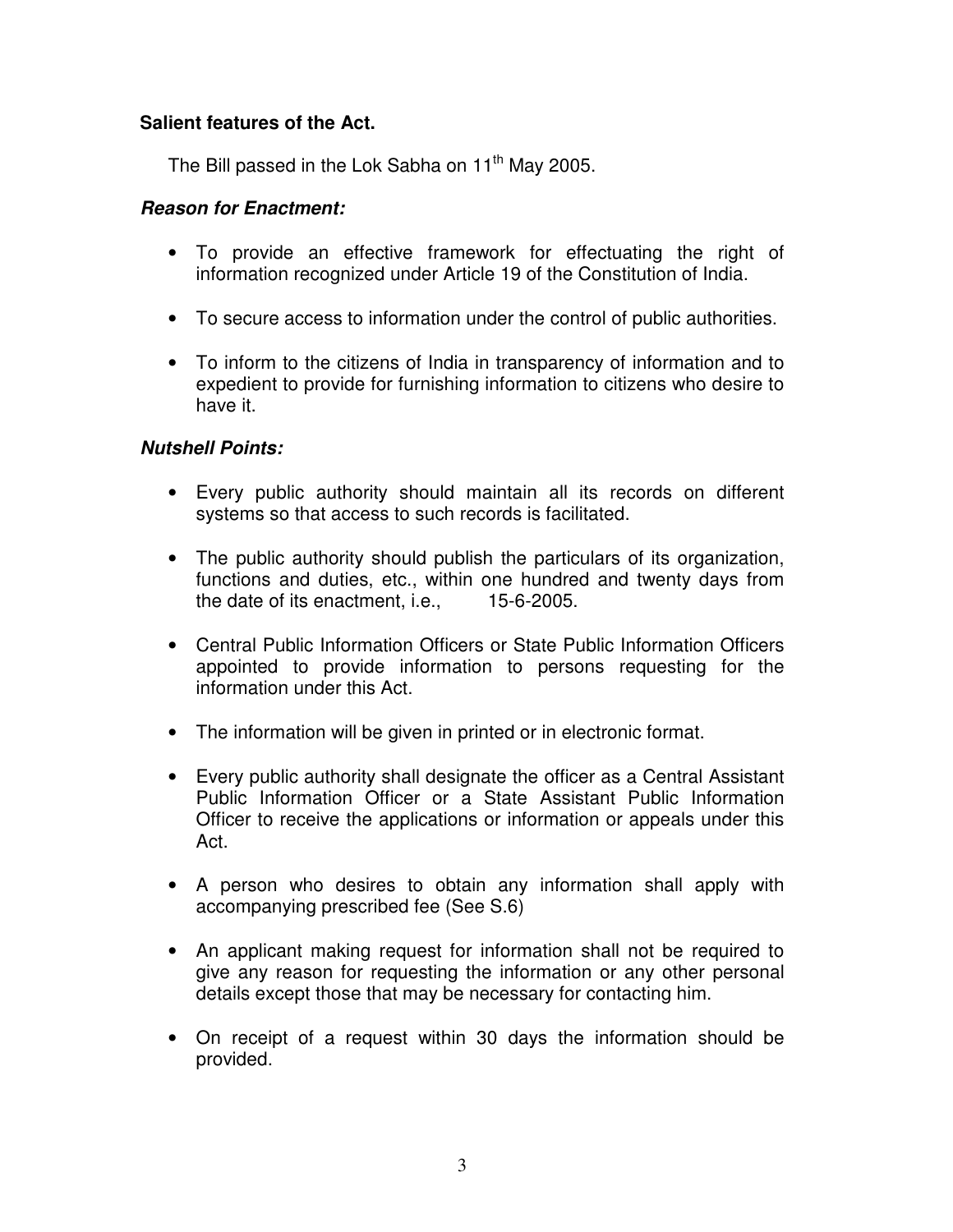- • Where the information sought for concerns the life or liberty of a person, the same should be provided within forty-eight hours of the receipt of the request.
- • On failure to give decision on the request it is deemed that the request is refused.
- • Where a request has been rejected the reasons and the appeal time will be communicated to the applicant [See S.7(8)]
- • Certain exemptions are given to give information with regard to certain matters specified by the Central or State Government.
- • The Central Government by notification constitute the Central Information Commission and the State Government by notification constitute the State Information Commission to receive and enquire into a complaint from any person.
- • Any person who does not receive a decision within the time (30 days) may prefer an appeal within 30 days to such officer who is senior in rank to the Public Information Officer [See S.19]
- Jurisdiction of Court is barred [See S.23].
- The Freedom of Information Act, 2002 (5 of 2003) is repealed.

## **Constitution and Composition of the Tamil Nadu Information Commission**

 As per sub-section (1) of Section 15 of the Right to Information Act, 2005 every State Government shall, by notification in the Official Gazette, constitute a body to be known as State Information Commission to exercise the powers conferred on, and to perform the functions assigned to under this Act. As per sub section (2) of Section 15 of the said Act, the State Information Commission shall consist of one State Chief Information Commissioner and such number of State Information Commissioners not exceeding 10 as may be deemed necessary. The Tamil Nadu State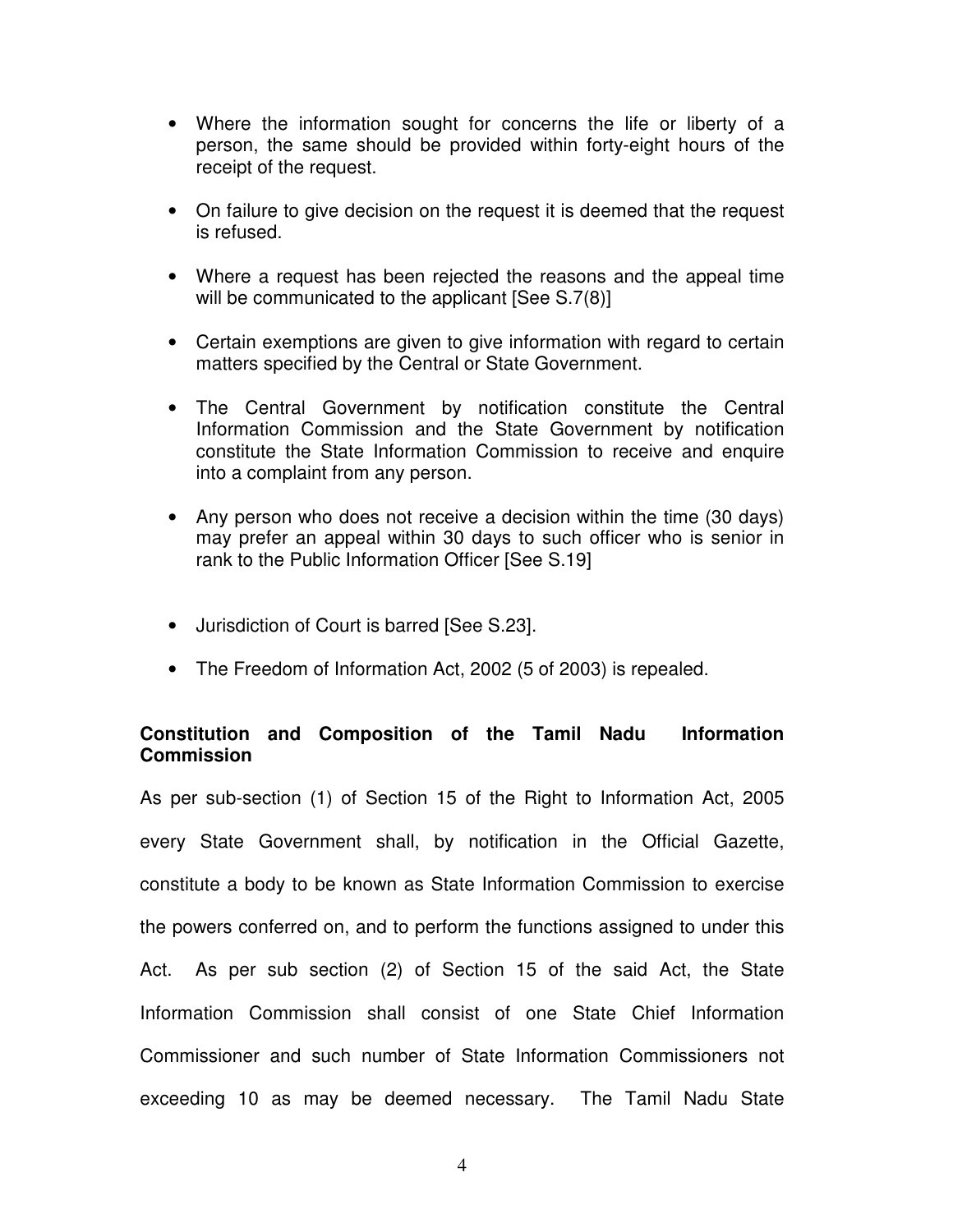Information Commission was constituted as per G.O.Ms.No.988, Public (Estt.I and Legislation) Department, dated 07.10.2005 consisting of one State Chief Information Commissioner and two State Information Commissioners (Annexure-I). Under Section 15(3) of the Act, the Government of Tamil Nadu appointed the following as State Chief Information Commissioner and State Information Commissioners in [G.O.Ms.No.68](https://G.O.Ms.No.68), Public (Estt.I and Legislation) Department, dated 12.01.2006 (Annexure-II) and they were sworn in by His Excellency The Governor of Tamil Nadu on 28.01.2006:-

- $(i)$ (i) Thiru S. Ramakrishnan, I.A.S. (Retired) State Chief Information Commissioner
- $(ii)$ Thiru G. Ramakrishnan, I.A.S. (Retired) State Information Commissioner
- $(iii)$ Thiru R. Rathinasamy, I.A.S. (Retired) State Information Commissioner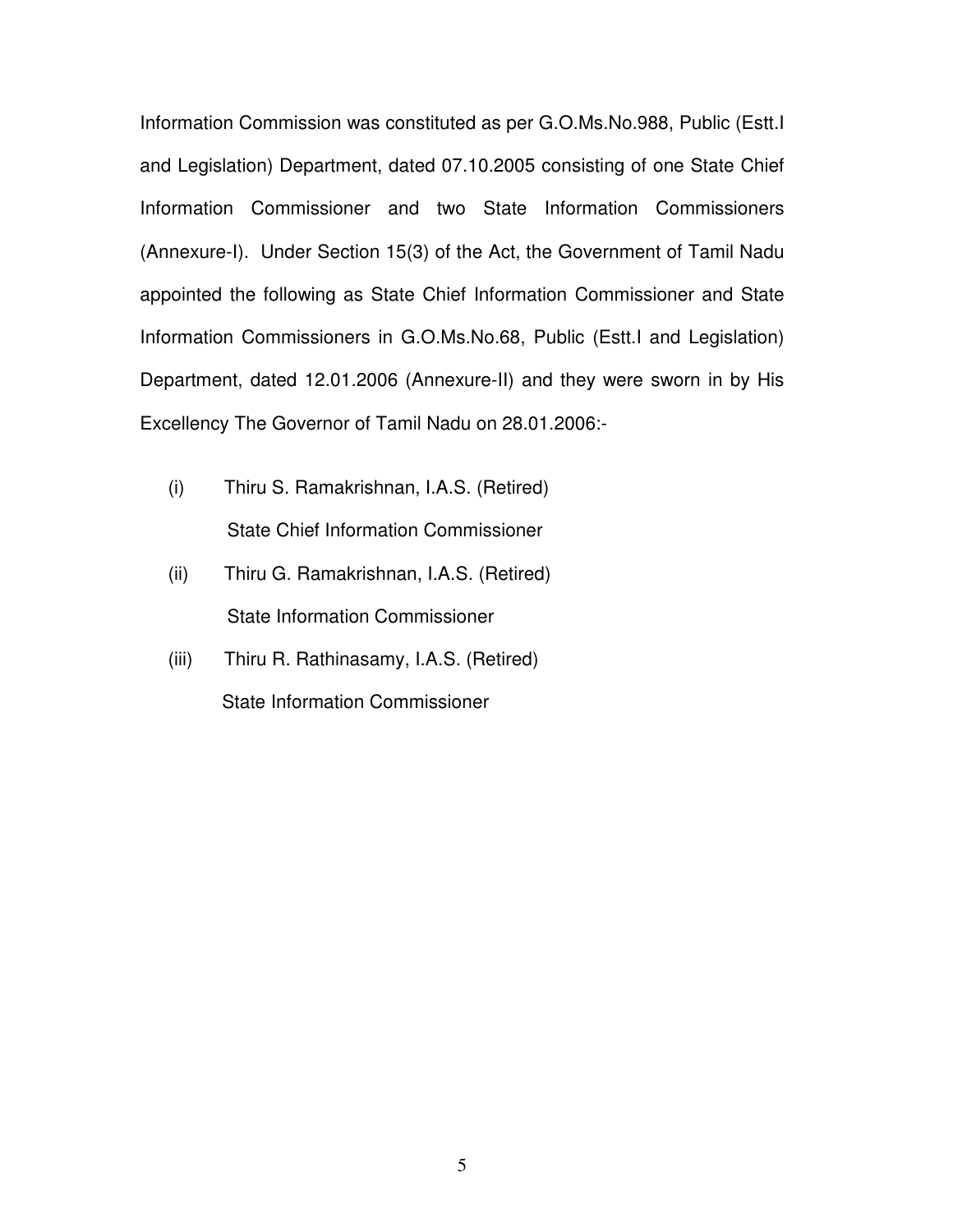#### **Term of office and Conditions of service of the State Chief Information Commissioner and State Information Commissioners.**

 Under Section 16(1) of the Act the State Chief Information Commissioner shall hold office for a term of five years from the date on which he enters upon his office and shall not be eligible for reappointment. No State Chief Information Commissioner shall hold office as such after he has attained the age of sixty-five years.

 Under Section 16(2) of the Act, every State Information Commissioner shall hold office for a term of five years from the date on which he enters upon his office or till he attains the age of sixty-five years, whichever is earlier and shall not be eligible for reappointment as such State Information Commissioner. Every State Information Commissioner, on vacating his office under this sub-section be eligible for appointment as a State Chief Information Commissioner. The term of office of the State Information Commissioner appointed as the State Chief Information Commissioner shall not be more than five years in aggregate as the State Information Commissioner and the State Chief Information Commissioner.

 The salaries and allowances payable to and other terms and conditions of service of State Chief Information Commissioner shall be the same as that of an Election Commissioner and the State Information Commissioners shall be the same as that of the Chief Secretary to Government.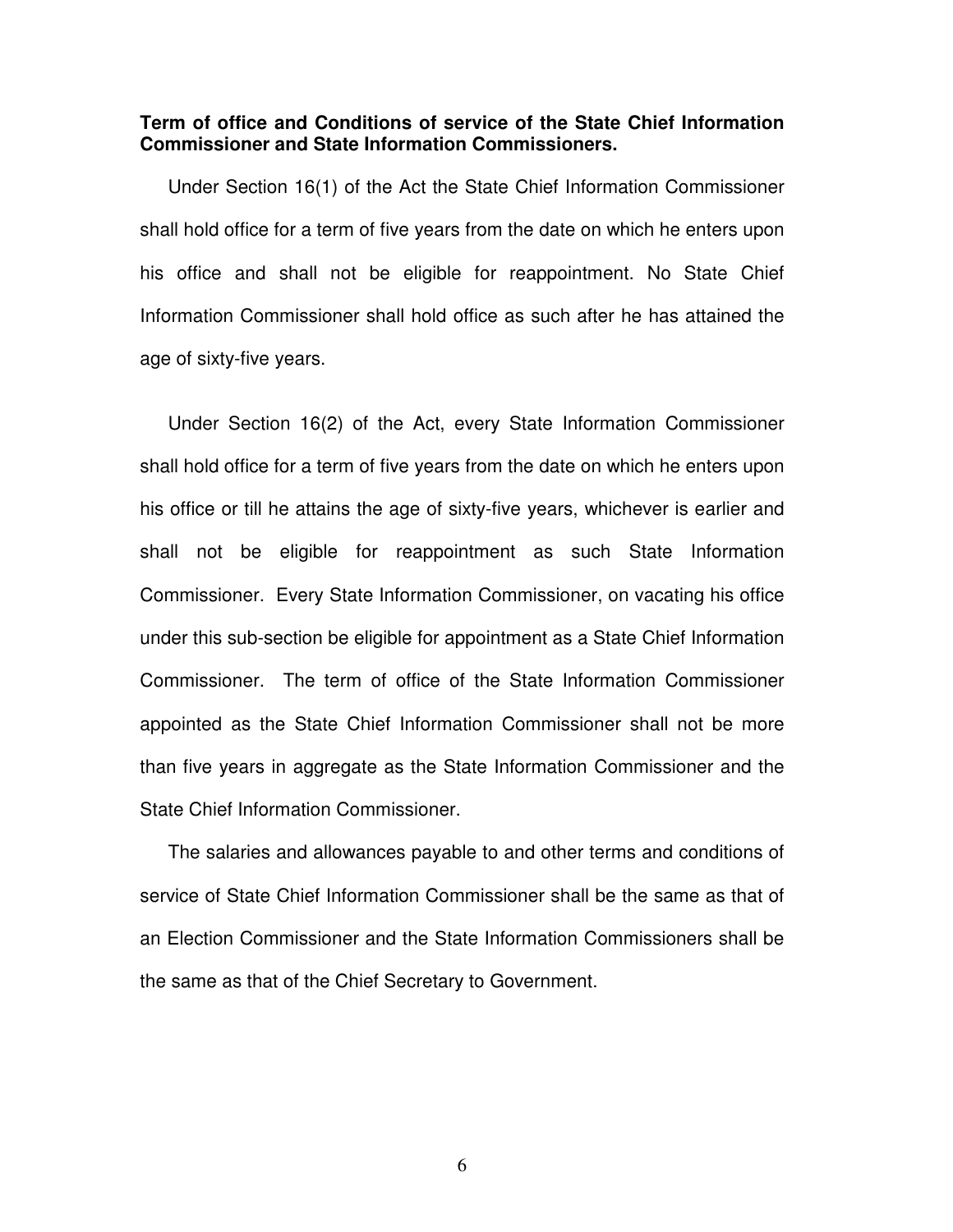#### **Functioning of the Commission**

 The Government in G.O.Ms.No.122, Public (Estt.I & Leg) Department, dated 02.02.2006 (Annexure III) had specified "Krishna Vilas Bungalow", Purasaiwalkam, Chennai as the Headquarters of the Tamil Nadu Information Commission. An amount of [Rs.120.66](https://Rs.120.66) lakhs was provided in the State Budget to meet the expenses of the Tamil Nadu Information Commission during the financial year 2006-07 and the actual expenditure incurred was [Rs.93.11](https://Rs.93.11) lakhs.

 2005, the State Government shall provide the State Chief Information Commissioner and the State Information Commissioners with such officers and employees as may be necessary for the efficient performance of their functions under this Act. Government had initially sanctioned only a skeleton staff to the Commission, details of which are at Annexure –IV. Under sub-section (6) of Section 16 of the Right to Information Act,

#### **Right to Information and obligations of Public Authorities**

## **Pro-active disclosure of Information**

 As per Section 4 of the Right to Information Act, 2005, it is mandatory for pro- active disclosure of information by the public authorities. The information required to be published under this section within one hundred and twenty days from the enactment of the Act includes particulars of its organizations, functions and duties, the norms set by it for the discharge of its functions, the rules, regulations, instructions, manuals and records used for discharging functions, a statement of the categories of documents held by it, directory of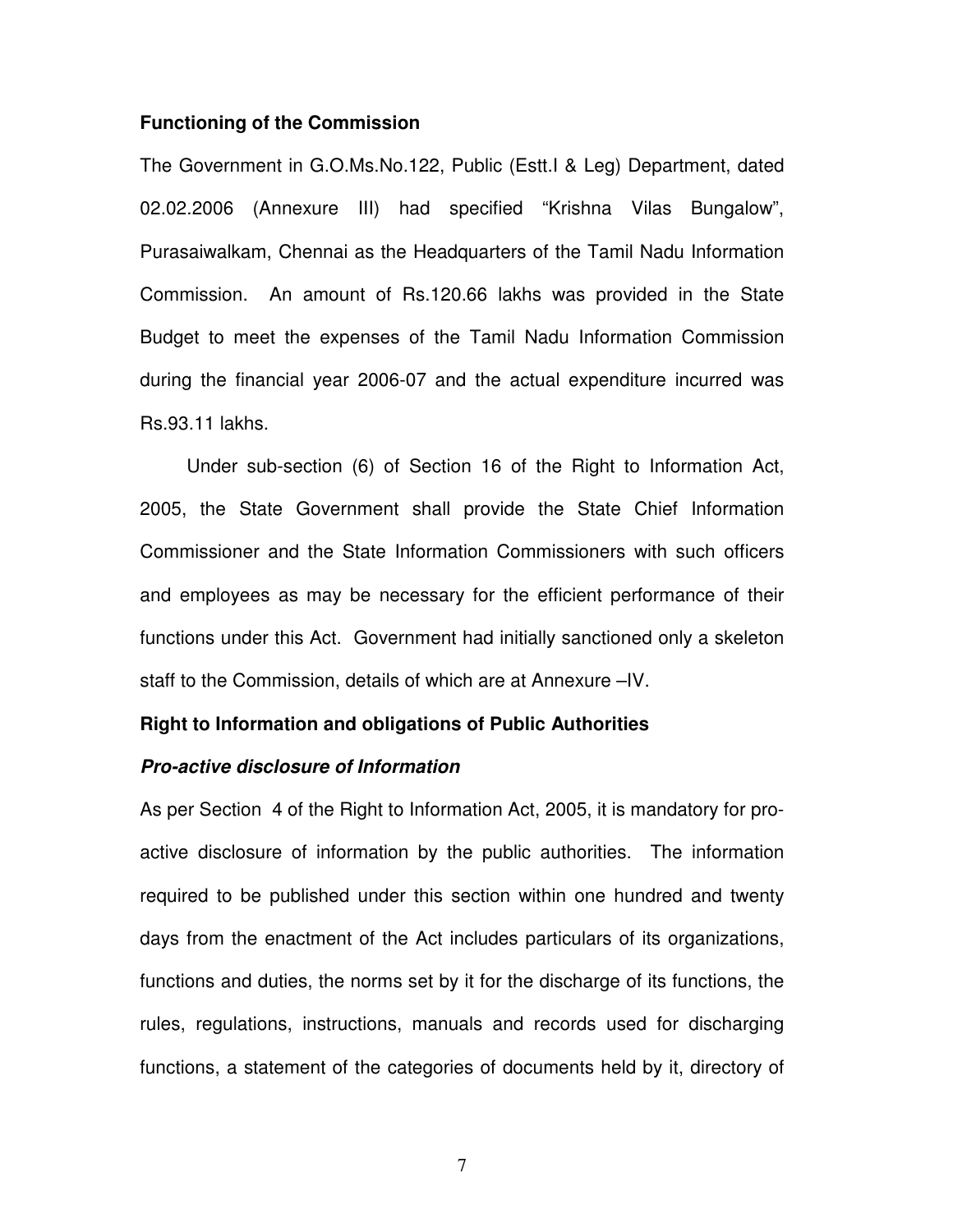officers and employees including their monthly remuneration, its annual budget, details of execution of subsidy programmes and its beneficiaries, the particulars of the Public Information Officers etc.

#### **Request for obtaining information**

 A person, who desires to obtain any information under the Act, is required to make a request in writing or through electronic means before the Public Information Officer as provided in section 6 of the Act, specifying the particulars of the information sought by him or her. The application should be accompanied with such fee as prescribed. The applicant is not required to give any reason for seeking information or any other personal details except those that may be necessary for contacting the applicant. Where the request for an information which is held by another public authority or the subject matter of which is more closely connected with the functions of another public authority, the public authority, to which such application is made shall transfer the application or such part of it as may be appropriate to that other public authority within 5 days of the date of receipt of the application, under intimation to the applicant as provided under section 6(3) of the Act.

#### **Disposal of request**

 Section 7 of the Act provides for disclosure of information against requests made under section 6 within 30 days of the receipt of the request. When the request is rejected for any of the reasons specified under Section 8(1) or 9, it is mandatory for the Public Information Officer to communicate the reasons for such rejection, the period within which an appeal against such rejection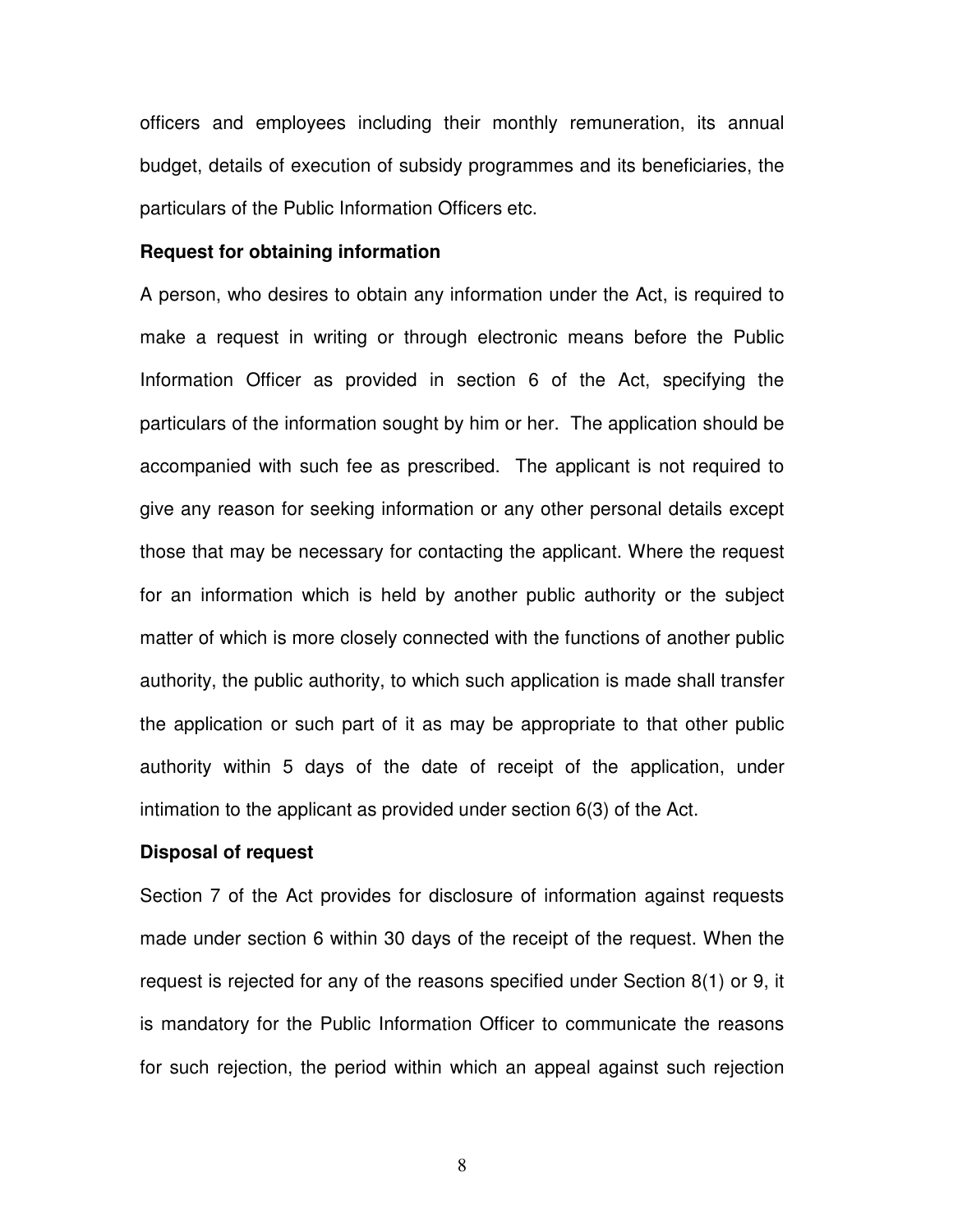may be preferred and the particulars of the appellate authority etc. to the applicant.

## **Time limit for disposal of applications**

- 1. 30 days from the date of receipt of the application (section 7(1))
- 2. 48 hours for information concerning the life or liberty of a person (section 7(1) proviso)
- 3. If the application is received through State Assistant Public Information Officer, the time limit is 35 days (Proviso to section 5(2))
- 4. If the interests of a third party are involved, then the time limit is 40 days (section 11(3).
- 5. If the information sought for is in respect of allegations of violation of human rights in the case of exempted organizations, the time limit is 45 days (section 24(4) proviso).

### **First Appeal**

 Every Public Authority must designate an officer who is senior in rank to Public Information Officer as the Appellate Authority. As per sub-section (1) of section 19 of the Act, any person who, does not receive a decision within the time specified in sub–section (1) or clause (a) of sub-section (3) of section 7, or is aggrieved by a decision of the Central Public Information Officer or State Public Information Officer, as the case may be, may within thirty days from the expiry of such period or from the receipt of such a decision prefer an appeal to such officer who is senior in rank to the Central Public Information Officer or State Public Information Officer as the case may be, in each public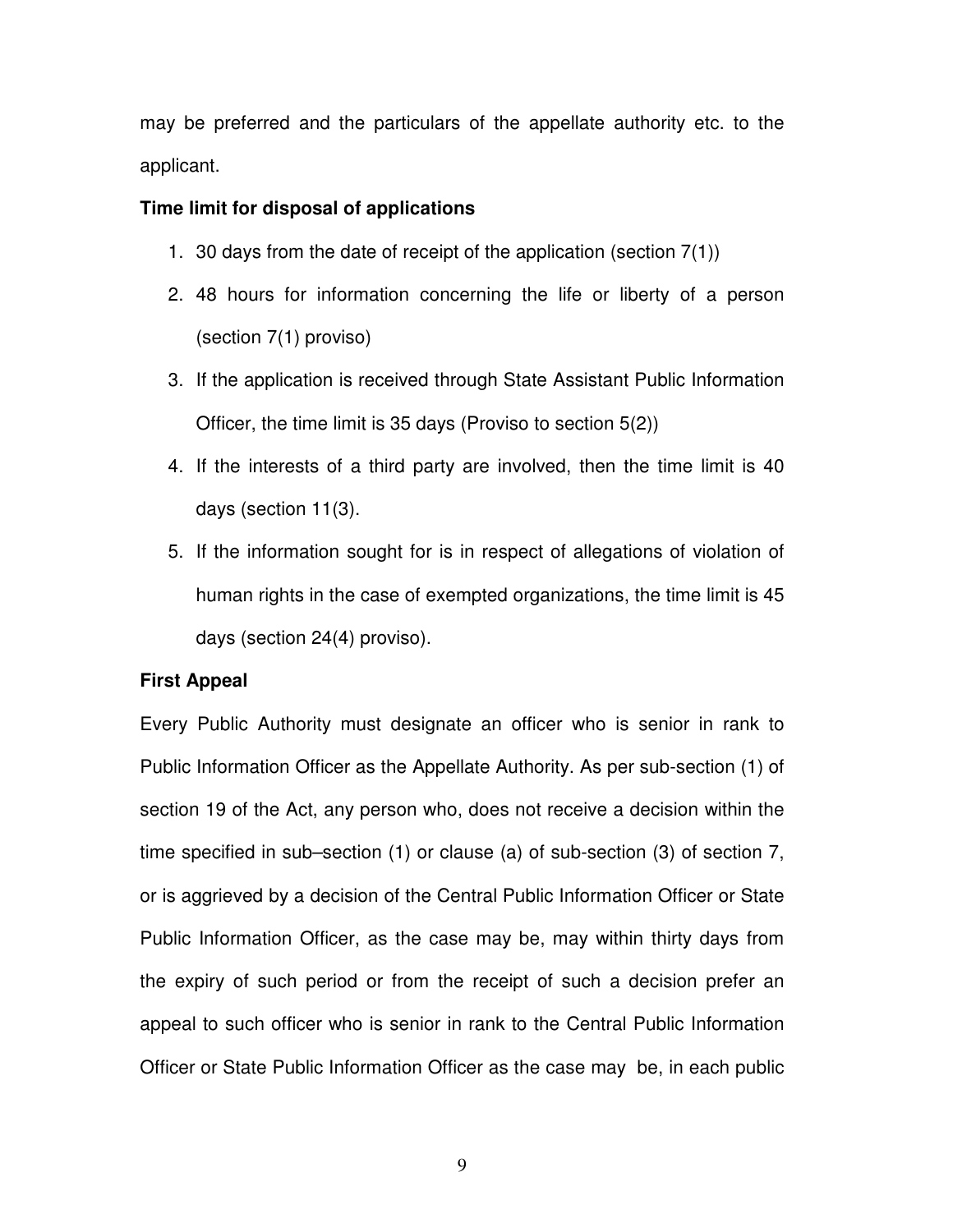authority. Provided that such officer may admit the appeal after the expiry of the period of thirty days if he or she is satisfied that the appellant was prevented by sufficient cause from filing the appeal in time.

#### **Payment of Fee**

 According to section 27(1) of the Act, the appropriate Government may by notification in the Official Gazette, make rules to carry out the provisions of this Act. Department, dated Right to Information (Fees) Rules, 2005 prescribing the application fee, cost of material and mode of payment by cash or by demand draft or by bankers cheaue. Rs.50/- for making application to obtain information under sub-section (1) of section 6 of the Act. From 20.09.2006 onwards this fee has been reduced to Rs.10/- vide notification issued in G.O.Ms.No.1012, Public (Estt.I & Leg) Department, dated 20-9-2006 (Annexure-VI). As per Letter No.40755/2005-3, Public (Estt.I & Leg) Department, dated 21.10.2005 (Annexure-VII), the remittance of fee shall be under the following head of account: The Government vide G.O.Ms.No.989, Public (Estt.I & Leg) 7-10-2005 (Annexure-V) issued the Tamil Nadu Initially, the Government of Tamil Nadu had prescribed a fee of

 "0075-00.- Miscellaneous General Services – 800. Other Receipts – BK. Collection of fees underTamil Nadu Right to Information (Fees) Rules, 2005." (DPC 0075 00 800 BK 0006)

 Officer will intimate the applicant the cost of information as prescribed by the Government in writing with calculation details of how the figure was arrived at. Applicant can seek review of the decision on fees charged by applying to the Before providing the information to the applicant, the Public Information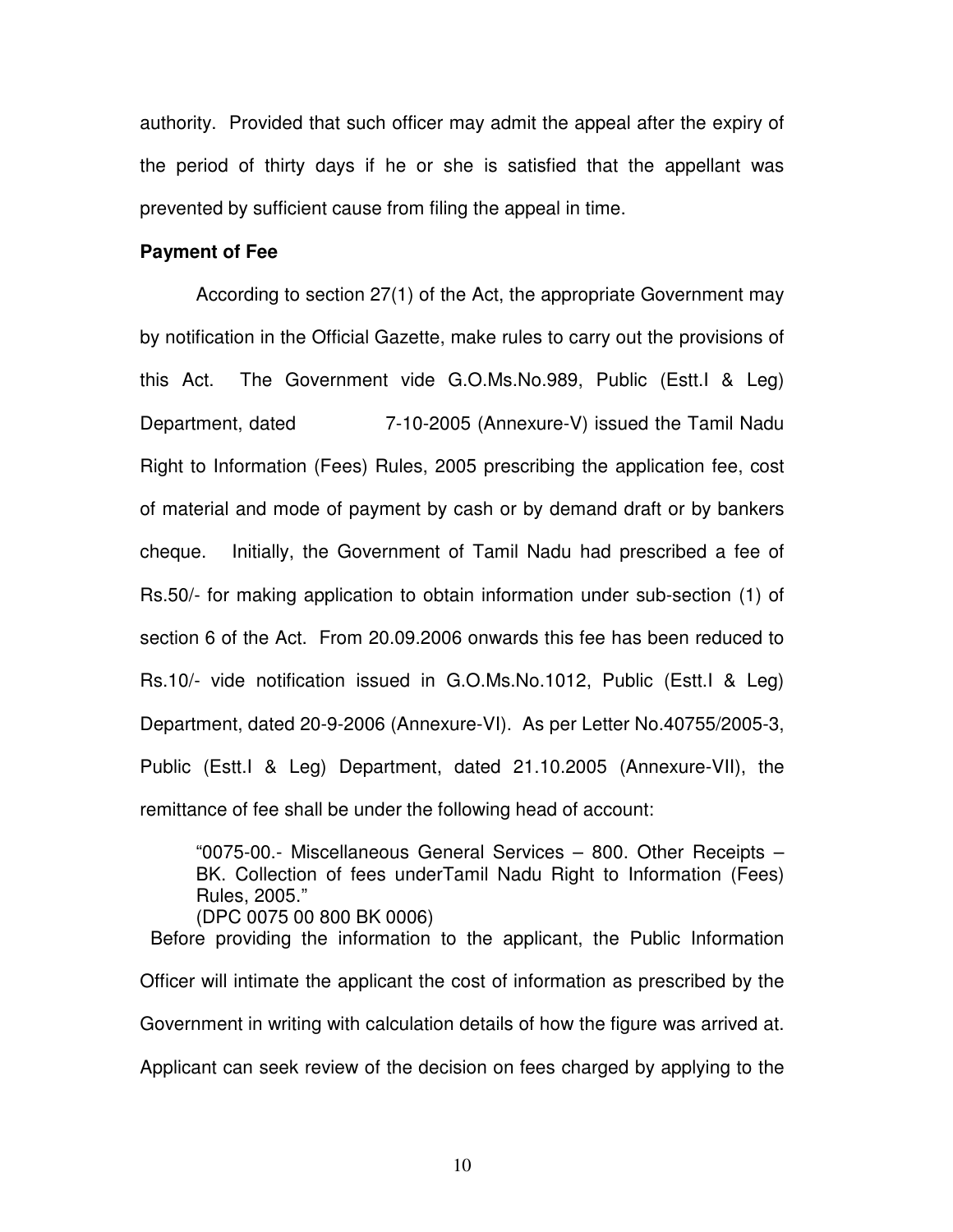appropriate Appellate Authority. Applicant must be provided information at free of cost if the Public Information Officer fails to comply within the prescribed time limit. No separate fee need be paid by the petitioner either at the time of preferring first appeal to the appellate authority or at the time of filing second appeal against Public Information Officer / Appellate Authority before the Commission under section 19 of the RTI Act, 2005. No prescribed fee including application fee will be charged from people below the poverty line. 14.11.2005, the Government ordered that the classification of below poverty line persons as approved by the Gram Panchayat and local bodies be taken as the basis to identify the persons below poverty line for the purpose of exempting them from the payment of fee under the proviso to sub section (5) of section 7 of the Right to Information Act, 2005 while seeking information under the RTI Act, 2005. An extract duly certified will be sufficient to avail this concession. Copy of order is at Annexure VIII. In G.O.Ms.No.1138, Public (Estt.I & Leg) Department, dated

#### **Notification of Intelligence and Security Organizations.**

 As per sub-section (4) of section 24 of the Right to Information Act, 2005, nothing contained in the Act shall apply to such intelligence and security organizations being organizations established by the State Government, as that Government may from time to time, by notification in the Official Gazette specify. Accordingly, the Government of Tamil Nadu had notified a list 32 intelligence and security organizations to which the provisions of the Act shall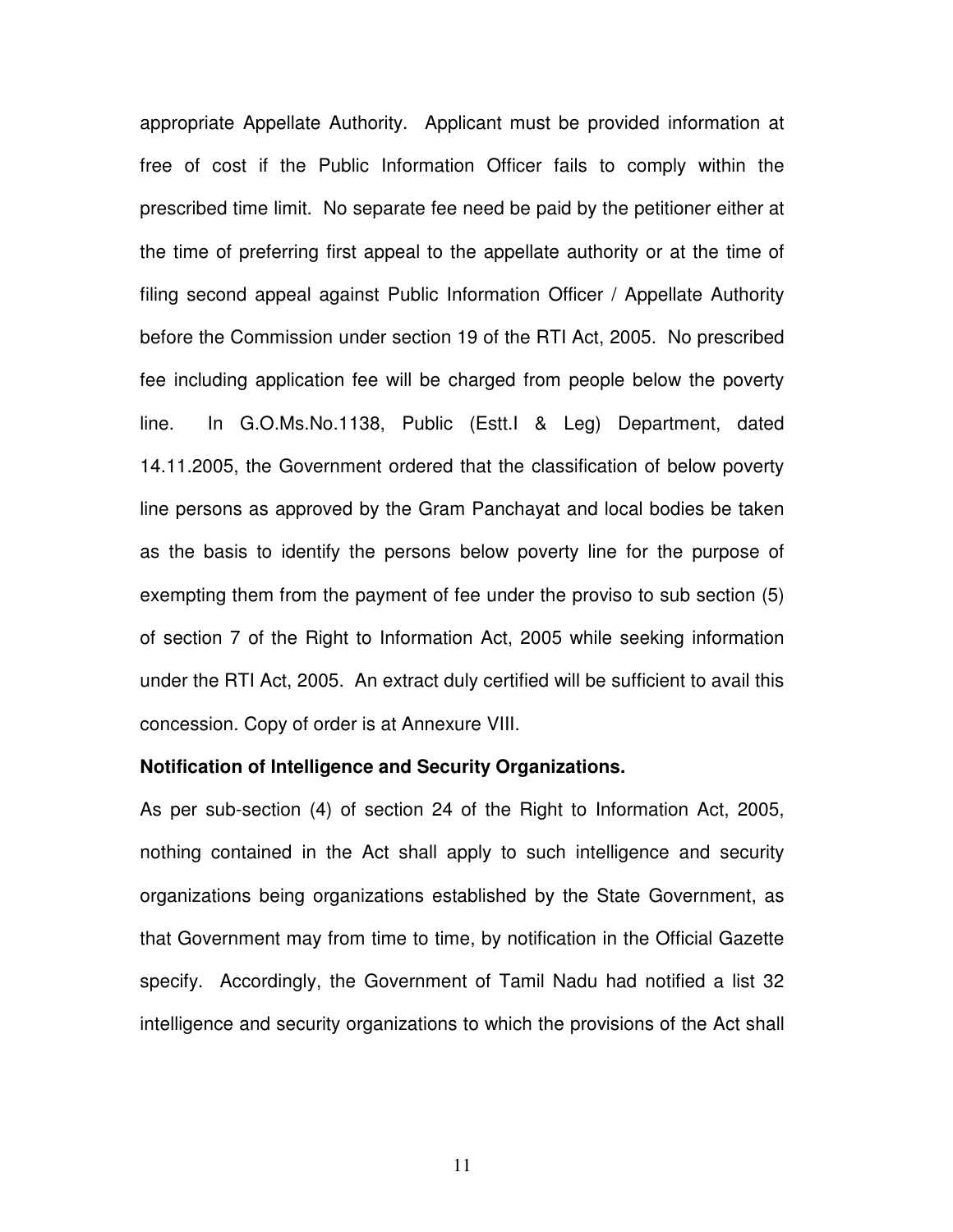not apply vide G.O.Ms.No.1042, 1043, 1044 and 1045, Public (Estt.I & Leg) Department, dated 14.10.2005 (Annexure-IX).

#### **Guidelines for implementation of the Act.**

 The Government had issued orders in Letter No.Ms.987, Public (Estt.I & Leg) Department, dated 07.10.2005 (Annexure X) for designating Public Information Officers and Appellate Authorities in the offices of the Public Authorities for implementation of the RTI Act, 2005.

#### **Training:**

 The Anna Institute of Management is imparting training about the Right to Information Act to all the Public Information Officers and Appellate Authorities by chalking out programmes.

#### **Powers and Functions of the Information Commission**

 The Information Commission has the original jurisdiction to receive and inquire into complaints under section 18 and second appellate jurisdiction under section 19(3) to receive appeals against the decision of the Public Authorities. A second appeal against the Appellate Authority's decision shall lie within ninety days from the date on which the decision should have been made or was actually received, with the State Information Commission. The Information Commission may admit the appeal after the expiry of the period of ninety days if it is satisfied that the appellant was prevented by sufficient causes from filing the appeal in time. Section 19 mandates that the decision of the Information Commission shall be binding. Further, the Information Commission has the power to require the Public Authority to take any such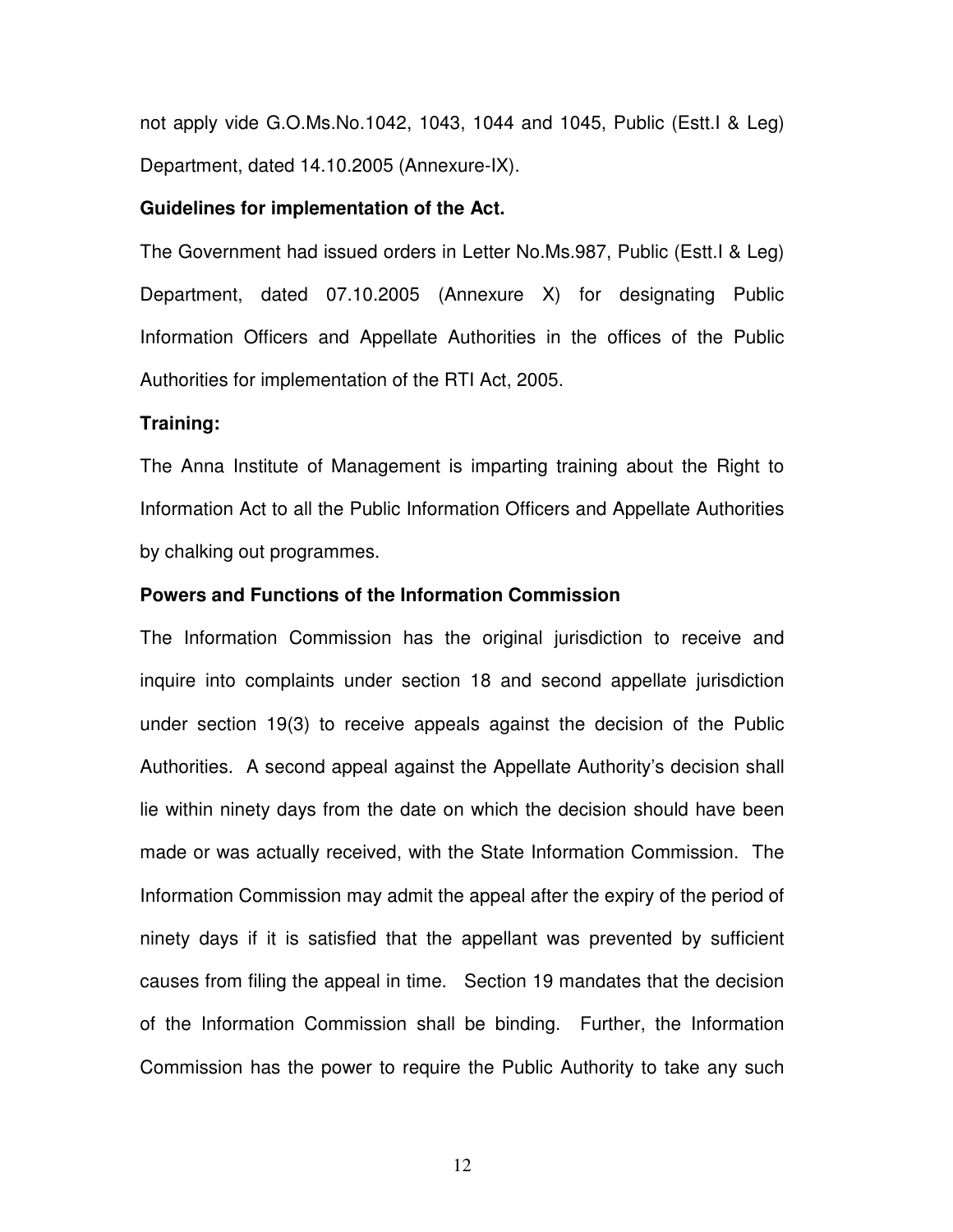steps as may be necessary to secure compliance with the provisions of the Act. It can also require the public authority to compensate the complainant for any loss or other detriment suffered. Section 19 further mandates the Information Commission to impose any of the penalties provided under the Act.

 while inquiring into any matter under this section, have the same powers as are vested in a Civil Court while trying a suit under the Code of Civil Procedure, 1908, in respect of the following matters, namely:- As per section 18(3) of the Act, the State Information Commission shall

- (a) summoning and enforcing the attendance of persons and compel them to give oral or written evidence on oath and to produce the documents or things;
- (b) requiring the discovery and inspection of documents;
- (c) receiving evidence on affidavit;
- (d) requisitioning any public record or copies thereof from any Court or office;
- (e) issuing summons for examination of witnesses or documents and
- (f) any other matter which may be prescribed.

 Section 20 of the Act empowers the Commission to impose penalty, at the time of deciding any complaint or appeal if it is of the opinion that the Public Information Officer has without any reasonable cause, refused to receive an application for information or has not furnished information within the time specified under sub-section(1) of section 7 or malafidely denied the request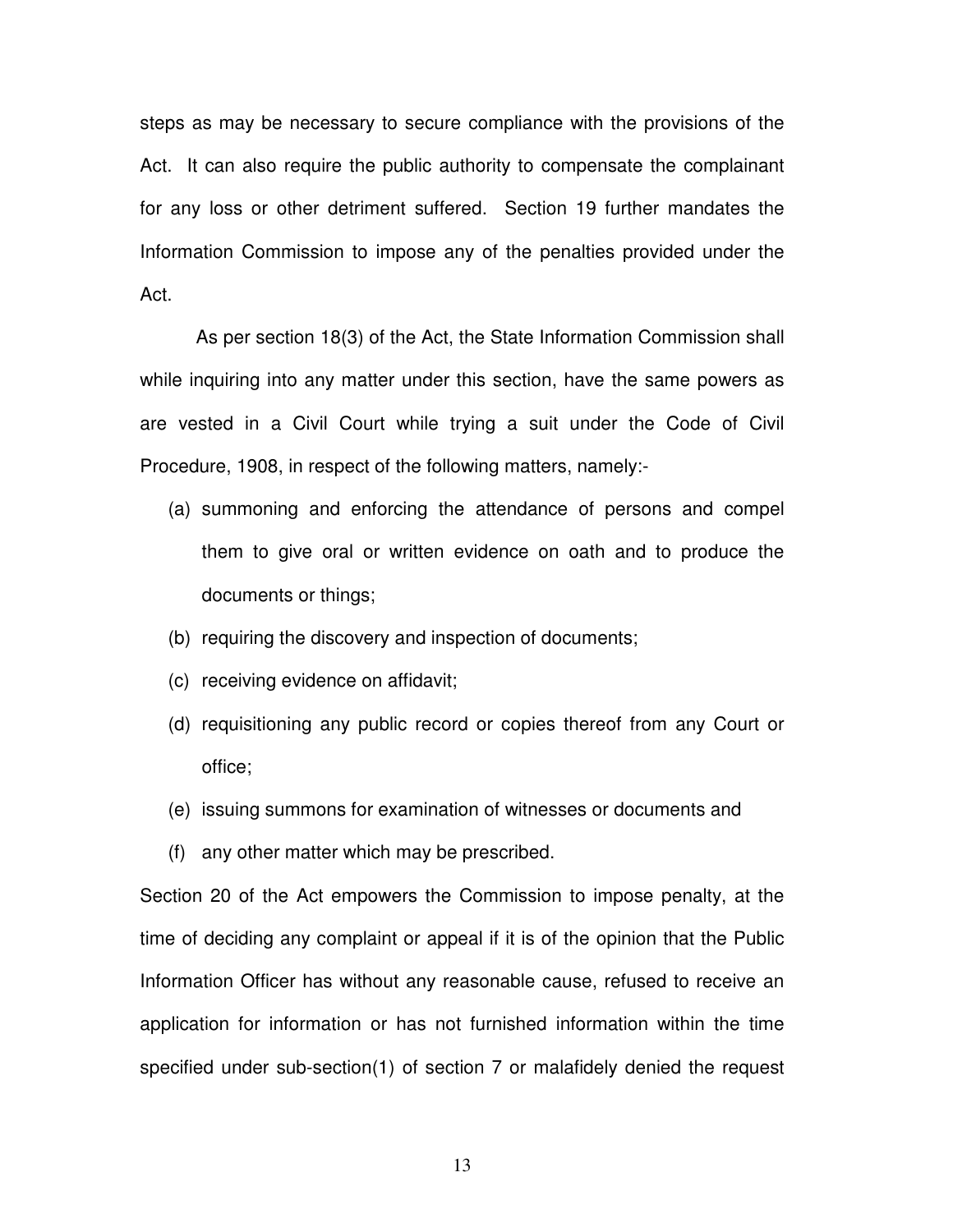for information or knowingly given incorrect, incomplete or misleading information or destroyed information which was the subject of the request or obstructed in any manner in furnishing the information. It shall impose a penalty of two hundred and fifty rupees each day till application is received or information is furnished, so however, the total amount of such penalty shall not exceed twenty-five thousand rupees.

 Under section 23 of the Act, no court shall entertain any suit, application or other proceeding in respect of any order made under the Act and no such order shall be called in question otherwise than by way of an appeal under the Act.

#### **Complaints and Appeals to the Commission**

 The Tamil Nadu Information Commission had adopted three types of disposal on the appeal/complaints received by the Commission. Firstly the complaints which were generally in the nature of grievance petitions and not in conformity with the RTI Act were forwarded to the respective public authorities for redressal of the grievances.

 Secondly, appeals which were in conformity with the Act and clear were sent to the public authorities concerned with direction to dispose of the same under RTI Act within the specified time limit, failing which show cause notice will be issued.

 Thirdly, the cases which gave room for different view points, the petitioner and the Public Information Officer concerned were called for an enquiry by issuing summons to both the parties to appear in person on a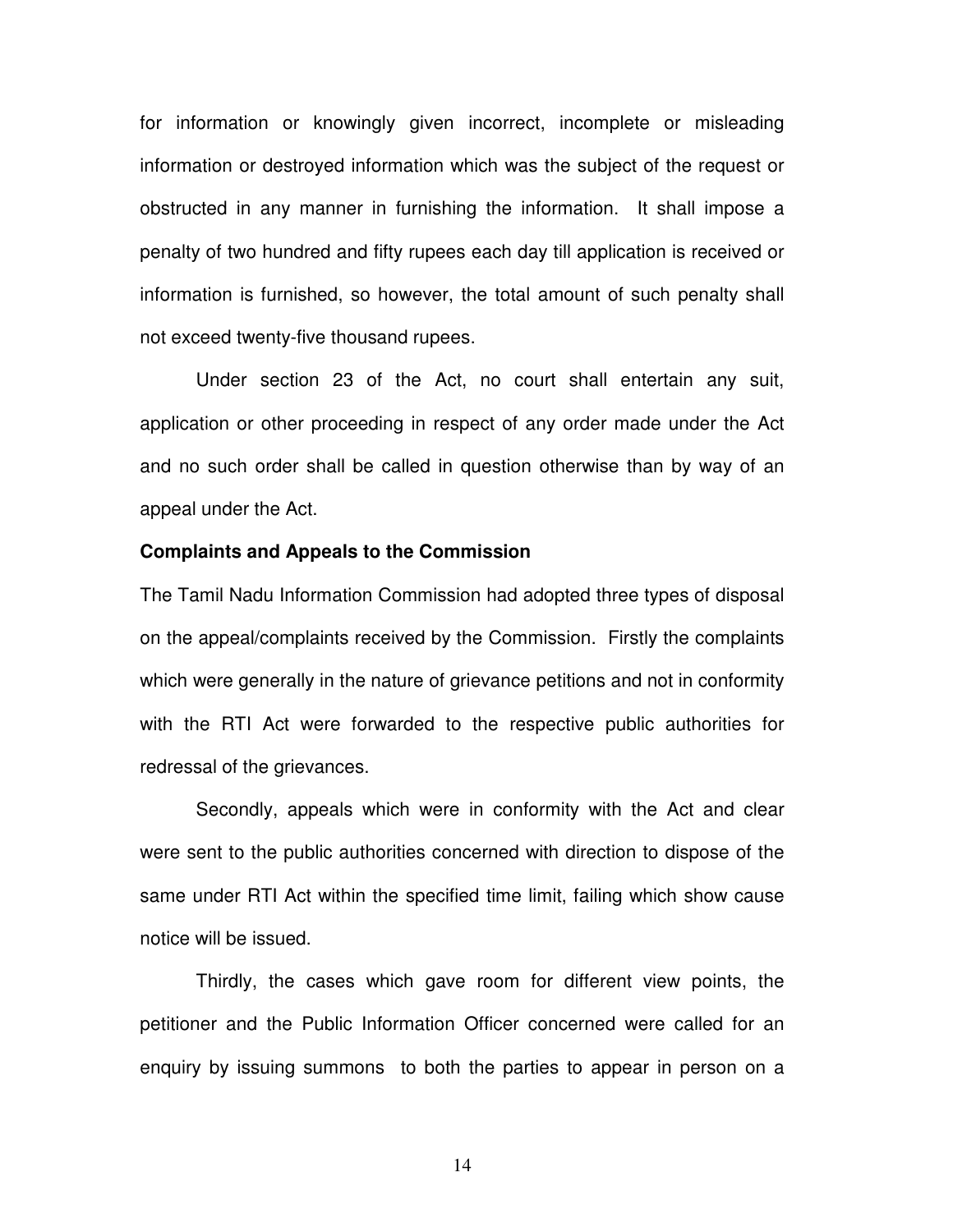date specified. The Commission delivered its judgement on the merits of the case.

 Information Commission was 8550, out of which 454 appeals were enquired by summoning both the petitioner and the Public Information Officer concerned. The remaining 8096 tappals including miscellaneous papers were also disposed of by the Commission. The total receipt of tappals during the year 2006 by the Tamil Nadu

 the District Collectors in groups by undertaking tours in order to ascertain the practical difficulties in implementing the RTI Act in its full spirit. The Commission also utilized these opportunities to conduct enquiry at the district level in a decentralized manner so as to cause least hardship both to the petitioners and the Public Authorities. The Tamil Nadu Information Commission held review meetings with

 To create awareness among the citizens, the Information Commissioners either jointly or individually held press meet in the districts and interacted with the media persons. No doubt media is playing a vital role in creating awareness among the public. Also the Commission had extensively toured the State and participated in awareness programmes conducted by NGOs.

#### **Penalties and Disciplinary actions**

 During the year of report, the Tamil Nadu Information. Commission had issued show cause notices in 96 cases for imposing penalty. The Tamil Nadu Information Commission had recommended for disciplinary action against the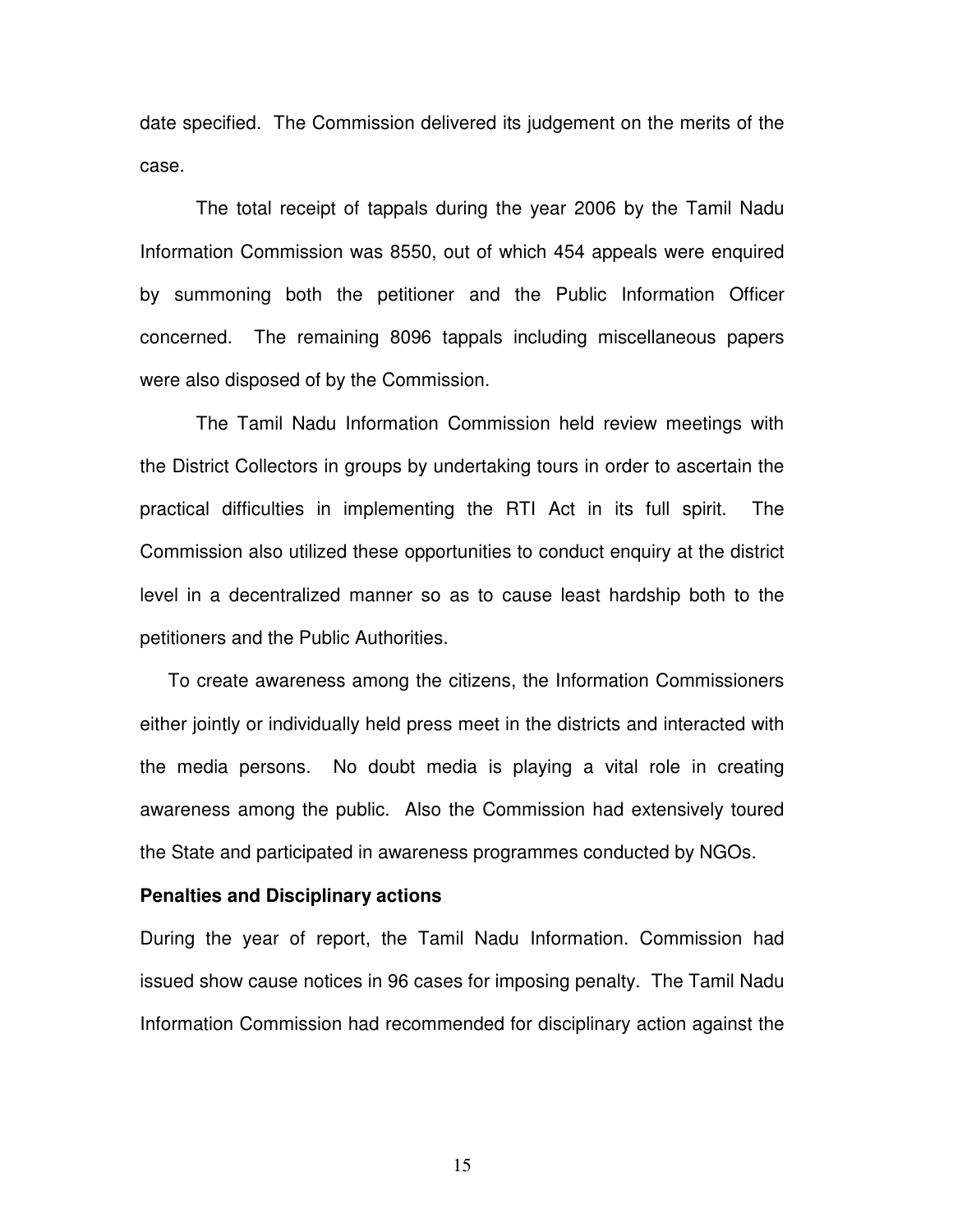Public Authorities in 23 cases under the RTI Act, 2005. The Commission had imposed penalty in respect of four Public Authorities during the year 2006.

#### **National Convention on one year of RTI**

 Information Commission organized a three day National Convention at Vigyan Bhawan during  $13^{th} - 15^{th}$  October, 2006. Thiru S.Ramakrishnan, I.A.S. (Retd), State Chief Information Commissioner, Thiru G. Ramakrishnan, I.A.S. (Retd) and Thiru R. Rathinasamy, I.A.S. (Retd) State Information Commissioners had participated in the National Convention. On completion of one year of implementation of RTI Act, Central

#### **Monitoring and Reporting**

 Section 25(2) of the RTI Act, 2005 provides that each Ministry or Department shall in relation to the Public authorities within their jurisdiction, collect and provide such information to the Information Commission, as is required to prepare the Annual Report by the Commission.

 applications received by the Public Information Officers in the State, the fees collected etc. are shown at Annexure XI. The department wise particulars showing the total number of

#### **Recommendations of Tamil Nadu Information Commission:**

 1. It is suggested that suitable instructions be issued by the Government, that all the public authorities should fulfill their obligations laid under section 4 of the RTI Act, 2005 and any failure to comply with the provisions of the said section should be viewed very seriously and departmental action initiated against such public authority.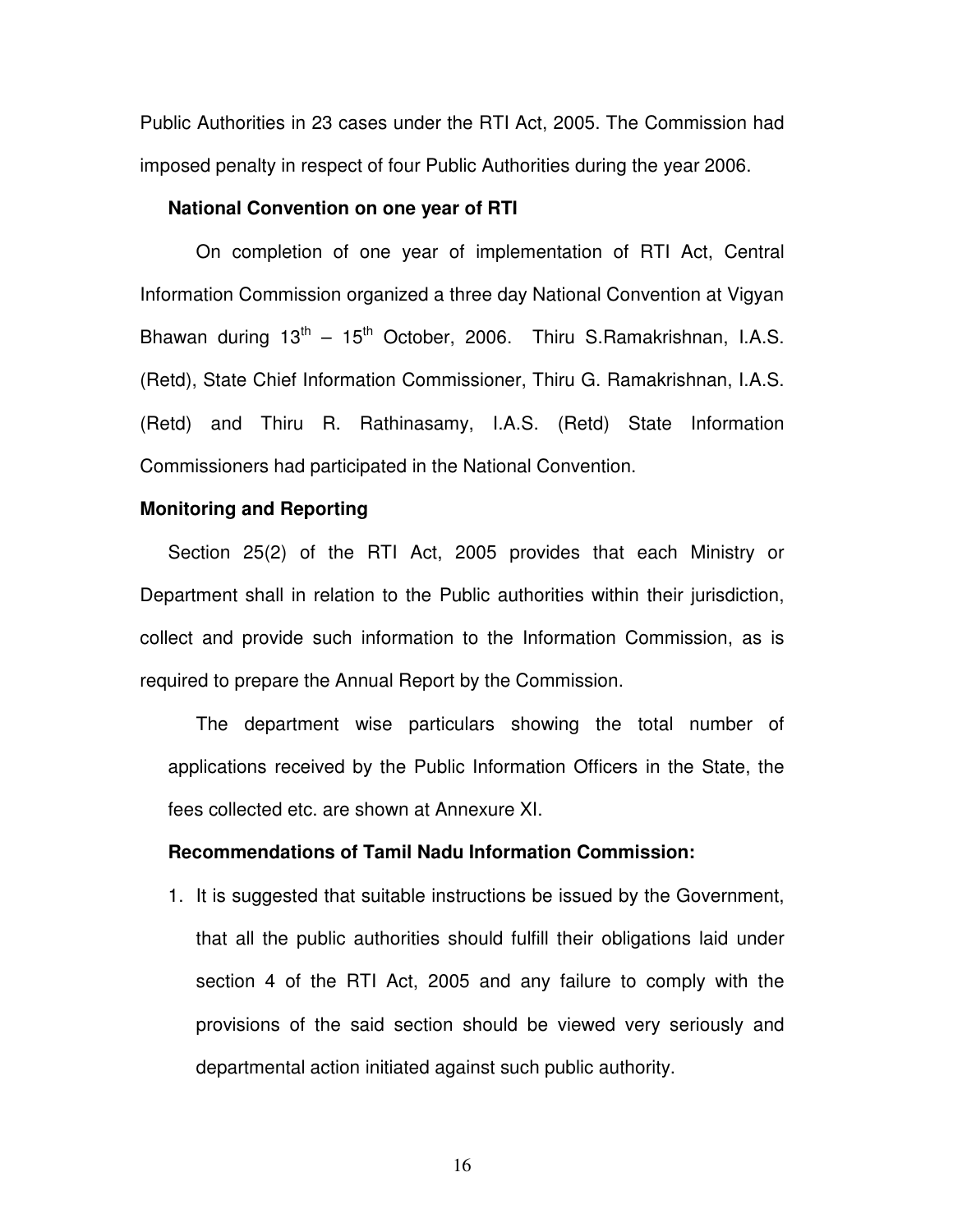- 2. It is also recommended that all the administrative departments of the Government may be directed to review the progress of implementation of the RTI Act during the review meetings held with the Heads of Departments by compulsorily including this as one of the subjects in the agenda.
- 3. The Anna Institute of Management, Chennai under the administrative control of the Government is imparting training about the RTI Act to the officers and staff of the different departments. Since the number of Public Information Officers and Appellate Authorities runs in thousands, the training programme may be arranged at the District level also by involving the District Collectors.

## **K.S.SRIPATHI STATE CHIEF INFORMATION COMMISSIONER**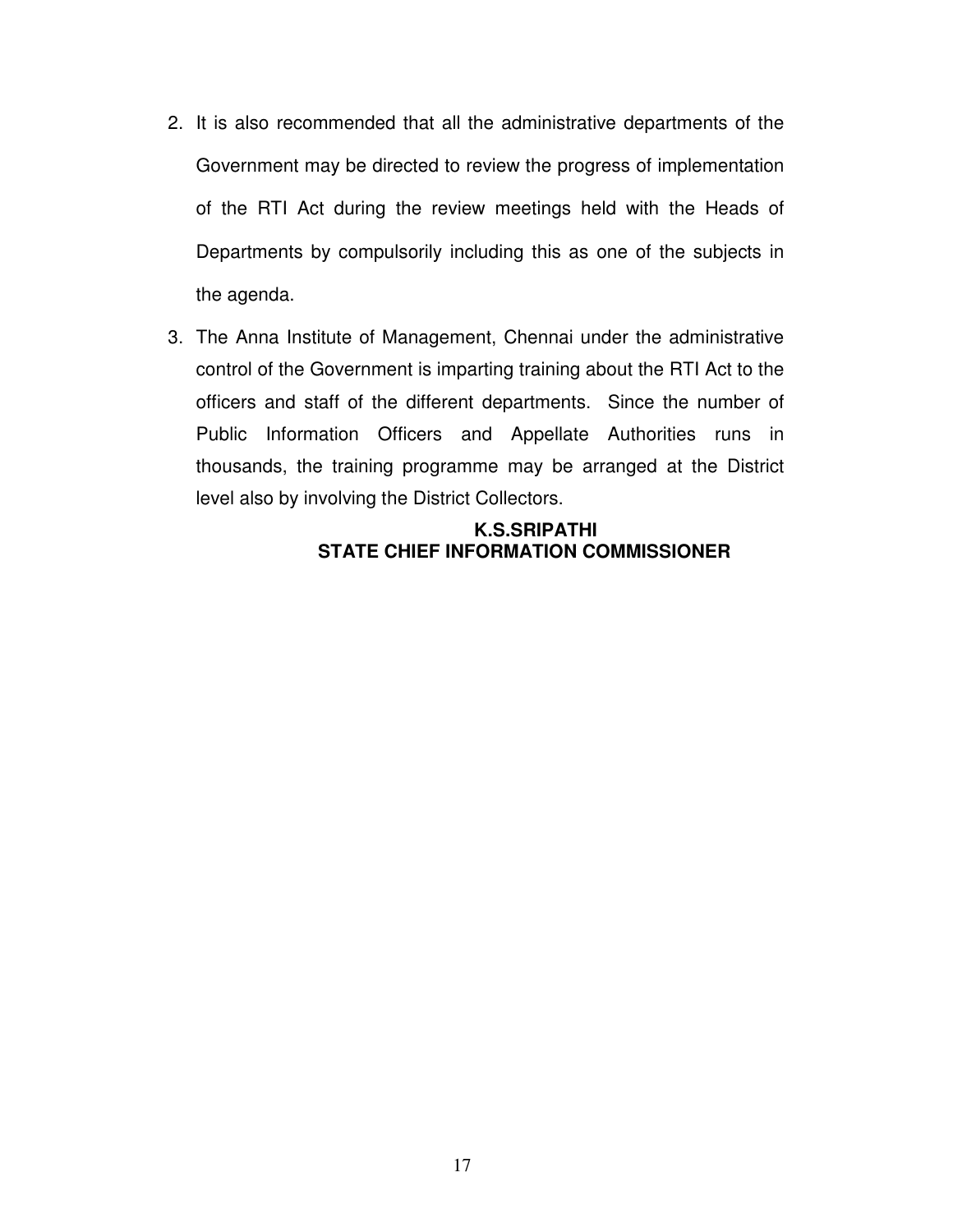## **ANNEXURE –I GOVERNMENT OF TAMIL NADU**

## **ABSTRACT**

 The Right to Information Act, 2005 – Tamil Nadu State Information Commission – Constitution of – Orders – Issued.

## **PUBLIC (Estt.I & Leg) DEPARTMENT**

G.O.Ms.No.988

Dated: 7.10.2005 Read:

 From the Secretary, Government of India, Ministry of Personnel, Public Grievances No.34012/S/2005/Estt.(B), dated 23.06.2005. and Pensions. New Delhi D.O. Letter

 $=$  $=$  $=$ 

# ==== ORDER:

 2005 (Central Act 22 of 2005) to provide for setting up the practical regime of right to information for citizens to secure access to the information under the control of Public Authorities in order to promote transparency and accountability in the working of every Public Authority. The Government of India have enacted the Right to Information Act,

 2005, every State Government shall, by notification in the official gazette, constitute a body to be known as State Information Commission to exercise the powers conferred on, and to perform the functions assigned to, it under that Act. As per sub section (2) of section 15 of the said Act, the State Information Commission shall consist of :- 2. As per sub-section (1) of section 15 of the Right to Information Act,

- a) one State Chief Information Commissioner, and
- b) such number of State Information Commissioners not exceeding 10 as may be deemed necessary.

 3. As per section 16(6) of the Right to Information Act, 2005, the State Government shall provide the State Chief Information Commissioner and the State Information Commissioners with such officers and employees as may be necessary for the efficient performance of their functions under the Act, and allowances payable to and the terms and conditions of service of the officers and other employees appointed for the purpose of this Act shall be such as may be prescribed.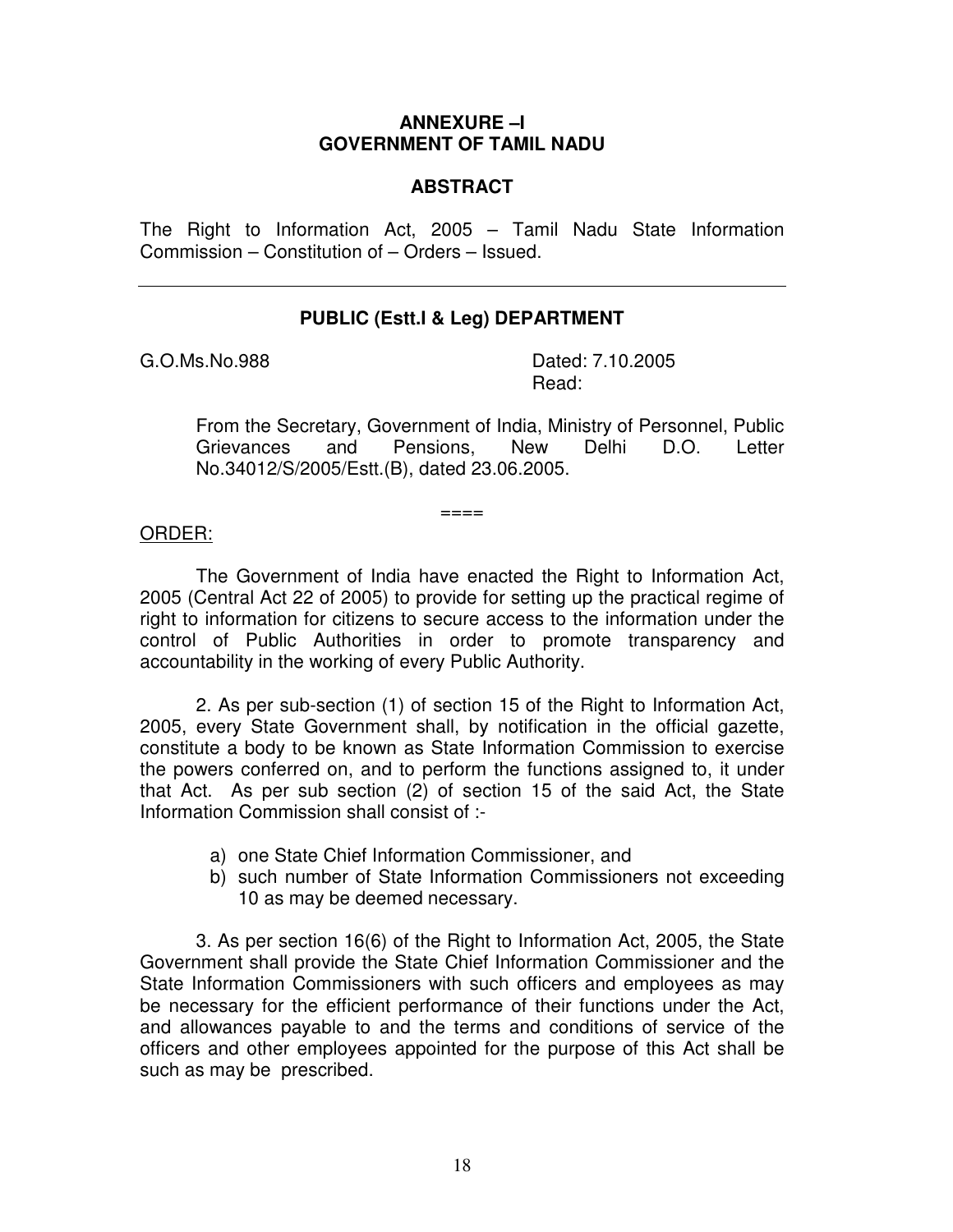4. The Government have decided to constitute the Tamil Nadu Information Commission to exercise the powers conferred on, and perform the functions assigned to, it under the Act. The Government have also decided that the said Commission shall consist of (1) one State Chief Information Commissioner and (2) two State Information Commissioners.

 5. The Government also direct that the Tamil Nadu Information Commission shall be supported with the following officers:

- a) one Secretary to Commission not below the rank of Secretary to Government to assist the State Information Commissioners in the State Information Commission.
- State Information Commission. b) One Deputy Secretary not below the rank of Deputy Secretary to Government in the Secretariat to assist the Secretary of the Commission.

 Commission. The Government also direct the headquarters of the Commission shall be at Chennai. Orders on sanction of other supporting staff will be issued separately.

 6. The following Notification shall be published in the Tamil Nadu Government Gazette Extraordinary, dated the Friday, 7<sup>th</sup> October, 2005:-

## **NOTIFICATION**

 In exercise of powers conferred by sub-sections (1) and (2) of section 15 of the Right to Information Act, 2005 (Central Act 22 of 2005), the Governor of Tamil Nadu hereby constitutes the Tamil Nadu Information Commission to exercise the powers conferred on, and to perform the functions assigned to, it under the said Act. The said Commission shall consist of :-

(1) The State Chief Information Commissioner; and

(2) two State Information Commissioners.

(BY ORDER OF THE GOVERNOR)

## **SECRETARY TO GOVERNMENT. G. RAMAKRISHNAN,**

To

The Chief State Information Commissioner,

Tamil Nadu Information Commission, Chennai.

The State Information Commissioner,

Tamil Nadu Information Commission, Chennai.

All Collectors.

The Director General of Police, Chennai.

The Secretary to Government of India, Ministry of Personnel,

Public Grievances and Pensions, New Delhi.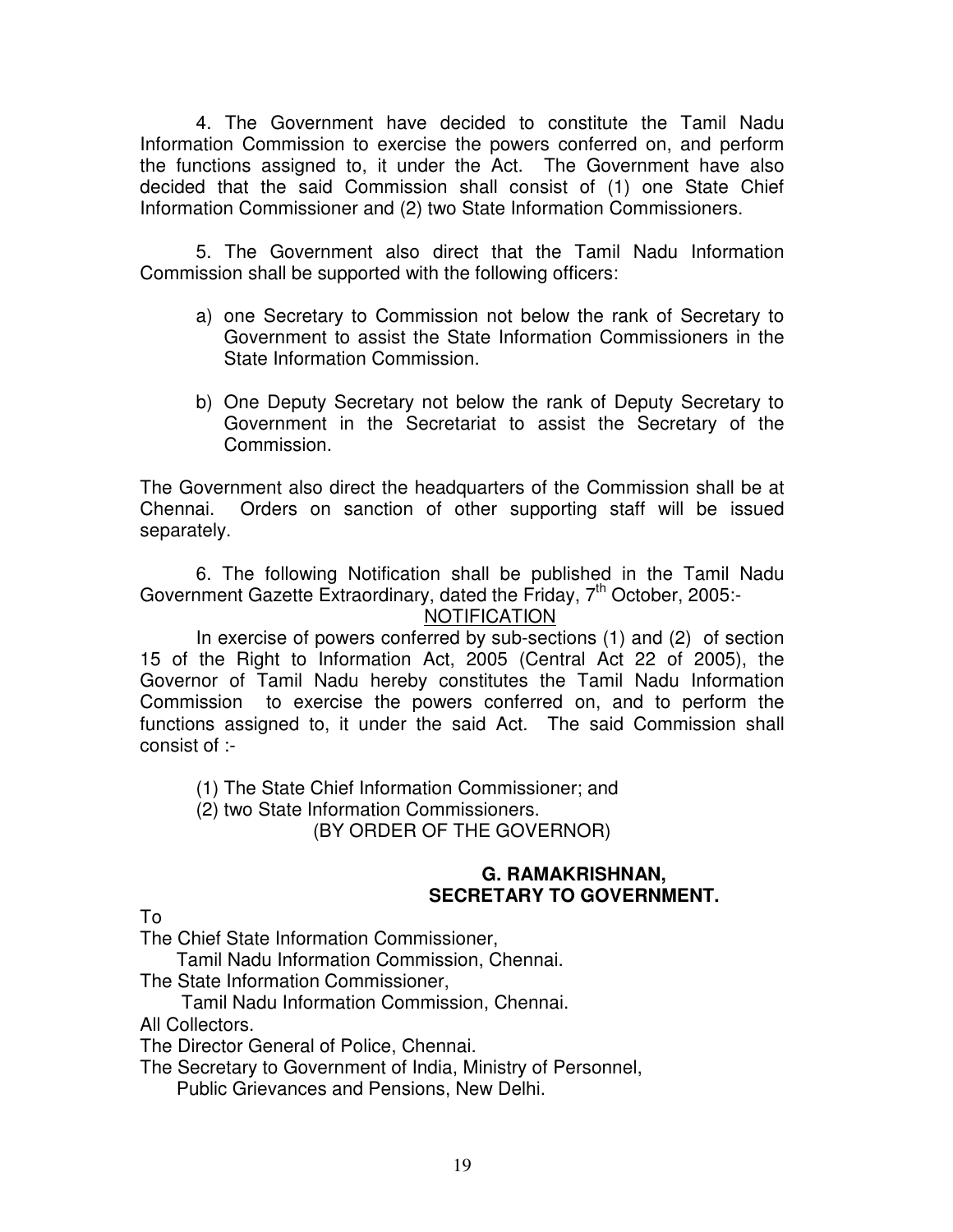The Secretary to Government of India, Ministry of Home Affairs, New Delhi.

The Works Manager, Government Central Press, Chennai-79.

(for publication in the Extraordinary issue of Tamil Nadu Government Gazette).

All Departments of Secretariat.

The Secretary to Governor.

The Secretary to Hon'ble Chief Minister.

All Senior Personal Assistants to Ministers.

// Forwarded /By Order//

SECTION OFFICER.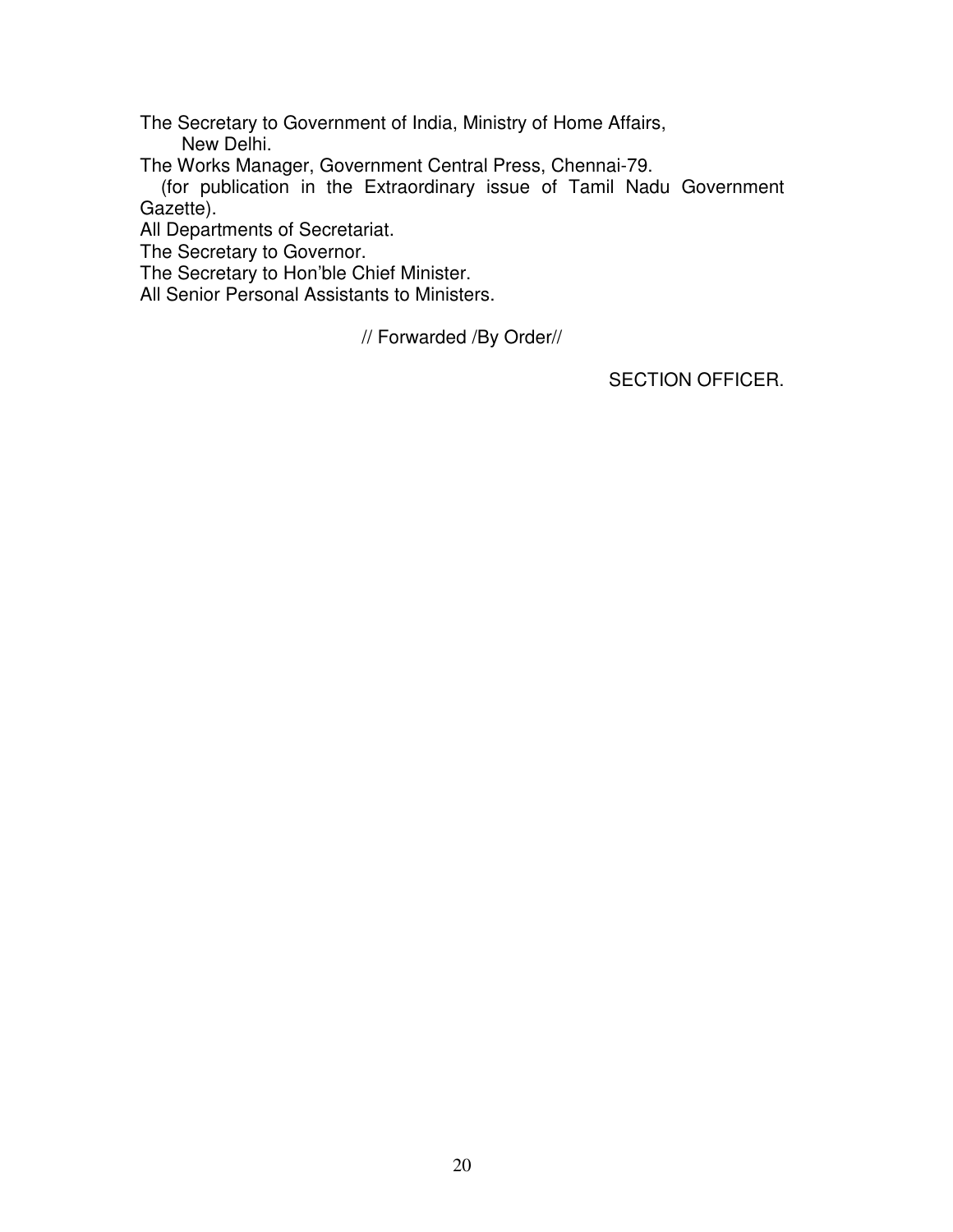## **ANNEXURE –II GOVERNMENT OF TAMIL NADU ABSTRACT**

 The Right to Information Act, 2005 – Tamil Nadu Information Commission – Thiru S. Ramakrishnan, IAS (Retired) appointment as State Chief Information Commissioner - Thiru Thiru R.Rathinasamy, IAS (Retired) appointment as State Information Commissioners – Orders – Issued. G. Ramakrishnan, IAS (Retired) and

### **PUBLIC (ESTT.I & LEG.) DEPARTMENT**

G.O.Ms.No.68

Dated: 12.01.2006 READ:

G.O.Ms.No.988,Public (Estt.I & Leg.) Dept., dated 7.10.2005.

#### ORDER:

 15 of the Right to Information Act, 2005, the Government have constituted Tamil Nadu Information Commission with one State Chief Information Commissioner and two State Information Commissioners. The Government have decided to appoint Thiru S.Ramakrishnan, IAS (Retired) as State Chief Information Commissioner and Thiru G.Ramakrishnan, IAS (Retired) and Thiru R.Rathinasamy, IAS (Retired) as State Information Commissioners. In the Government Order read above, under sub-section (1) of section

 $=====$ 

 Government Gazette Extraordinary dated 12.01.2006:- 2. The following notification shall be published in the Tamil Nadu

#### **NOTIFICATION**

 the Right to Information Act, 2005 (Central Act 22 of 2005), the Governor of Tamil Nadu hereby appoints Thiru S.Ramakrishnan,IAS (Retired) as State Chief Information Commissioner and Thiru G.Ramakrishnan, IAS (Retired) and Thiru R.Rathinasamy, IAS (Retired) as State Information Commissioners in the Tamil Nadu Information Commission. In exercise of the powers conferred by sub-section (3) of section 15 of

 Information Commissioners shall hold office for a term of five years from the date on which they enter upon their office or the date on which they attain the age of sixty-five years, whichever is earlier. 2. The State Chief Information Commissioner and the State

#### (BY ORDER OF THE GOVERNOR)

## CHIEF SECRETARY TO GOVERNMENT. N. NARAYANAN,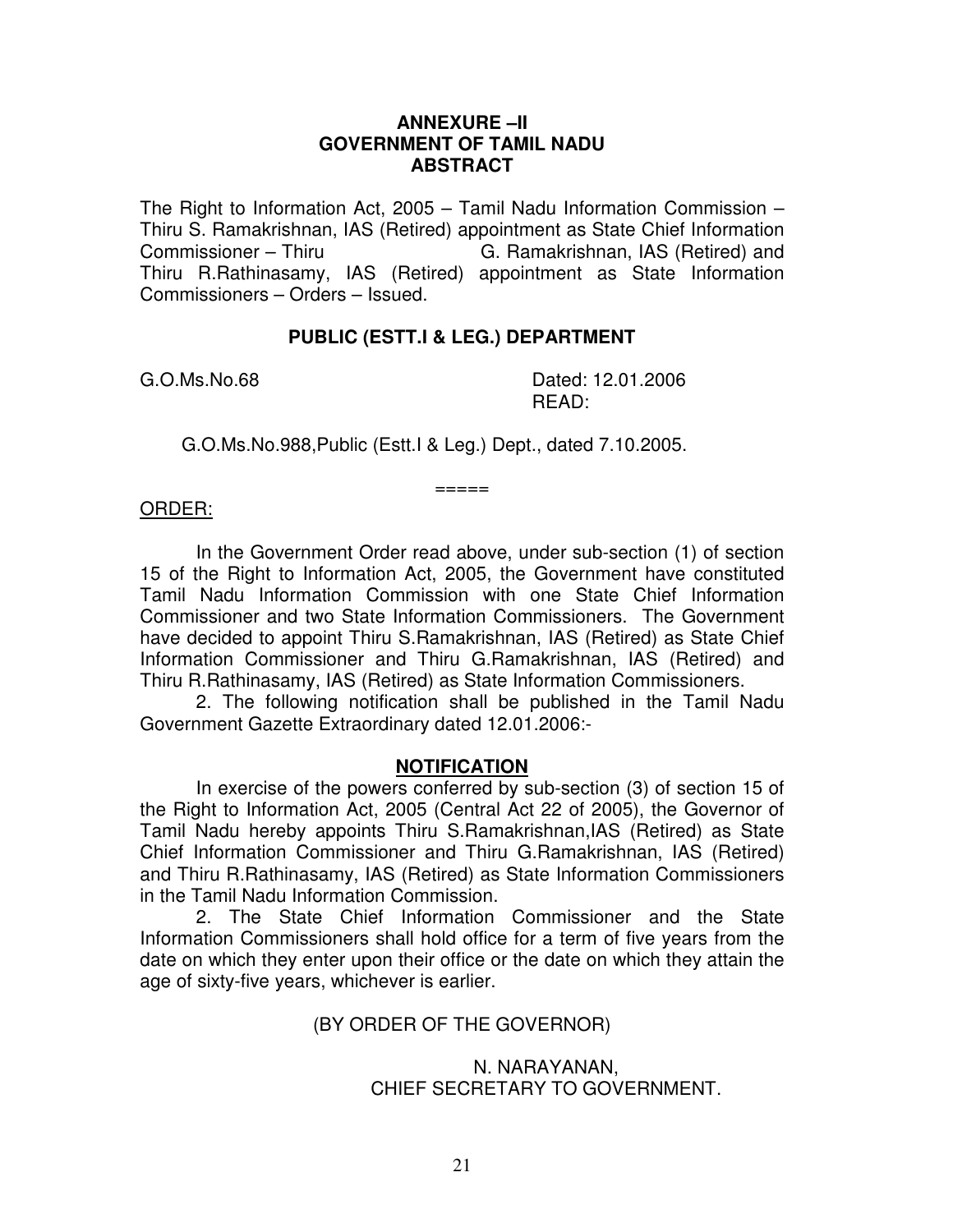To

Thiru S. Ramakrishnan, IAS (Retired),

 Guindy, Chennai – 600 032. 6-A, Block 3, Magnolia Park, No.2, Five Furlong Road,

Thiru G.Ramakrishnan, IAS (Retired),

No.10, 11<sup>th</sup> Avenue, Ashok Nagar, Chennai-600 083.

Thiru R.Rathinasamy, IAS (Retired),

Plot No.485, HIG, Mogappair Eri Scheme,

Dr. J.J. Nagar East, Chennai-600 037.

The Secretary, Tamil Nadu Information Commission, Chennai.

All Departments of Secretariat.

All Heads of Departments.

All Collectors.

The Director General of Police, Chennai.

 The Secretary to Government of India, Ministry of Personnel, Public Grievances and Pensions, New Delhi.

 The Secretary to Government of India, Ministry of Home Affairs, New Delhi.

The Works Manager, Government Central Press, Chennai-79

(for publication in the Extraordinary issue of Tamil Nadu Government Gazette).

The Secretary to Governor.

The Secretary to Hon'ble Chief Minister.

All Senior Personal Assistants to Ministers.

// FORWARDED / BY ORDER//

SECTION OFFICER.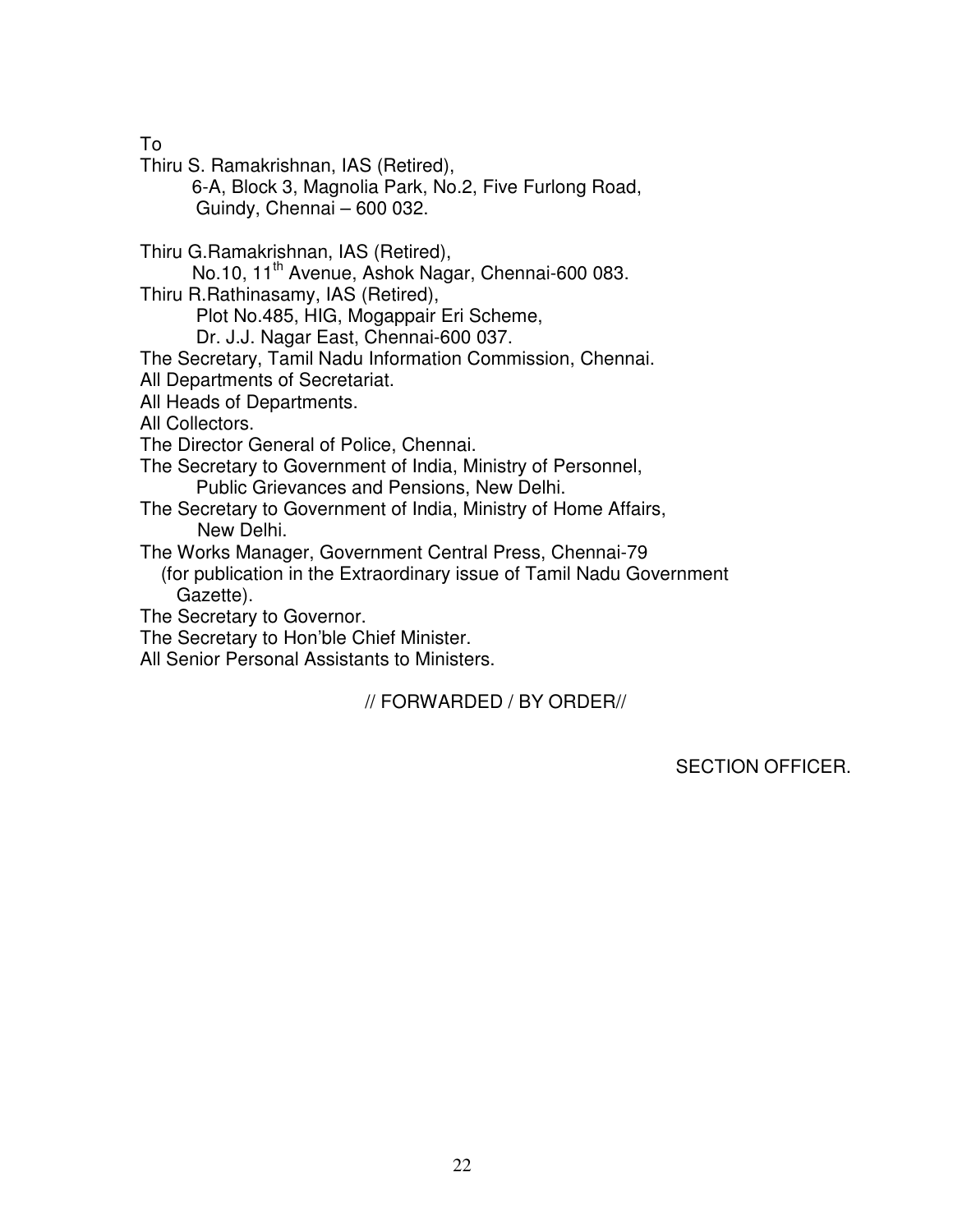## **ANNEXURE –III GOVERNMENT OF TAMIL NADU ABSTRACT**

 The Right to Information Act, 2005 (Central Act 22 of 2005) – Tamil Nadu Information Commission – Headquarters of the Commission – Notified.

## **PUBLIC (ESTT.I & LEG.) DEPARTMENT**

G.O.Ms.No.122

Dated: 02.02.2006 READ:

1. G.O.Ms.No.988, Public (Estt.I & Leg.) Dept., dated 7.10.2005. 2. G.O.Ms.No.1231, Public (Estt.I & Leg.) Dept., dated 27.12.2005.

===== ORDER:

Government Gazette, Extraordinary dated the 2<sup>nd</sup> February, 2006:-The following Notification shall be published in the Tamil Nadu

## **NOTIFICATION**

 the Right to Information Act, 2005 (Central Act 22 of 2005), the Governor of Tamil Nadu hereby specifies the "Krishna Vilas Bungalow", Purasaiwalkam, Chennai as the Headquarters of the Tamil Nadu Information Commission. In exercise of the powers conferred by sub-section (7) of section 15 of

(BY ORDER OF THE GOVERNOR)

## SANWAT RAM, SECRETARY TO GOVERNMENT.

To

Thiru S. Ramakrishnan, IAS (Retired),

State Chief Information Commissioner, Tamil Nadu Information Commission, No.89, Dr. Alagappa Road, Purasaiwalkam, Chennai-84.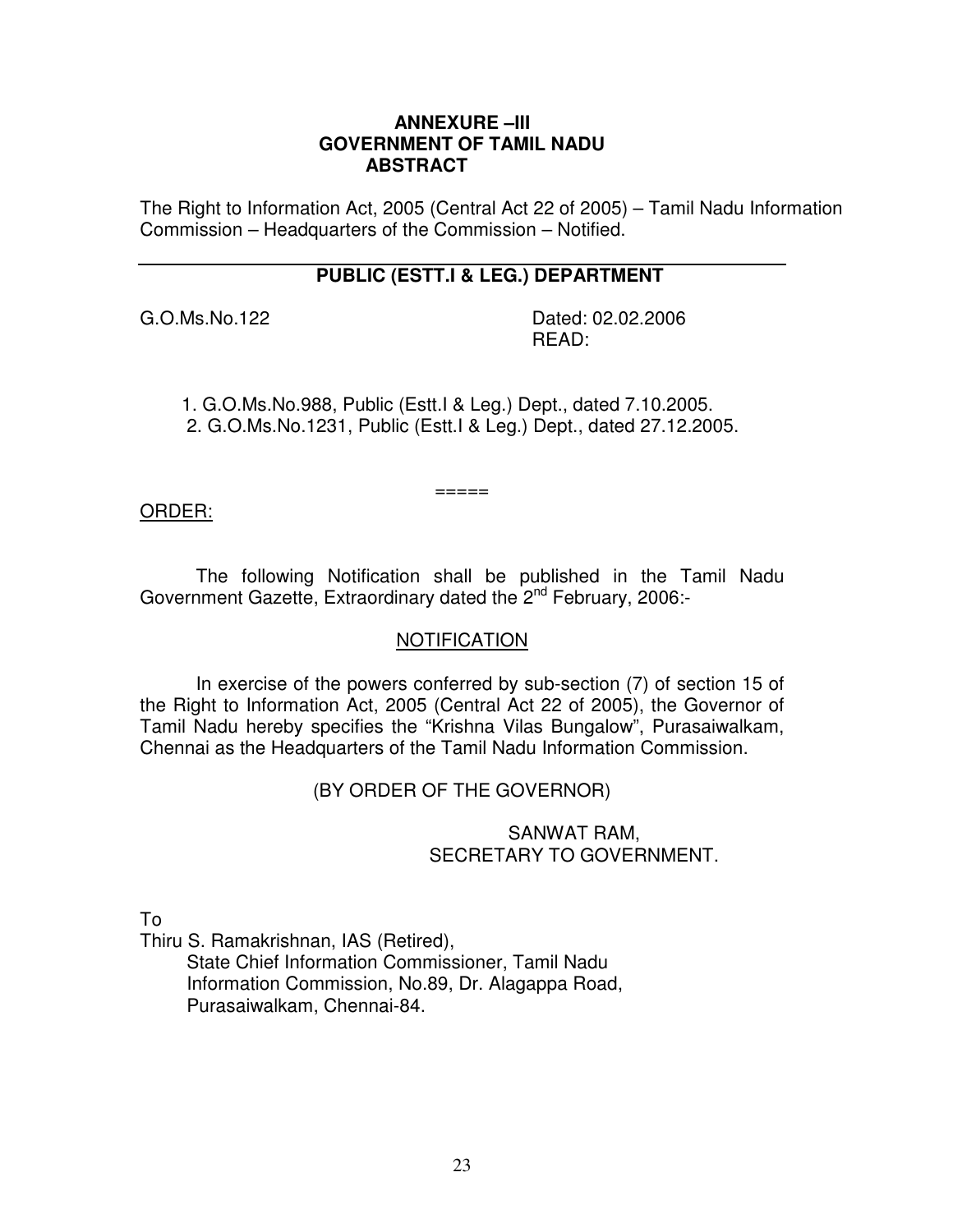Thiru G.Ramakrishnan, IAS (Retired),

State Information Commissioner, Tamil Nadu Information Commission, No.89, Dr. Alagappa Road, Purasaiwalkam, Chennai-84.

Thiru R.Rathinasamy, IAS (Retired),

State Information Commissioner, Tamil Nadu Information Commission, No.89, Dr. Alagappa Road, Purasaiwalkam, Chennai-84.

 The Works Manager, Government Central Press, Chennai-79. The Commissioner of Technical Education, Chennai-25. (For publication in the Tamil Nadu Government Gazette).

// FORWARDED / BY ORDER//

SECTION OFFICER.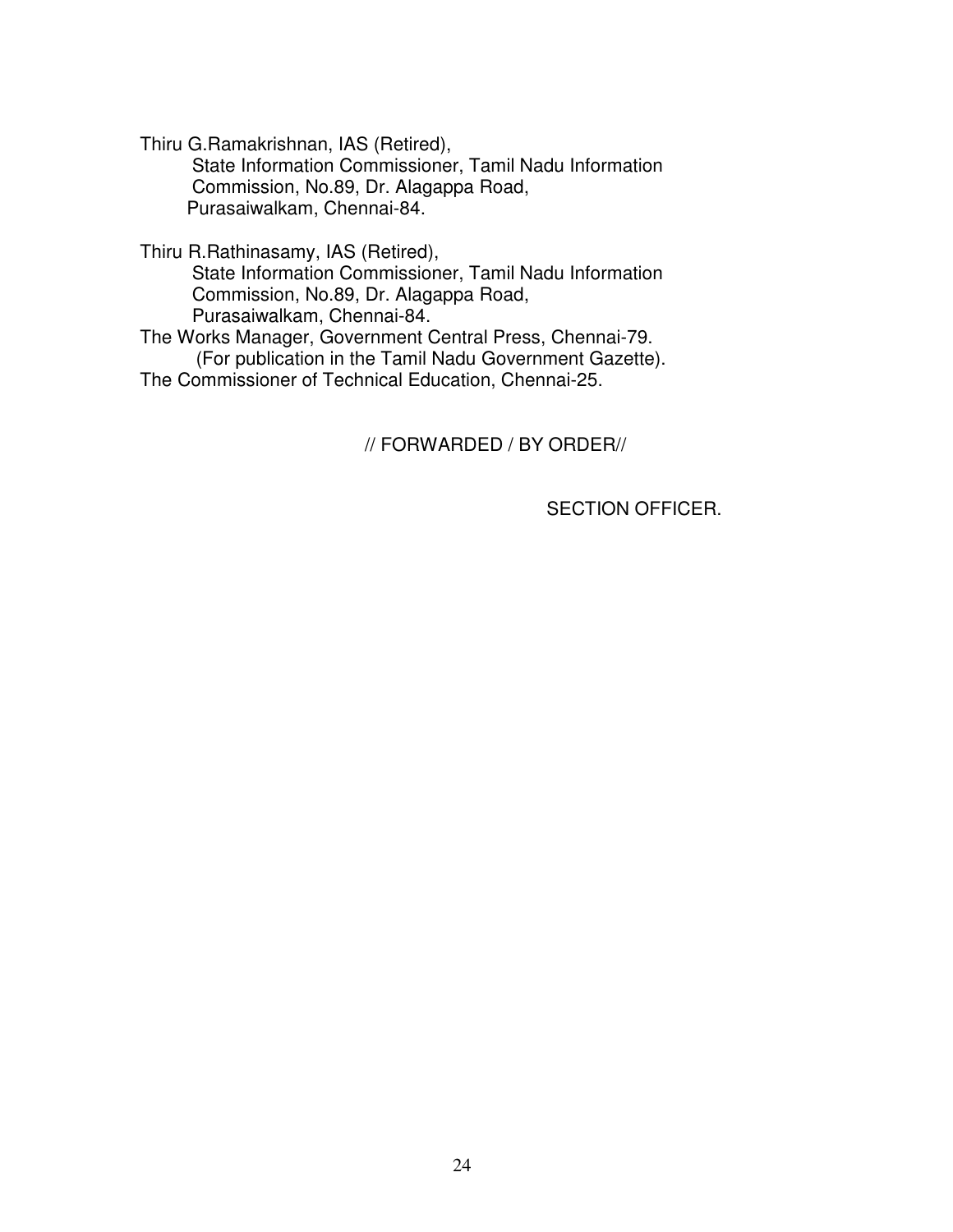## **ANNEXURE IV**

| <b>Name of Post</b>                                 | No. of                  | <u>o odnoncu to tho Tamii riddu olalo imomnation commission</u><br><b>Scale of Pay</b>           | Govt. Order,<br><b>Number and</b>                                                              |
|-----------------------------------------------------|-------------------------|--------------------------------------------------------------------------------------------------|------------------------------------------------------------------------------------------------|
|                                                     | posts                   |                                                                                                  | date                                                                                           |
| Secretary to<br>Commission                          | 1                       | below<br>Not<br>the<br>rank of Secretary<br>to Government.                                       | G.O.Ms.No.988,<br>Public (Estt.I<br><u>&amp;</u><br>Leg)<br>Department,<br>dated<br>07.10.2005 |
| Deputy<br>Secretary                                 | $\mathbf{1}$            | below<br>Not<br>the<br>rank of Deputy<br>Secretary<br>to<br>Government<br>in<br>the Secretariat. | -do-                                                                                           |
| Financial<br>Adviser & Chief<br>Accounts<br>Officer | $\mathbf{1}$            | Rs.10000-325-<br>15200                                                                           | G.O.Ms.No.817,<br>Public (Estt.I &<br>Leg)<br>Dept.,<br>dated<br>17.08.2006                    |
| Under<br>Secretary                                  | $\mathbf{1}$            | Rs.10000-325-<br>15200                                                                           | -do-                                                                                           |
| Section Officer                                     | $\mathbf{1}$            | Rs.6500-200-<br>11100                                                                            | -do-                                                                                           |
| Private<br>Secretary<br>(Section Officer<br>cadre)  | $\overline{\mathbf{4}}$ | Rs.6500-200-<br>11100                                                                            | -do-                                                                                           |
| Assistant<br><b>Section Officer</b>                 | 3                       | Rs.5500-175-<br>9000                                                                             | -do-                                                                                           |
| Personal<br>Assistant                               | $\mathbf{1}$            | Rs.5500-175-<br>9000                                                                             | -do-                                                                                           |
| <b>Personal Clerk</b>                               | 2                       | Rs.4500-125-<br>7500                                                                             | -do-                                                                                           |
| <b>Typist</b>                                       | $\mathbf{1}$            | Rs.3200-85-<br>4900                                                                              | -do-                                                                                           |
| <b>Record Clerk</b>                                 | 1                       | Rs.2610-60-<br>3150-65-3540                                                                      | -do-                                                                                           |
| <b>Office Assistant</b>                             | 13                      | <b>Contract Basis</b>                                                                            | -do-                                                                                           |
| <b>Driver</b>                                       | 4                       | Rs.3200-85-4900                                                                                  | -do-                                                                                           |

Posts sanctioned to the Tamil Nadu State Information Commission.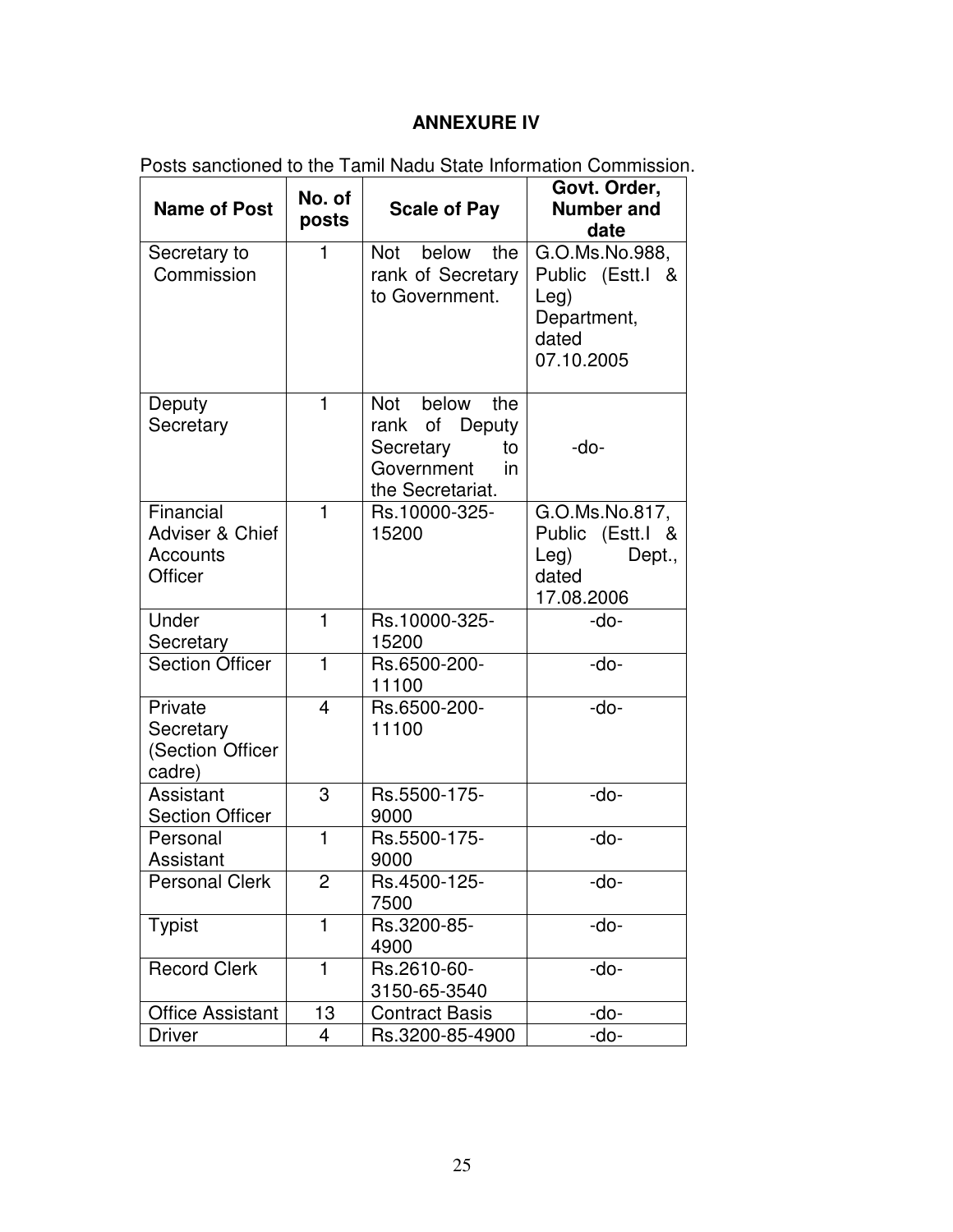## **ANNEXURE – V**

## **GOVERNMENT OF TAMIL NADU**

## **ABSTRACT**

 The Right to Information Act, 2005 (Central Act 22 of 2005) – Tamil Nadu Right to Information (Fees) Rules, 2005 – Orders – Issued.

## **PUBLIC (ESTT.I & LEG.) DEPARTMENT**

G.O.Ms.No.989

Dated: 07.10.2005 READ:

- 1. From the Secretary to Government, Ministry of Personnel, Public Grievances and Pensions D.O.Letter No.34012/S/2005-Esst.(B) dated 23<sup>rd</sup> June, 2005.
- 2. Government letter Ms.No.987, Public (Estt.I & Leg.) Dept., dated 07.10.2005.

# ==== ORDER:

 The Government of India have enacted the Right to Information Act, 2005 (Central Act 22 of 2005) to provide for setting out a practical regime system of right to information for citizens to secure access to information under the control of public authorities, in order to provide transparency and accountability in the working of every public authority.

 designating Public Information Officers and Appellate Authorities for implementation of the said Act in all public authorities. As per section 27 of the said Act, the appropriate Government, may, by notification in the Official Gazette, make rules to carry out the provisions of the said Act. Accordingly, the following Notification shall be published in the Tamil Nadu Government Gazette Extraordinary, dated the Friday, 7<sup>th</sup> October, 2005. 2. In the G.O. second read above, the Government have issued orders

## NOTIFICATION

 Information Act, 2005 (Central Act 22 of 2005), the Governor of Tamil Nadu hereby makes the following Rules: In exercise of the powers conferred by section 27 of the Right to RULES

 1) Short title: - These rules may be called the Tamil Nadu Right to Information (Fees) Rules, 2005.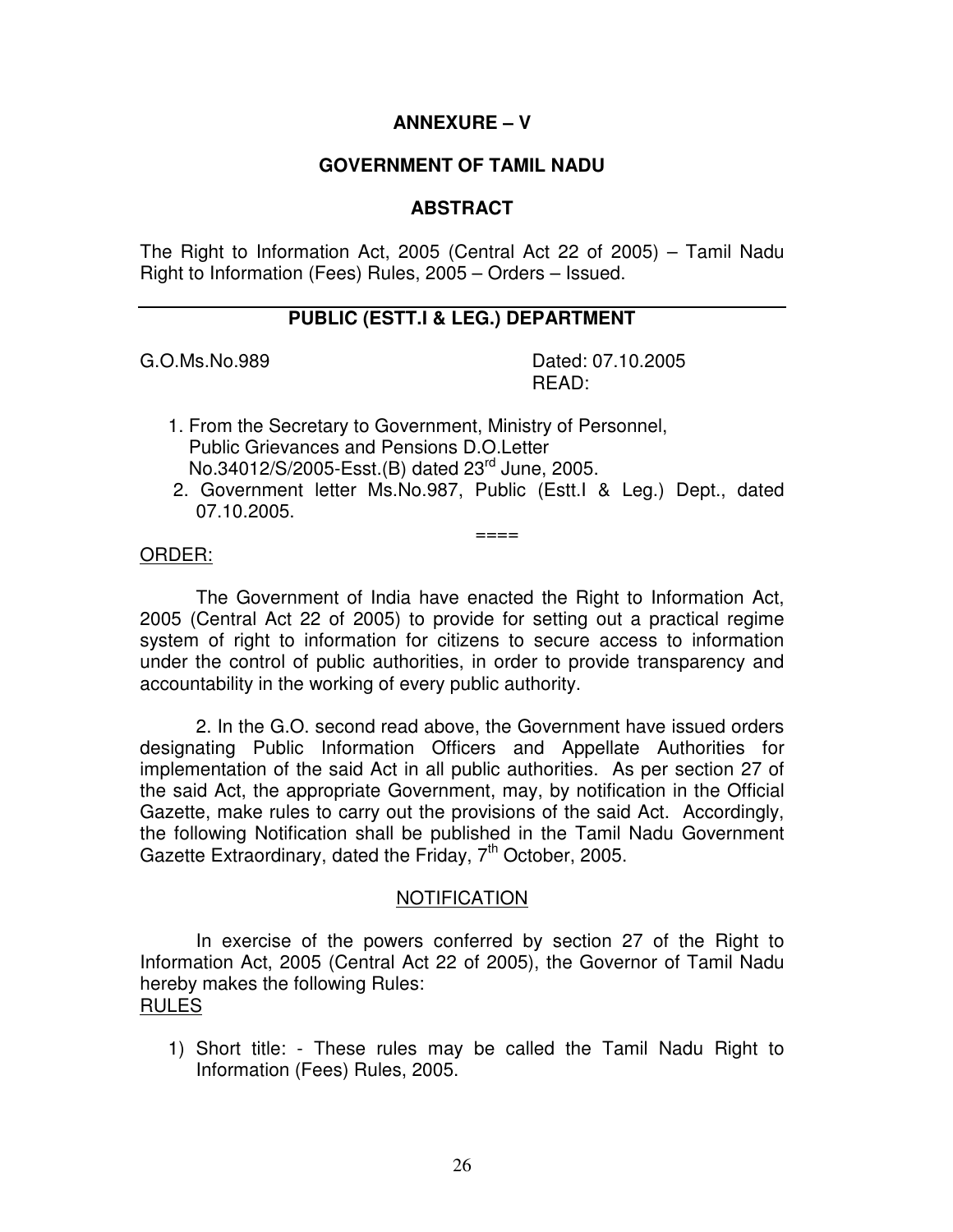- 2) Definitions: In these Rules, unless the context otherwise requires,
	- (a) "Act" means the Right to Information Act, 2005 (Central Act 22 of 2005);
	- (b) Words and expressions used in these Rules and not defined shall have the same meaning assigned to them in the Act.
- 3) FEES:-
	- (a) Every application for obtaining information under sub-section (1) of section 6 of the Act shall be accompanied by an application fee of rupees fifty by cash or by demand draft or bankers cheque payable in the head of account, as may be specified by the Public Authority.
	- (b) For providing the information under sub-section (1) of section 7 of the Act, a fee shall be charged by way of cash against proper receipt or by demand draft or banker's cheque payable in the head of account, as specified by Public Authority at the following rates:-
		- $(i)$  or copied; rupees two for each page (in A-4 or A-3 size paper) created
		- $(ii)$ actual charge or cost price of a copy in larger size paper;
		- $(iii)$ actual cost or price for samples or models; and
		- $(iv)$  of rupees five for each fifteen minutes (or fraction thereof) for inspection of records, no fee for the first hour, and a fee thereafter.

 (c) For providing the information under sub-section (5) of section 7, the fee shall be charged by way of cash against proper receipt or by demand draft or banker's cheque payable in the head of account, as specified by the Public Authority at the following rates:-

- $(i)$  diskette or floppy; and for information provided in diskette or floppy rupees fifty per
- $(ii)$ for information provided in printed form at the price fixed for publication.

(BY ORDER OF THE GOVERNOR)

## CHIEF SECRETARY TO GOVERNMENT. N. NARAYANAN,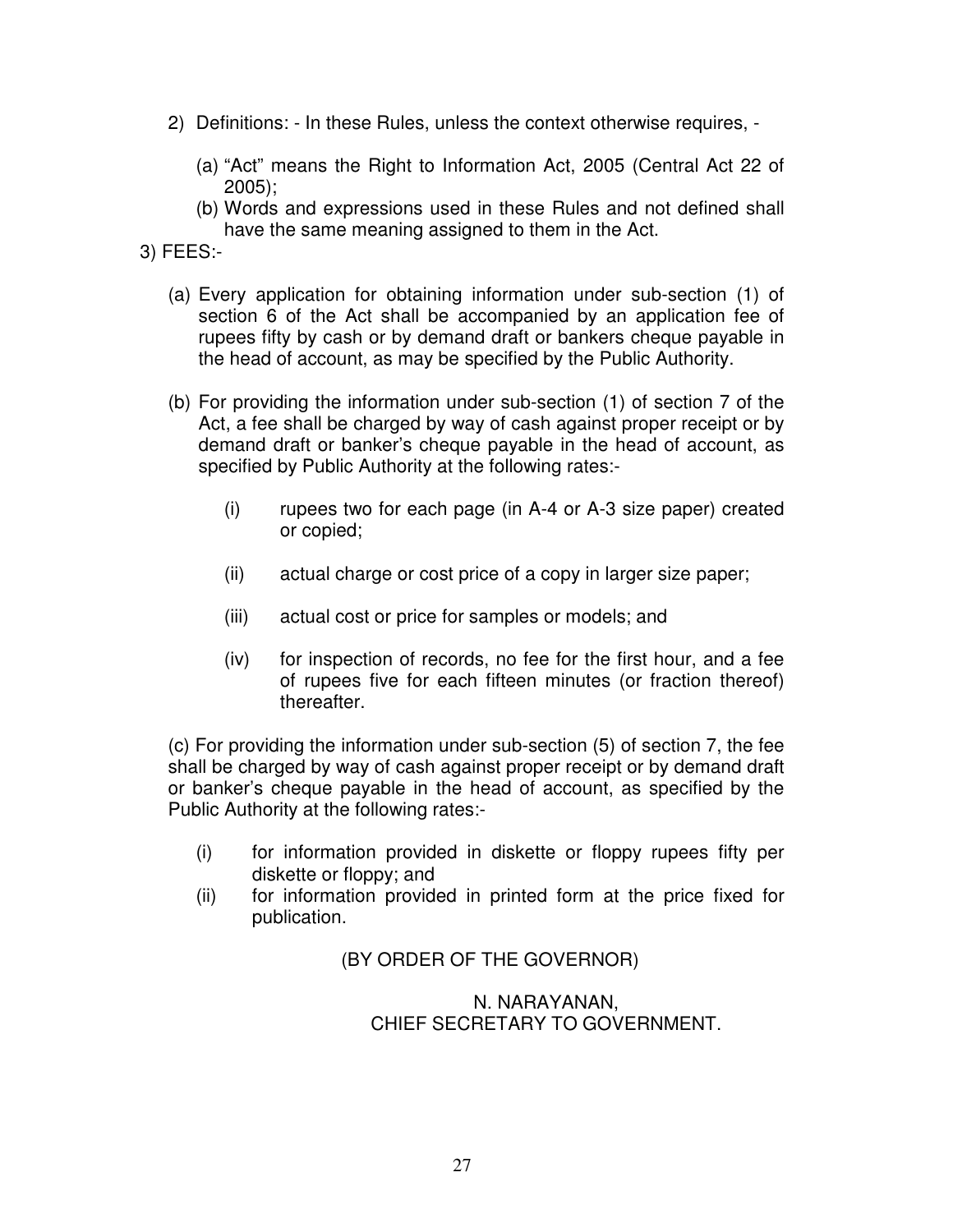To

 All Secretaries to Government. The Works Manager, Government Central Press, Chennai-79. (for publication in the Extraordinary issue of Tamil Nadu Government All HODs/All Public Sector Undertakings /Corporations. The Tamil Nadu Information Commission, Chennai. Gazette).

/ FORWARDED // BY ORDER /

SECTION OFFICER.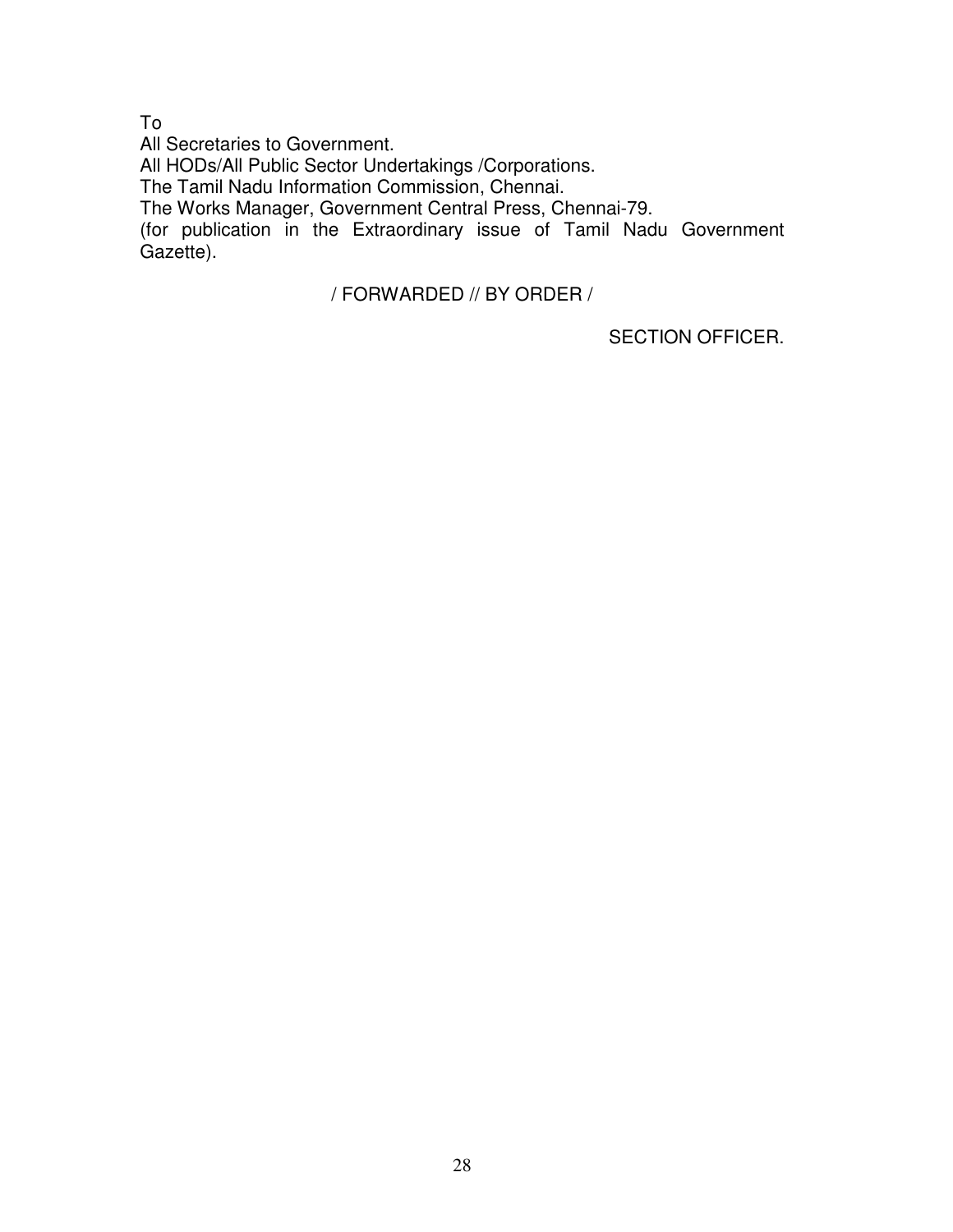## **ANNEXURE – VI**

#### **GOVERNMENT OF TAMIL NADU ABSTRACT**

 The Right to Information Act, 2005 (Central Act 22 of 2005) – Tamil Nadu Right to Information (Fees) Rules, 2005 – Amendment – Issued.

## **PUBLIC (ESTT.I & LEG.) DEPARTMENT**

G.O.Ms.No.1012

Dated: 20.09.2006 READ:

- 1. G.O.Ms.No.989, Public (Estt.I & Leg.) Dept., dated 07.10.2005.
- 2. From the Director, Commonwealth Human Rights Initiative, New Delhi, letter dated 27.10.2005.

# ==== ORDER:

Government Gazette Extraordinary, dated the 20<sup>th</sup> September, 2006:-The following Notification will be published in the Tamil Nadu

## NOTIFICATION.

 $=$  $=$  $=$  $=$ 

 Information Act, 2005 (Central Act 22 of 2005), the Governor of Tamil Nadu hereby makes the following amendments to the Tamil Nadu Right to Information (Fees) Rules, 2005:\_ In exercise of the powers conferred by section 27 of the Right to

#### **AMENDMENTS.**

In the said Rules, in rule 3,

- (1) in sub-rule (a), for the word "fifty", the word "ten" shall be substituted;
- (2) in sub-rule (b), in item (iv), for the words "each fifteen minutes", the words "every one hour" shall be substituted;
- (3) in sub-rule (c), in item (ii), after the word "publication", the following expression shall be added, namely:-

 "or rupees two per page of photocopy for extracts from the publication". (BY ORDER OF THE GOVERNOR)

## D. JOTHI JAGARAJAN, SECRETARY TO GOVERNMENT.

To

All Secretaries to Government.

 All Heads of Department / All Public Sector Undertakings / Corporations. All Collectors.

The Tamil Nadu Information Commission, Chennai-84.

The Secretary to Government of India, Ministry of Personnel,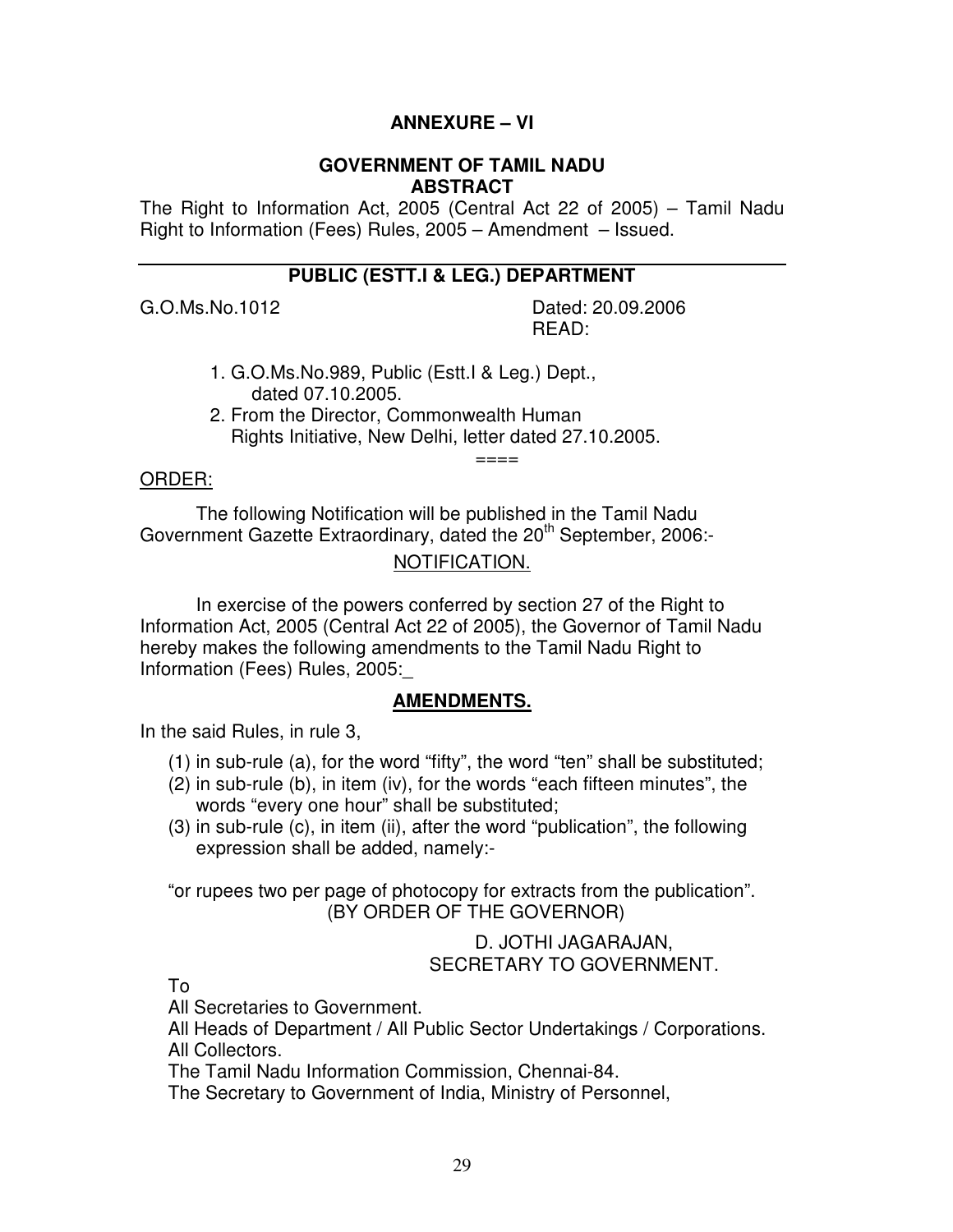Public Grievances and Pensions, New Delhi – 110 001.

- The Secretary to Government of India, Ministry of Home Affairs, New Delhi.
- The Works Manager, Government Central Press, Chennai-79. (for publication of the Notification in the Tamil Nadu Government Gazette Extraordinary).
- Copy to : The Director, Commonwealth Human Rights Initiative, New Delhi – 110 017.

// FORWARDED / BY ORDER //

SECTION OFFICER.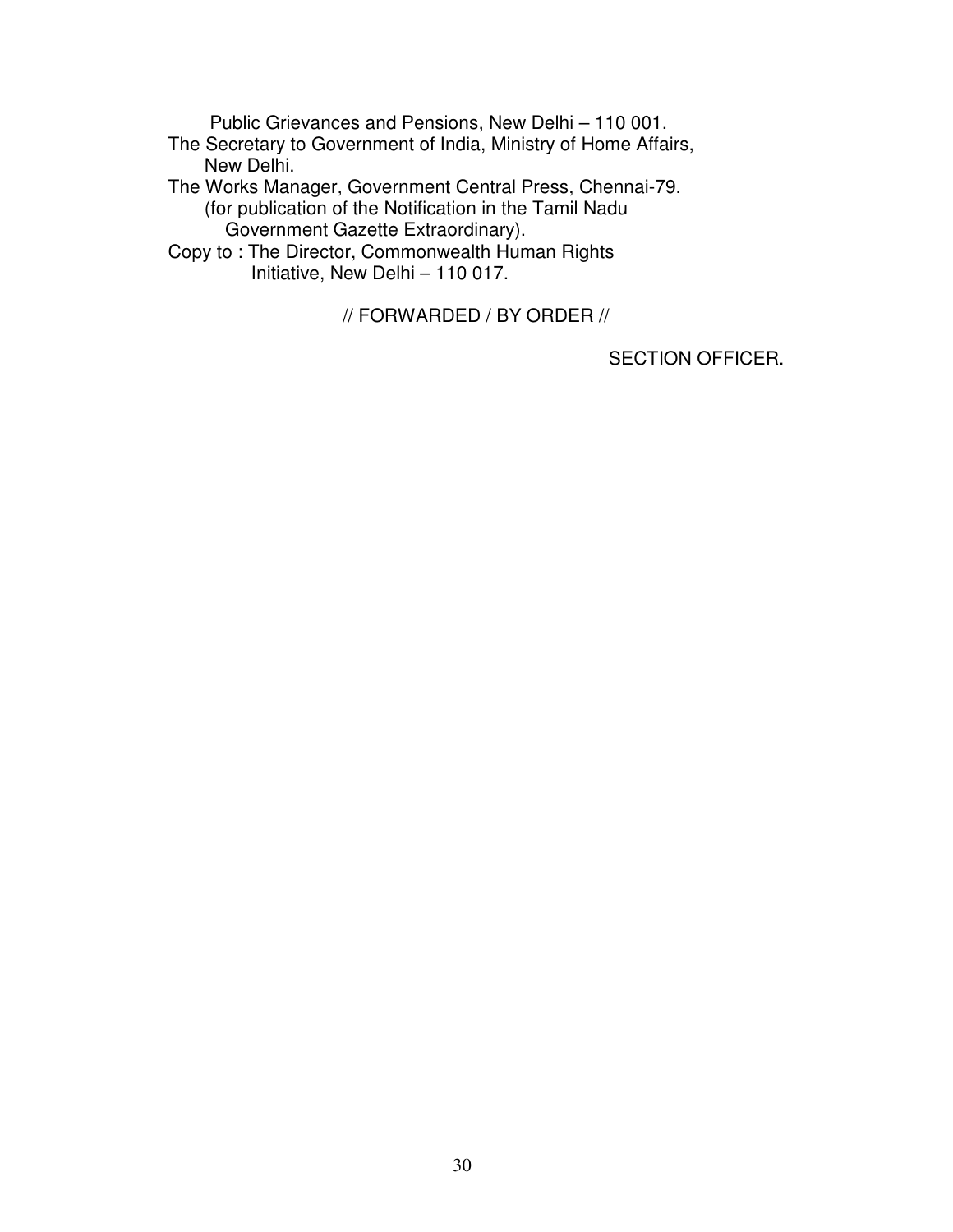## **ANNEXURE – VII**

 PUBLIC (ESTT.I & LEG.) DEPT. LETTER No.40755/2005-3, SECRETARIAT, CHENNAI-9.

DATED : 21.10.2005.

From From<br>Thiru G. Ramakrishnan, IAS, Secretary to Government.

To

 All Secretaries to Government. All Heads of Departments (including Commissions, Corporations and Universities etc.).

Sir,

 Sub: Tamil Nadu Right to Information (Fees) Rules, 2005 – Head of Account under which fee to be remitted – Instructions issued.

 Ref: G.O.Ms.No.989, Public (Estt.I & Leg.) Dept., dated 7.10.2005. \*\*\*\*

 into force on 12.10.2005. The Tamil Nadu Right to Information (Fees) Rules, 2005 have been published in Tamil Nadu Government Gazette Extraordinary dated 7.10.2005. I am to state that the fee amount to be collected under the Tamil Nadu Right to Information (Fees) Rules, 2005 may be credited under the following new sub head of account to be opened under Revenue Receipt account as detailed below: I am directed to state that the Right to Information Act, 2005 has come

 **"0075.00. Miscellaneous General Services – 800.Other receipts – BK. Collection of fees under Tamil Nadu Right to Information (Fees) Rules 2005" (DPC 0075 00 800 BK 0006).** 

 Draft or Bankers cheque payable under the above head of account. The Public Information Officer shall receive the cash or Demand Draft from the applicant and arrange to remit the fee under the above head of account through the Treasury / Pay and Accounts Office / State Bank of India / Reserve Bank of India as early as possible. The applicant may also remit the fee under the above head of account through Treasury / Pay and Accounts 2. I am also to state that the fee may be remitted by cash or Demand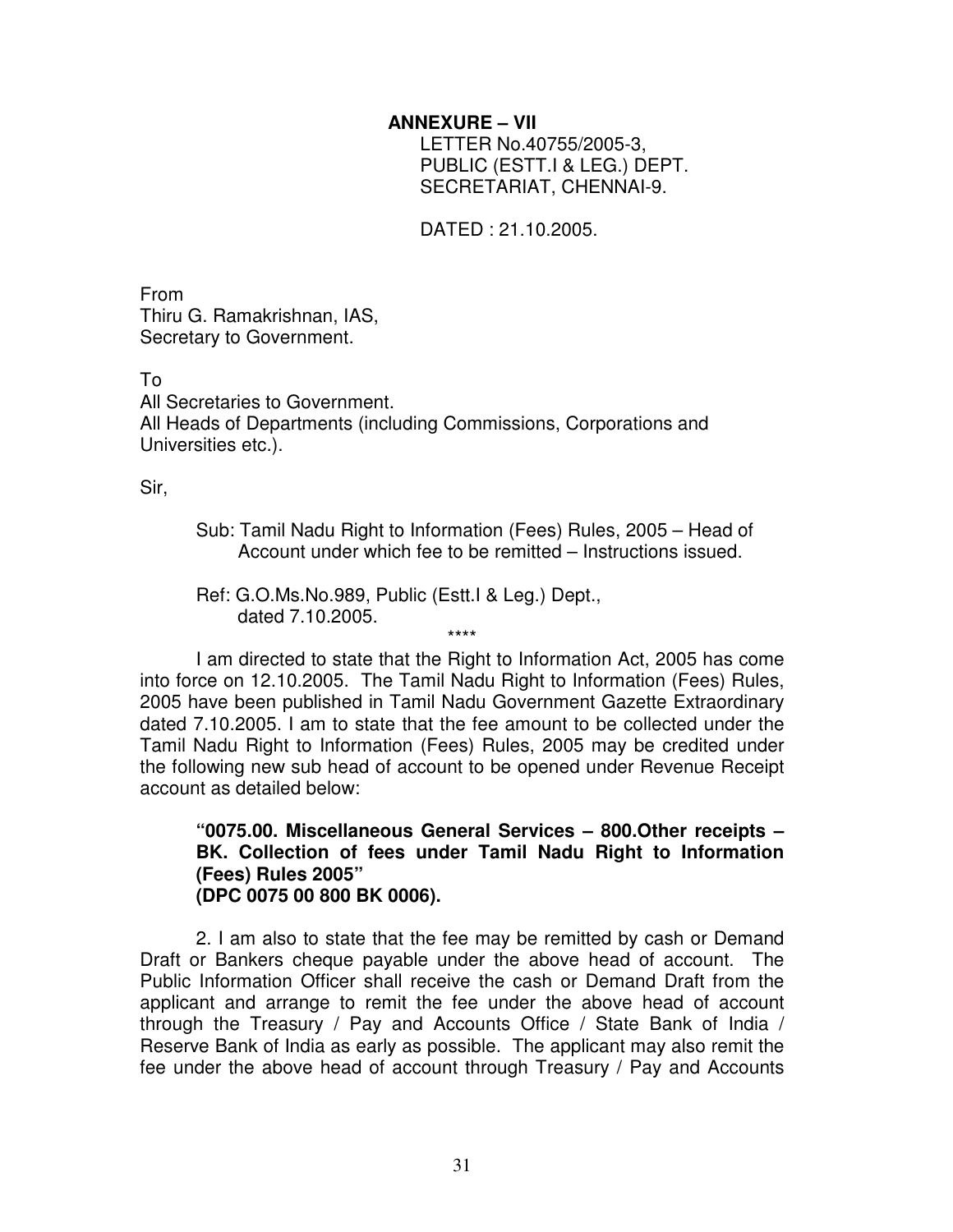Office / State Bank of India / Reserve Bank of India and produce the chalan to the Public Information Officer as an evidence for having remitted the fee.

I am to request you to pursue action accordingly.

Yours faithfully,

for Secretary to Government.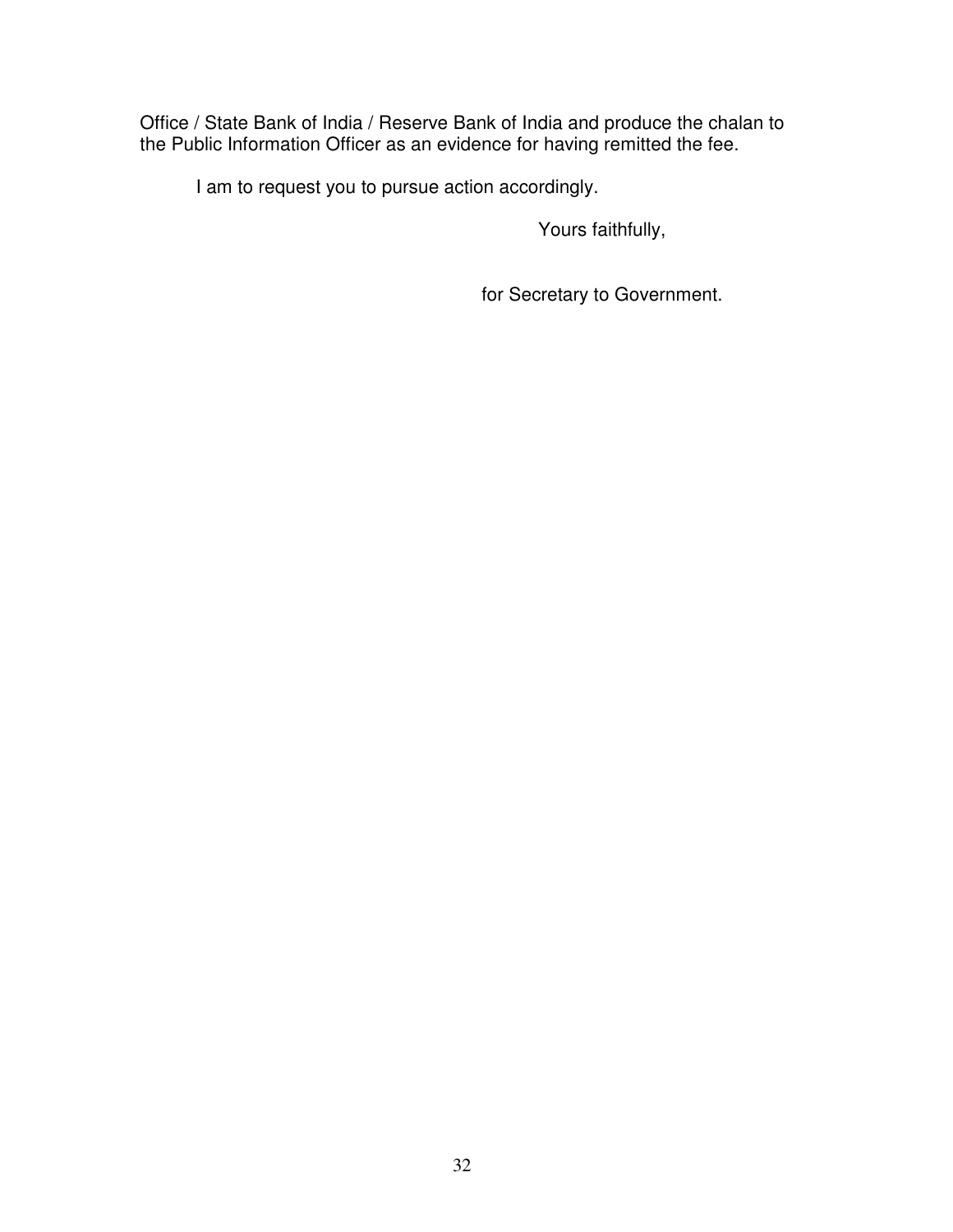## **Annexure VIII**

#### **GOVERNMENT OF TAMIL NADU ABSTRACT**

 The Right to Information Act, 2005 (Central Act 22 of 2005) – Exemptions from payment of fee by persons below poverty line – Definition of persons below poverty line – Orders – Issued.

### PUBLIC (ESTT.I & LEG.) DEPARTMENT

G.O.Ms.No.1138

Dated : 14.11.2005

Read:

 G.O.Ms.No.989, Public (Estt.I & Leg.) Dept., dated 7.10.2005.

# \*\*\*\*\*\* ORDER:

 into force with effect from 12.10.2005. In the Government Order read above, the Government have framed the Tamil Nadu Right to Information (Fees) Rules, 2005. The Right to Information Act, 2005 (Central Act 22 of 2005) has come

 Information Act, 2005, the fee prescribed under sub-section (1) of section 6 and sub-sections (1) and (5) of section 7 shall be reasonable and no such fee shall be charged from the persons who are of below poverty line as may be determined by the appropriate Government. 2. As per the proviso to sub-section (5) of section 7 of the Right to

 be defined properly. There is a categorization of below poverty line families in rural / urban areas for availing assistance from local bodies. In every village panchayat, list of families below poverty line is approved in Gram Sabha every year. Similarly, in urban local bodies also, a list of below poverty line families is maintained. 3. In view of the above provision, persons below poverty line have to

 below poverty line to avail the concession provided in the proviso to sub- section (5) of section 7 of the Right to Information Act, 2005 (Central Act 22 of 2005). The Government direct that the classification of below poverty line persons as approved by the Gram Panchayat and local bodies be taken as the basis to identify the persons below poverty line for the purpose of 4. The Government have examined the issue of defining the persons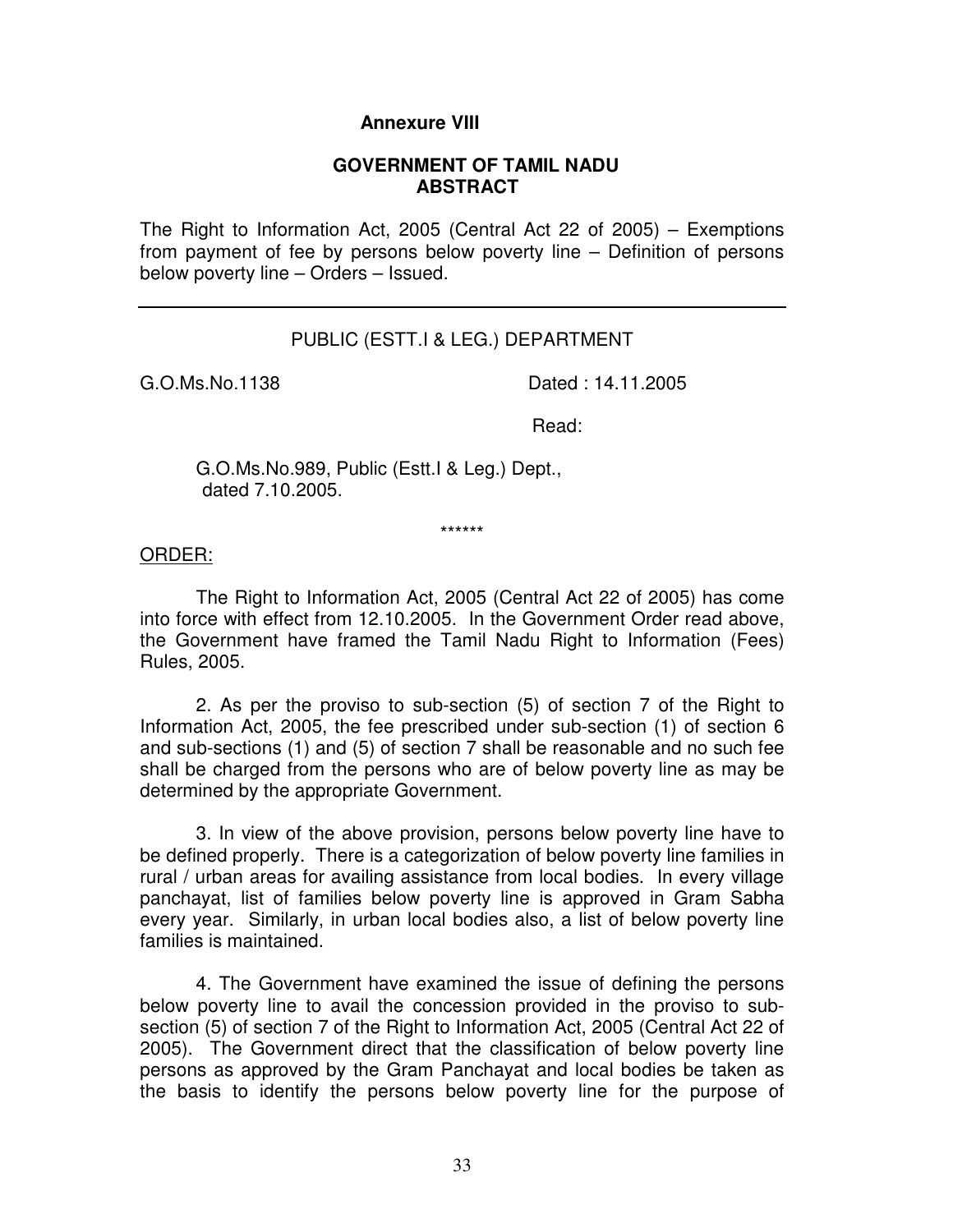exempting them from the payment of fee under the proviso to sub-section (5) of section 7 of the Right to Information Act, 2005 (Central Act 22 of 2005) while seeking information under the Right to Information Act, 2005. An extract duly certified will be sufficient to avail this concession.

 Vide its U.O.No.3667/FS/P/05, dated 27.10.2005. 5. This order issues with the concurrence of Finance Department –

## (BY ORDER OF THE GOVERNOR)

## PAVAN RAINA, SECRETARY TO GOVERNMENT (i/c).

To

The Chief State Information Commissioner,

Tamil Nadu Information Commission, Chennai.

The State Information Commissioners,

Tamil Nadu Information Commission, Chennai.

All Departments of Secretariat.

All Collectors.

The Director General of Police, Chennai.

 The Secretary to Government of India, Ministry of Personnel, Public Grievances and Pensions, New Delhi.

The Secretary to Government of India,

Ministry of Home Affairs, New Delhi.

The Secretary to Governor.

The Secretary to Hon'ble Chief Minister.

All Senior Personal Assistants to Ministers.

// Forwarded / By Order //

SECTION OFFICER.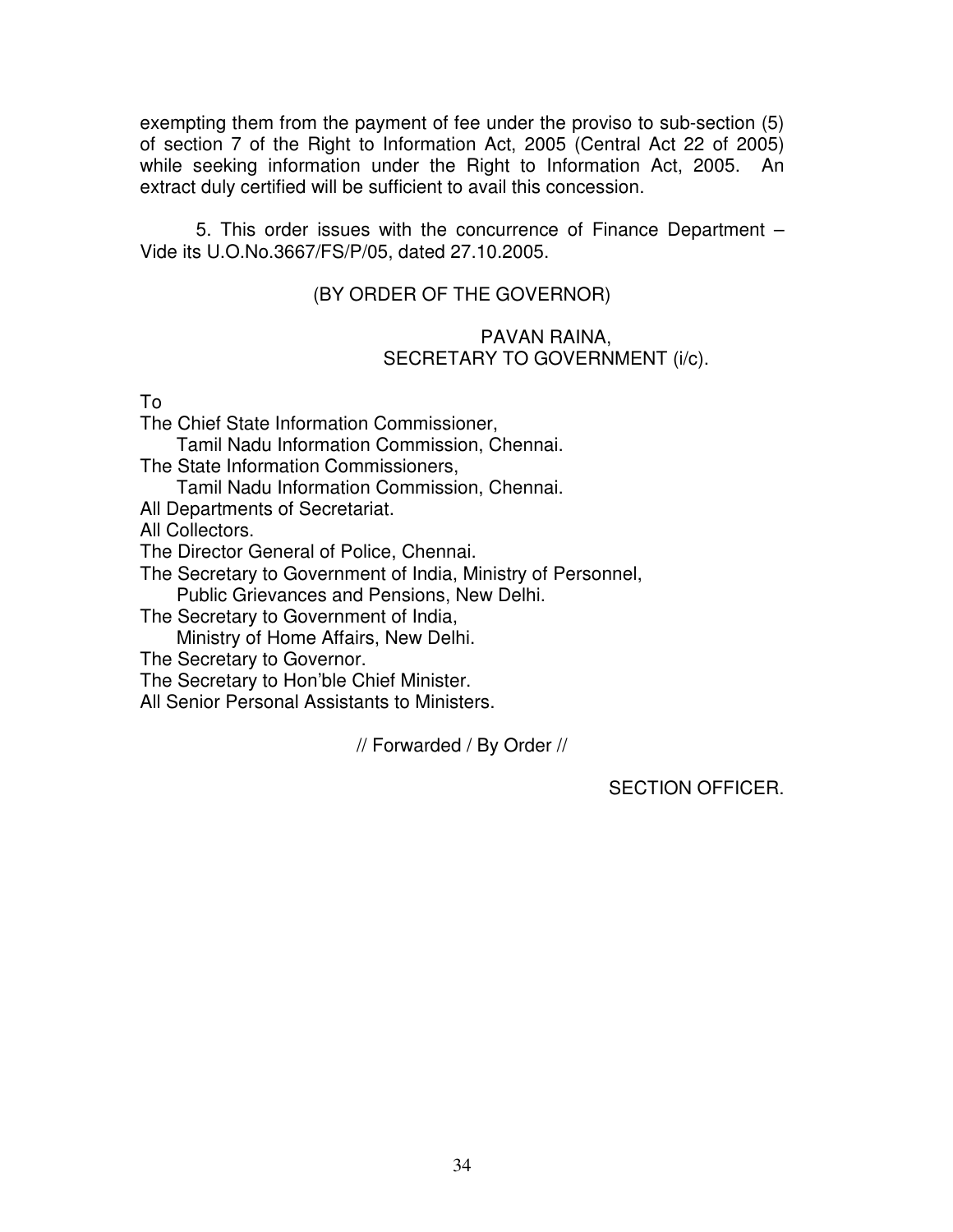## **ANNEXURE – IX**

#### **GOVERNMENT OF TAMIL NADU ABSTRACT**

 The Right to Information Act, 2005 (Central Act 22 of 2005) – Act not to apply to certain organizations - Notification – Issued.

## **PUBLIC (ESTT.I & LEG.) DEPARTMENT**

G.O.Ms.No.1042

Dated: 14.10.2005

READ:

- 1. From the Additional Director General of Police (Int.), Special Branch CID, Letter No.C.11.No.36375/C, dated 9.10.2005.
- 2. From the Home Dept. U.O.No.6606/SC/05, dated 11.10.2005.

# ==== ORDER:

 2005 (Central Act 22 of 2005) to provide for setting up the practical regime of right to information for citizens to secure access to the information under the control of Public Authorities in order to promote transparency and accountability in the working of every Public Authority. The Government of India have enacted the Right to Information Act,

 2005, nothing contained in the Act shall apply to such Intelligence and security organizations being organizations established by the State Government as that Government may, from time to time, by notification in the Official Gazette specify. 2. As per sub-section (4) of section 24 of the Right to Information Act,

 General of Police (Intelligence), Special Branch Criminal Investigation Department sent in the letter first read above. After careful consideration, the Government have decided to specify the organizations indicated hereunder in the notification as those organizations for which nothing contained in the Right to Information Act, 2005 shall apply. 3. The Government have examined the report of the Additional Director

4. The following Notification shall be published in the Tamil Nadu Government Gazette Extraordinary, dated the 14<sup>th</sup> October, 2005:-**NOTIFICATION** 

 the Right to Information Act, 2005 (Central Act 22 of 2005), the Governor of Tamil Nadu hereby specifies the following Intelligence and Security In exercise of the powers conferred by sub-section (4) of section 24 of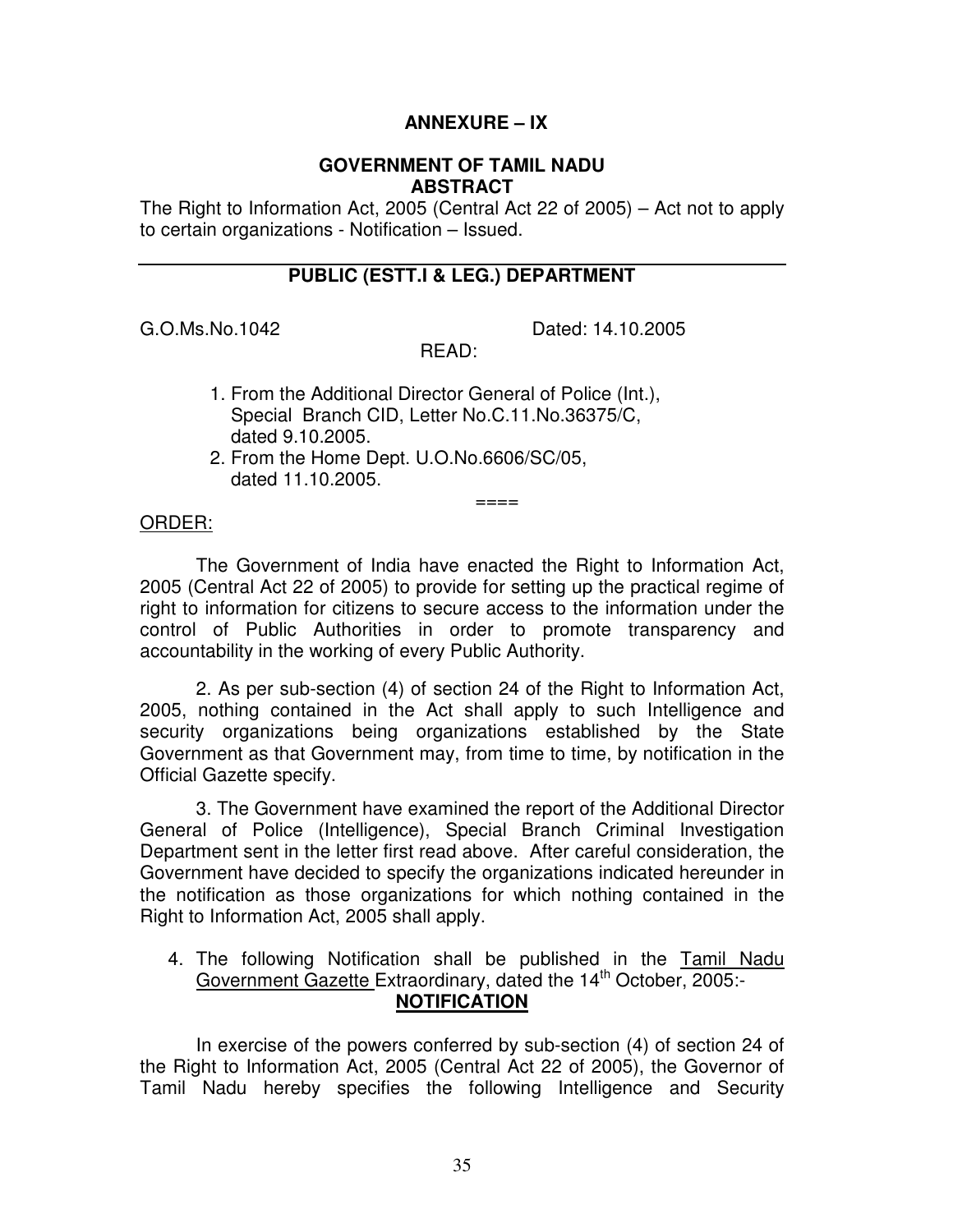Organizations established by the Government of Tamil Nadu for which the said Act shall not apply:-

- 1. Special Branch CID
- 2. "Q" Branch CID
- 3. Special Division
- 4. Security Branch
- 5. Core Cell CID
- 6. Shorthand Bureau
- 7. District Special Branches
- 8. Intelligence Sections of Police Commissionerates.
- 9. Special Intelligence Cells
- 10. Security Wings in Commissionerates / Districts
- 11. Naxalite Special Division.

## (BY ORDER OF THE GOVERNOR)

## SECRETARY TO GOVERNMENT. G. RAMAKRISHNAN,

To

The Principal Secretary to Government, Home Department, Chennai-9.

The Director General of Police, Chennai-4.

The Additional Director General of Police (Intelligence), Chennai-4.

The Chief State Information Commissioner,

Tamil Nadu Information Commission, Chennai.

The State Information Commissioners,

Tamil Nadu Information Commission, Chennai.

All Collectors.

The Secretary to Government of India,

Ministry of Personnel, Public Grievances and Pensions, New Delhi.

The Secretary to Government of India, Ministry of Home Affairs, New Delhi.

The Works Manager, Government Central Press, Chennai-79.

(for publication in the Extraordinary issue of Tamil Nadu Government Gazette)

All Departments of Secretariat.

The Secretary to Governor.

The Secretary to Hon'ble Chief Minister.

All Senior Personal Assistants to Ministers.

The Home (SC) Department, Chennai-9.

// FORWARDED / BY ORDER //

SECTION OFFICER.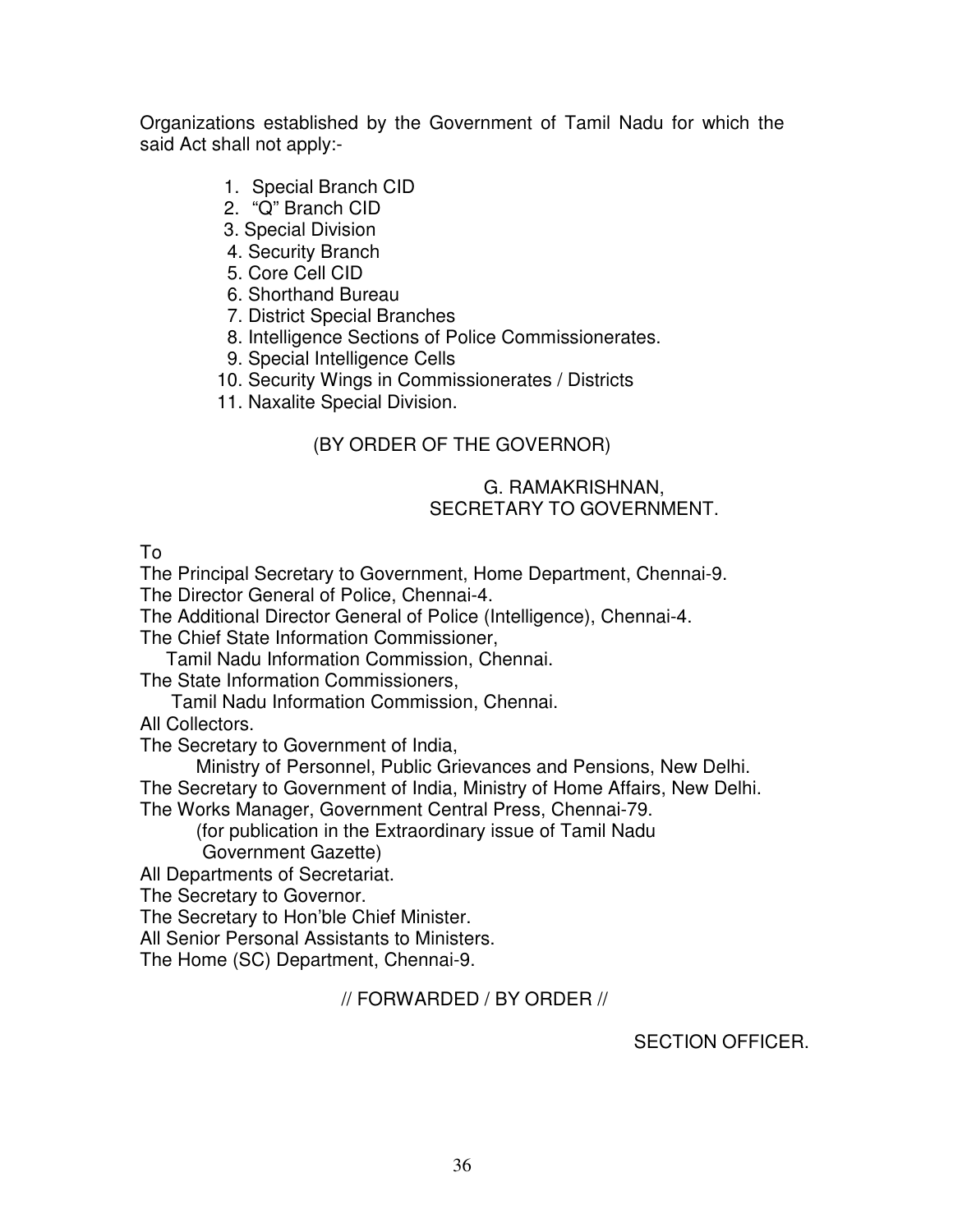#### **GOVERNMENT OF TAMIL NADU ABSTRACT**

 The Right to Information Act, 2005 (Central Act 22 of 2005) – Act not to apply to certain organizations - Notification – Issued.

#### **PUBLIC (ESTT.I & LEG.) DEPARTMENT**

G.O.Ms.No.1043

Dated: 14.10.2005

- 1. From the Additional Director General of Police (Int.), READ: Special Branch CID, Letter No.C.11.No.36375/C, dated 9.10.2005.
- 2. From the Home Dept. U.O.No.6606/SC/05, dated 11.10.2005.

## ==== ORDER:

 The Government of India have enacted the Right to Information Act, 2005 (Central Act 22 of 2005) to provide for setting up the practical regime of right to information for citizens to secure access to the information under the control of Public Authorities in order to promote transparency and accountability in the working of every Public Authority.

 $=$  $=$  $=$  $=$ 

 2005, nothing contained in the Act shall apply to such Intelligence and security organizations being organizations established by the State Government as that Government may, from time to time, by notification in the Official Gazette specify. 2. As per sub-section (4) of section 24 of the Right to Information Act,

 General of Police (Intelligence), Special Branch Criminal Investigation Department sent in the letter first read above. After careful consideration, the Government have decided to specify the organizations indicated hereunder in the notification as those organizations for which nothing contained in the Right to Information Act, 2005 shall apply. 3. The Government have examined the report of the Additional Director

Government Gazette Extraordinary, dated the 14<sup>th</sup> October, 2005:-4. The following Notification shall be published in the Tamil Nadu

#### **NOTIFICATION**

 the Right to Information Act, 2005 (Central Act 22 of 2005), the Governor of Tamil Nadu hereby specifies the following Intelligence and Security Organizations established by the Government of Tamil Nadu for which the said Act shall not apply:- In exercise of the powers conferred by sub-section (4) of section 24 of

- 1. Crime Branch CID
- 2. Special Investigation Team
- 3. Video Piracy Cell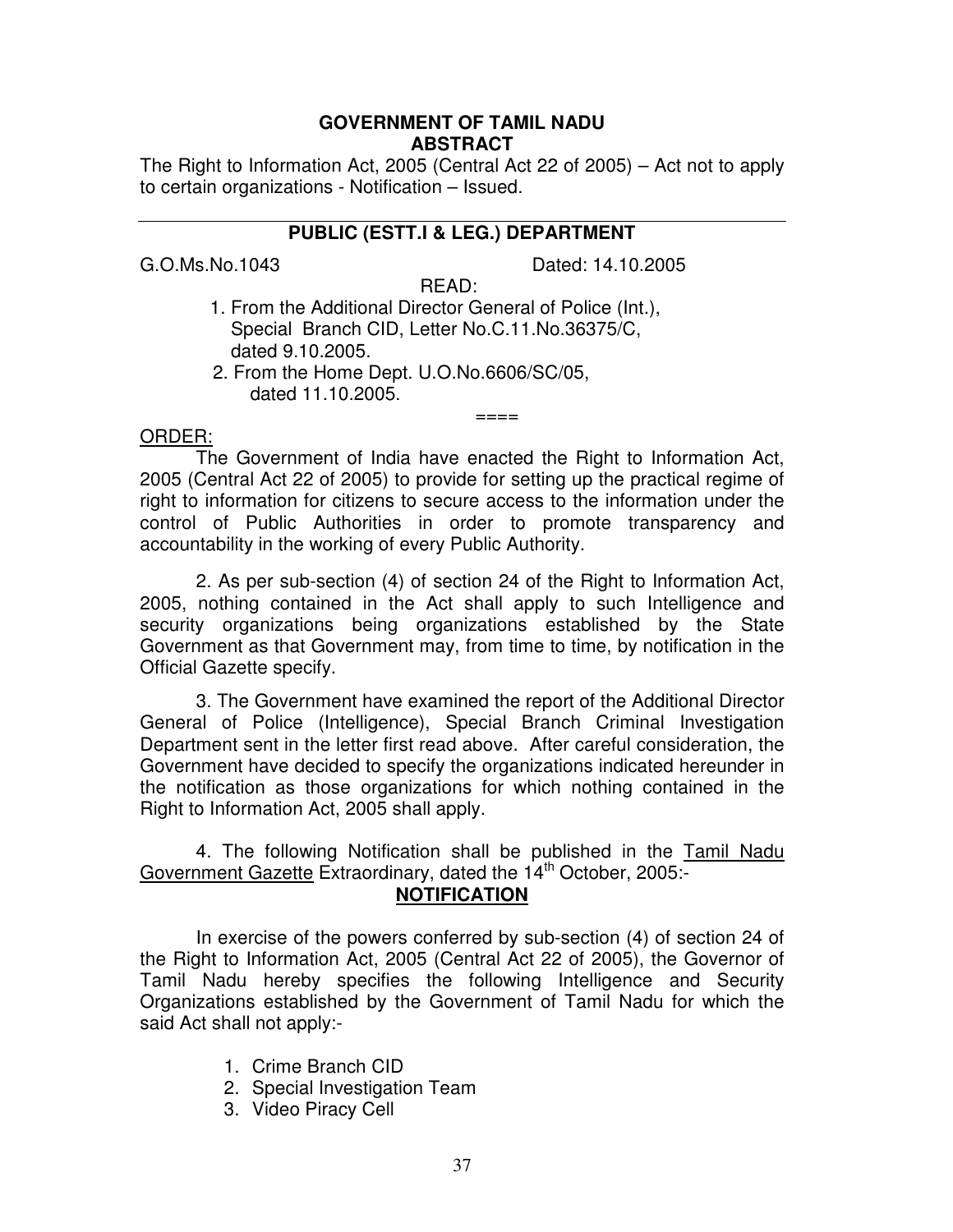- 4. Narcotics Intelligence Bureau
- 5. Anti-Dacoity Cell
- 6. Economic Offences Wing
- 7. Economic Offences Wing-II
- 8. Idol Wing
- 9. CCIW CID
- 10.Civil Supplies CID
- 11.Cyber Crime Cell
- 12.District Crime Branches and City Crime Branches
- 13.Special Task Force
- 14.Tamil Nadu Commando Force
- 15.Tamil Nadu Commando School
- 16.Coastal Security Group
- 17.Finger Prints Bureau
- 18.Police Radio Branch

### (BY ORDER OF THE GOVERNOR)

#### SECRETARY TO GOVERNMENT. G. RAMAKRISHNAN,

To

The Principal Secretary to Government, Home Department, Chennai-9.

The Director General of Police, Chennai-4.

The Additional Director General of Police (Intelligence), Chennai-4.

The Chief State Information Commissioner,

Tamil Nadu Information Commission, Chennai.

The State Information Commissioners,

Tamil Nadu Information Commission, Chennai.

All Collectors.

The Secretary to Government of India,

Ministry of Personnel, Public Grievances and Pensions, New Delhi.

The Secretary to Government of India, Ministry of Home Affairs, New Delhi.

The Works Manager, Government Central Press, Chennai-79.

(for publication in the Extraordinary issue of Tamil Nadu Government Gazette)

All Departments of Secretariat.

The Secretary to Governor.

The Secretary to Hon'ble Chief Minister.

All Senior Personal Assistants to Ministers.

The Home (SC) Department, Chennai-9.

#### // FORWARDED / BY ORDER //

SECTION OFFICER.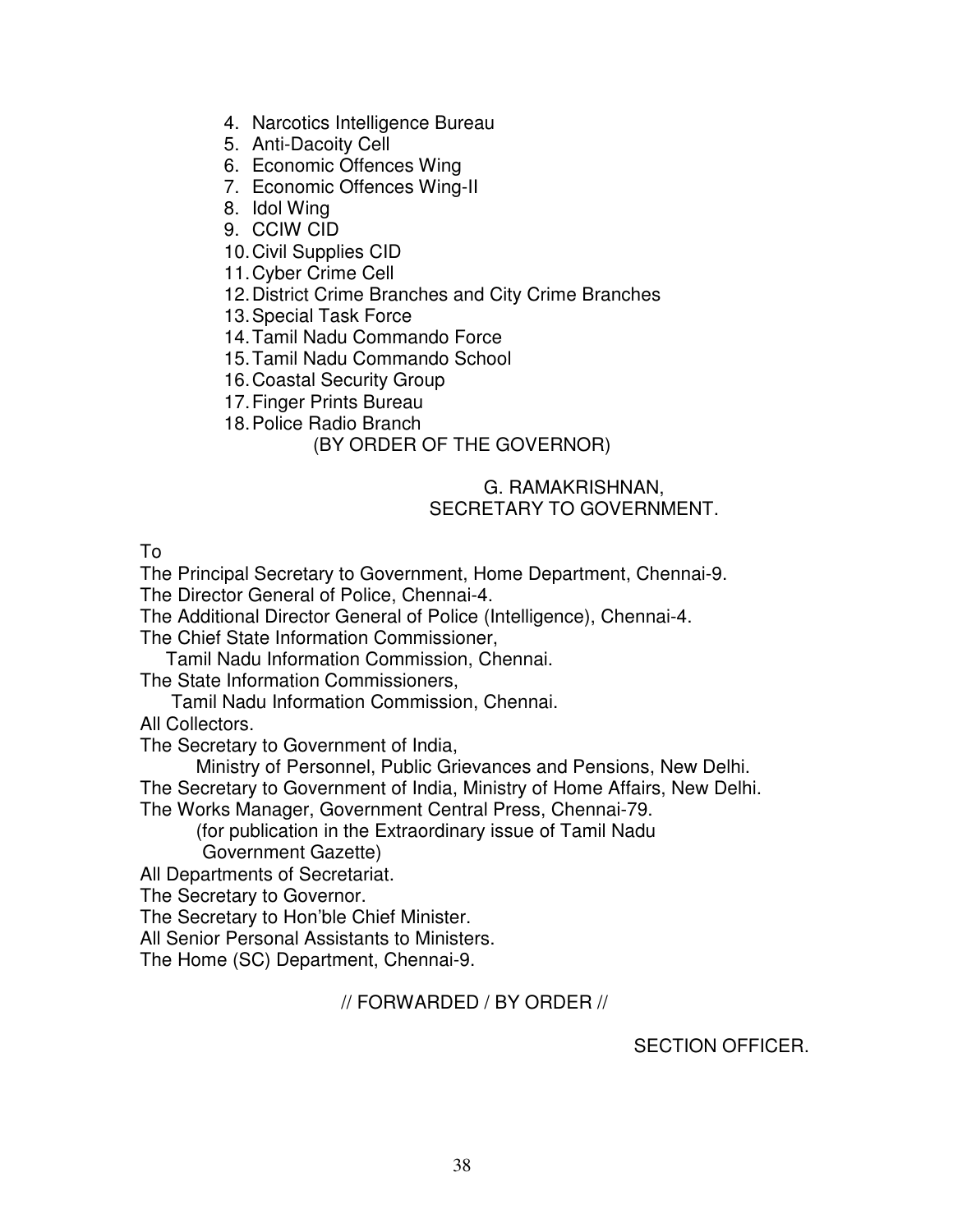#### **GOVERNMENT OF TAMIL NADU ABSTRACT**

 The Right to Information Act, 2005 (Central Act 22 of 2005) – Act not to apply to certain organizations - Notification – Issued.

### **PUBLIC (ESTT.I & LEG.) DEPARTMENT**

G.O.Ms.No.1044

Dated: 14.10.2005

READ:

 $=$  $=$  $=$  $=$ 

From the Home Dept. U.O.No.6606/SC/05, dated 11.10.2005.

## ==== ORDER:

 The Government of India have enacted the Right to Information Act, 2005 (Central Act 22 of 2005) to provide for setting up the practical regime of right to information for citizens to secure access to the information under the control of Public Authorities in order to promote transparency and accountability in the working of every Public Authority.

 2005, nothing contained in the Act shall apply to such Intelligence and security organizations being organizations established by the State Government as that Government may, from time to time, by notification in the Official Gazette specify. 2. As per sub-section (4) of section 24 of the Right to Information Act,

 the organizations indicated hereunder in the notification as those organizations for which nothing contained in the Right to Information Act, 2005 shall apply. 3. After careful consideration, the Government have decided to specify

Government Gazette Extraordinary, dated the 14<sup>th</sup> October, 2005:-4. The following Notification shall be published in the Tamil Nadu **NOTIFICATION** 

 the Right to Information Act, 2005 (Central Act 22 of 2005), the Governor of Tamil Nadu hereby specifies the following Intelligence and Security Organizations established by the Government of Tamil Nadu for which the said Act shall not apply:- In exercise of the powers conferred by sub-section (4) of section 24 of

- 1. Home (Police-VII) Department.
- 2. Home (SC) Department.

(BY ORDER OF THE GOVERNOR)

 SECRETARY TO GOVERNMENT. G. RAMAKRISHNAN,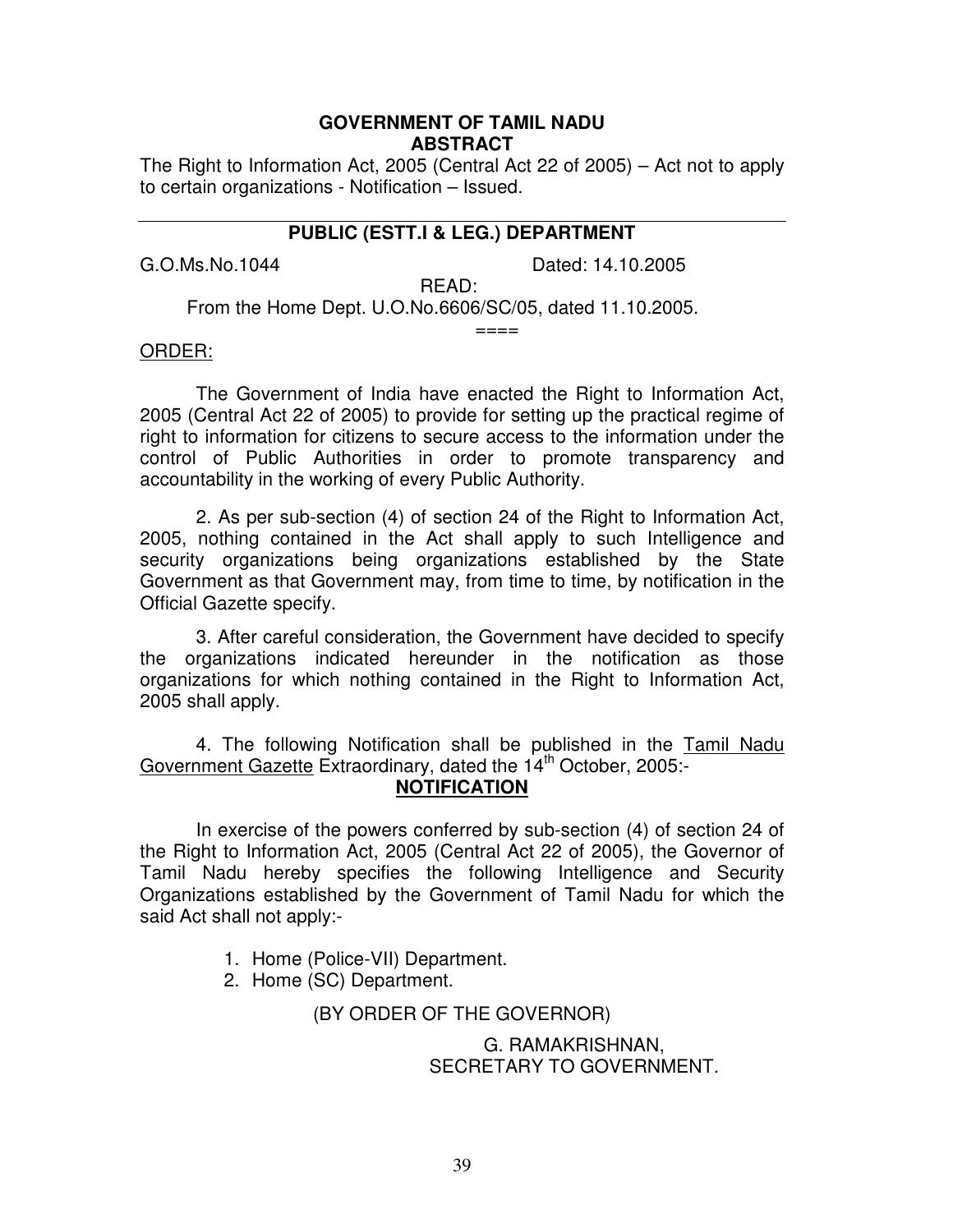To

The Principal Secretary to Government, Home Department, Chennai-9.

The Director General of Police, Chennai-4.

The Additional Director General of Police (Intelligence), Chennai-4.

The Chief State Information Commissioner,

Tamil Nadu Information Commission, Chennai.

The State Information Commissioners,

Tamil Nadu Information Commission, Chennai.

All Collectors.

The Secretary to Government of India,

Ministry of Personnel, Public Grievances and Pensions, New Delhi.

The Secretary to Government of India, Ministry of Home Affairs, New Delhi.

The Works Manager, Government Central Press, Chennai-79.

(for publication in the Extraordinary issue of Tamil Nadu

Government Gazette)

All Departments of Secretariat.

The Secretary to Governor.

The Secretary to Hon'ble Chief Minister.

All Senior Personal Assistants to Ministers.

The Home (SC) Department, Chennai-9.

// FORWARDED / BY ORDER //

SECTION OFFICER.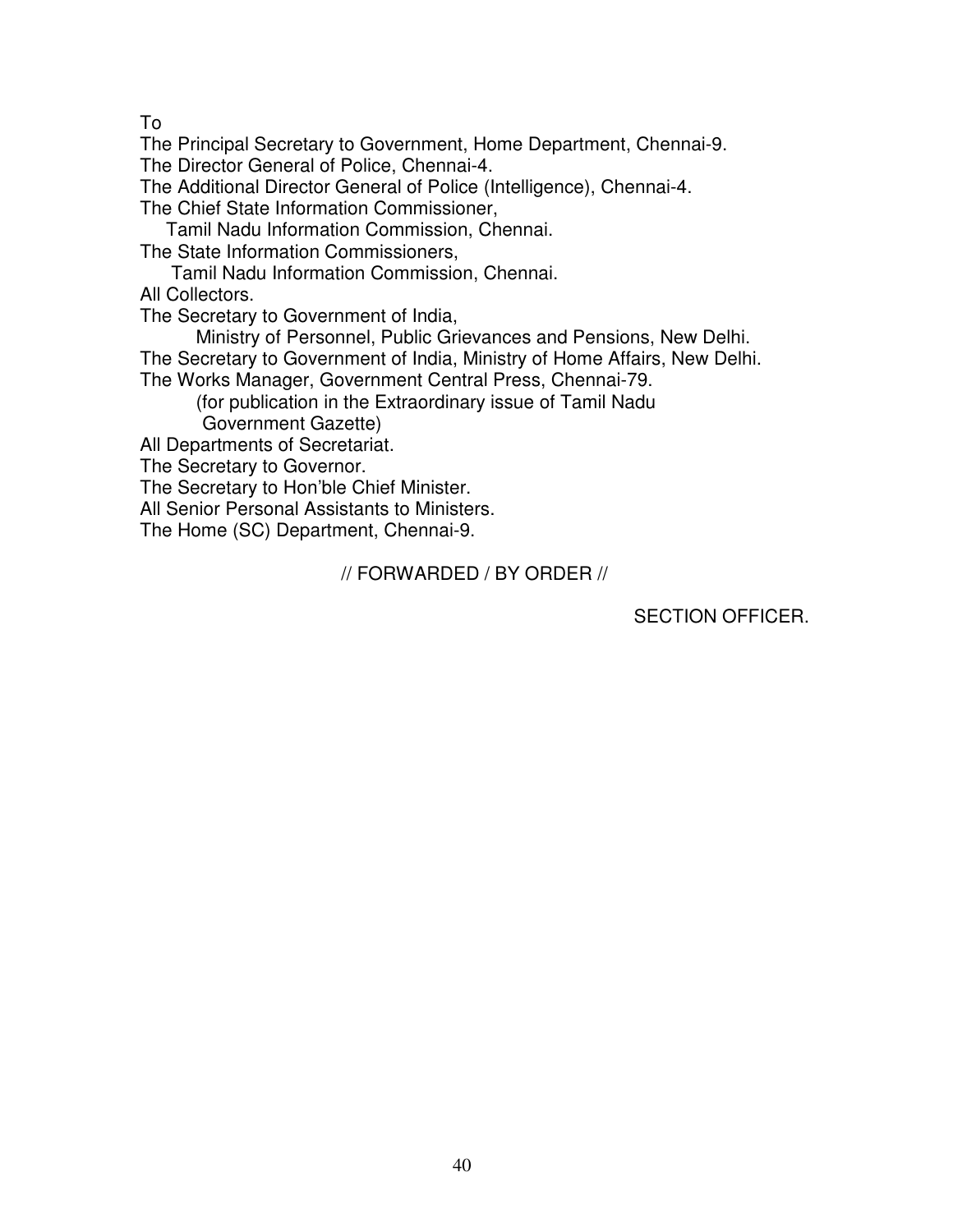#### **GOVERNMENT OF TAMIL NADU ABSTRACT**

 The Right to Information Act, 2005 (Central Act 22 of 2005) – Act not to apply to certain organizations - Notification – Issued.

#### **PUBLIC (ESTT.I & LEG.) DEPARTMENT**

G.O.Ms.No.1045

Dated: 14.10.2005

 From the Public (SC) Dept., U.O.No.SR.II/2990/2005, READ: dated 14.10.2005.

## ==== ORDER:

 The Government of India have enacted the Right to Information Act, 2005 (Central Act 22 of 2005) to provide for setting up the practical regime of right to information for citizens to secure access to the information under the control of Public Authorities in order to promote transparency and accountability in the working of every Public Authority.

 $== ==$ 

 2005, nothing contained in the Act shall apply to such Intelligence and security organizations being organizations established by the State Government as that Government may, from time to time, by notification in the Official Gazette specify. 2. As per sub-section (4) of section 24 of the Right to Information Act,

 (SC) Department, the Government have decided to specify the Public (SC) Department as an organization for which nothing contained in the Right to Information Act, 2005 shall apply. 3. After careful consideration of the subjects dealt with by the Public

4. The following Notification shall be published in the Tamil Nadu Government Gazette Extraordinary, dated the 14<sup>th</sup> October, 2005:-

#### **NOTIFICATION**

 the Right to Information Act, 2005 (Central Act 22 of 2005), the Governor of Tamil Nadu hereby specifies the Public (SC) Department being an Intelligence and Security Organization established by the Government of Tamil Nadu for which the said Act shall not apply. In exercise of the powers conferred by sub-section (4) of section 24 of

#### (BY ORDER OF THE GOVERNOR)

#### SECRETARY TO GOVERNMENT. G. RAMAKRISHNAN,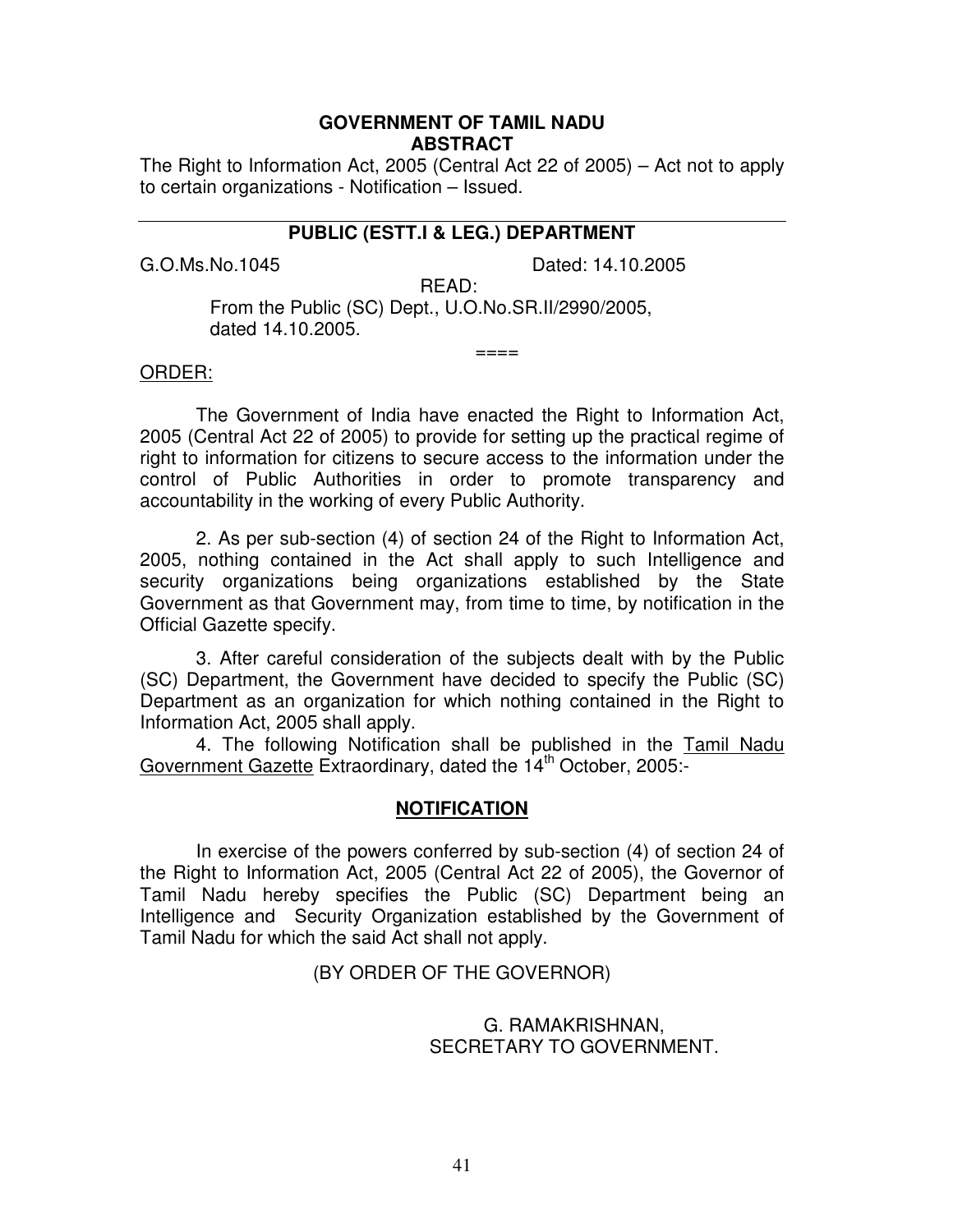To

The Secretary to Government, Public Department, Chennai-9.

The Secretary to Government, Public (SC) Department, Chennai-9.

The Principal Secretary to Government, Home Department, Chennai-9.

The Director General of Police, Chennai-4.

The Additional Director General of Police (Intelligence), Chennai-4.

The Chief State Information Commissioner,

Tamil Nadu Information Commission, Chennai.

The State Information Commissioners,

Tamil Nadu Information Commission, Chennai.

All Collectors.

The Secretary to Government of India,

 Ministry of Personnel, Public Grievances and Pensions, New Delhi. The Secretary to Government of India, Ministry of Home Affairs, New Delhi. The Works Manager, Government Central Press, Chennai-79.

(for publication in the Extraordinary issue of Tamil Nadu Government Gazette)

All Departments of Secretariat.

The Secretary to Governor.

The Secretary to Hon'ble Chief Minister.

All Senior Personal Assistants to Ministers.

// FORWARDED / BY ORDER //

SECTION OFFICER.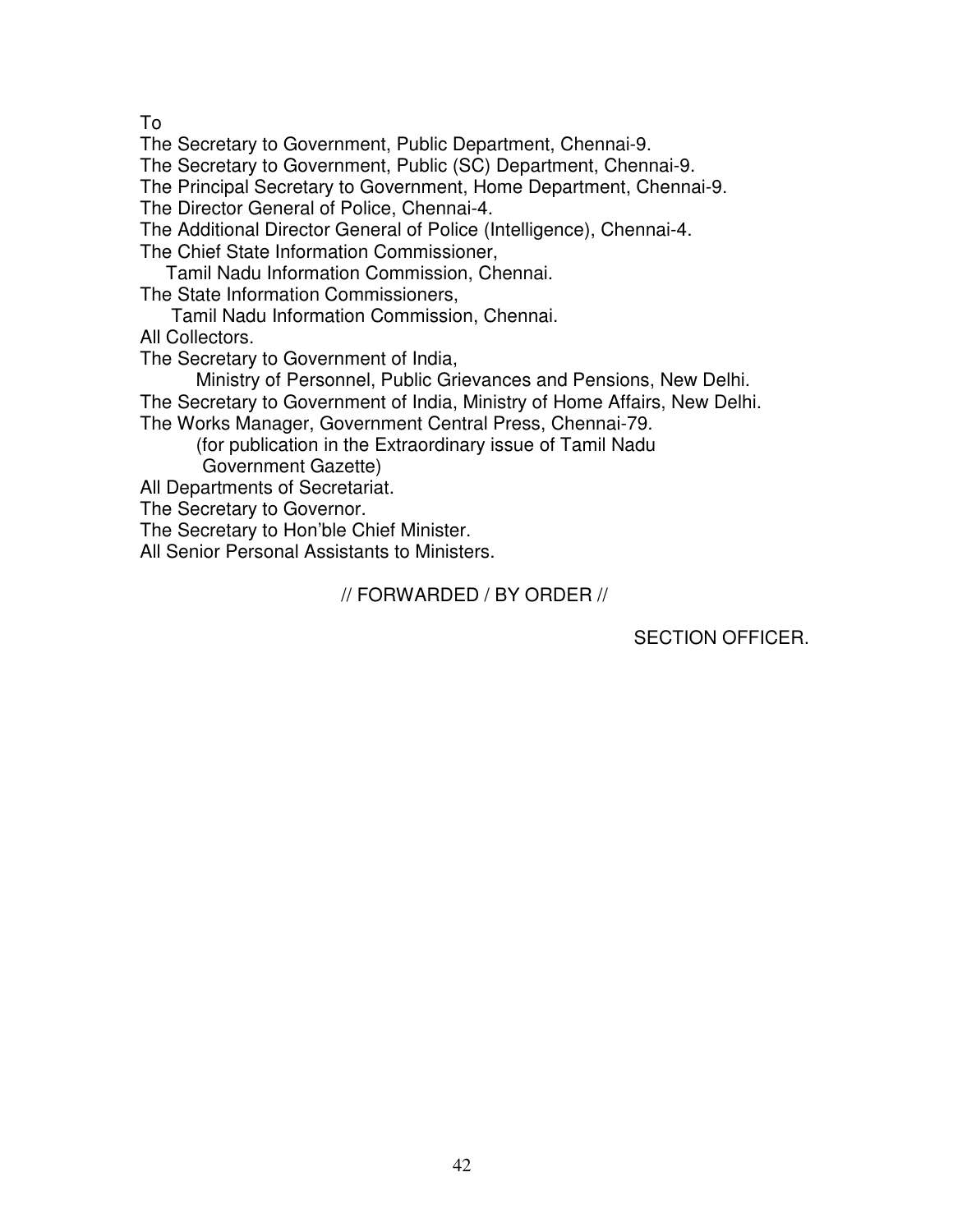#### **ANNEXURE X GOVERNMENT OF TAMIL NADU**

 Public (Estt.I & Leg) Department, Letter Ms.No.987, Secretariat,Chennai-9. Dated 07.10.2005.

 Thiru N. Narayanan, IAS, Chief Secretary to Government. From

 The Secretaries to Government, All Departments of Secretariat. To

Sir/Madam,

 Sub: Acts – Right to Information Act, 2005 – Implementation of the Act – Regarding.

====

by the Houses of Parliament received the assent of the President on 15<sup>th</sup> June, 2005. The Right to Information Act, 2005 has also been published in the Gazette of India on 21<sup>st</sup> June, 2005. A copy of the Act is enclosed. I am directed to state that the Right to Information Bill, 2005 as passed

 (2) of section 5, sections 12, 13, 15, 16, 24, 27 and 28 of the Act shall come into force at once and the remaining provisions of the Act shall come into force on the 120<sup>th</sup> day i.e. 12<sup>th</sup> October, 2005 of its enactment. 2. The provisions of sub-section (1) of section 4, sub section (1) and

 Government within the stipulated time. I am to request you to pursue action on the following issues. 3. The Act envisages various tasks to be completed by the State

#### (A) PUBLIC AUTHORITIES

 Section 2(h) of the Right to Information Act, 2005 defines the Public Authorities. As may be seen therefrom, the Public Authority would include the following:

- $(i)$ All Administrative Departments of Secretariat.
- $(ii)$ Government. All heads of Departments / Directorates / Commissionerates of the
- $(iii)$  Autonomous bodies and other similar bodies. Government. (iii) All Public Corporations, Councils, Authorities, Institutes,
- $(iv)$  Panchayat Unions etc. Local bodies including Corporations / Municipalities / Panchayats /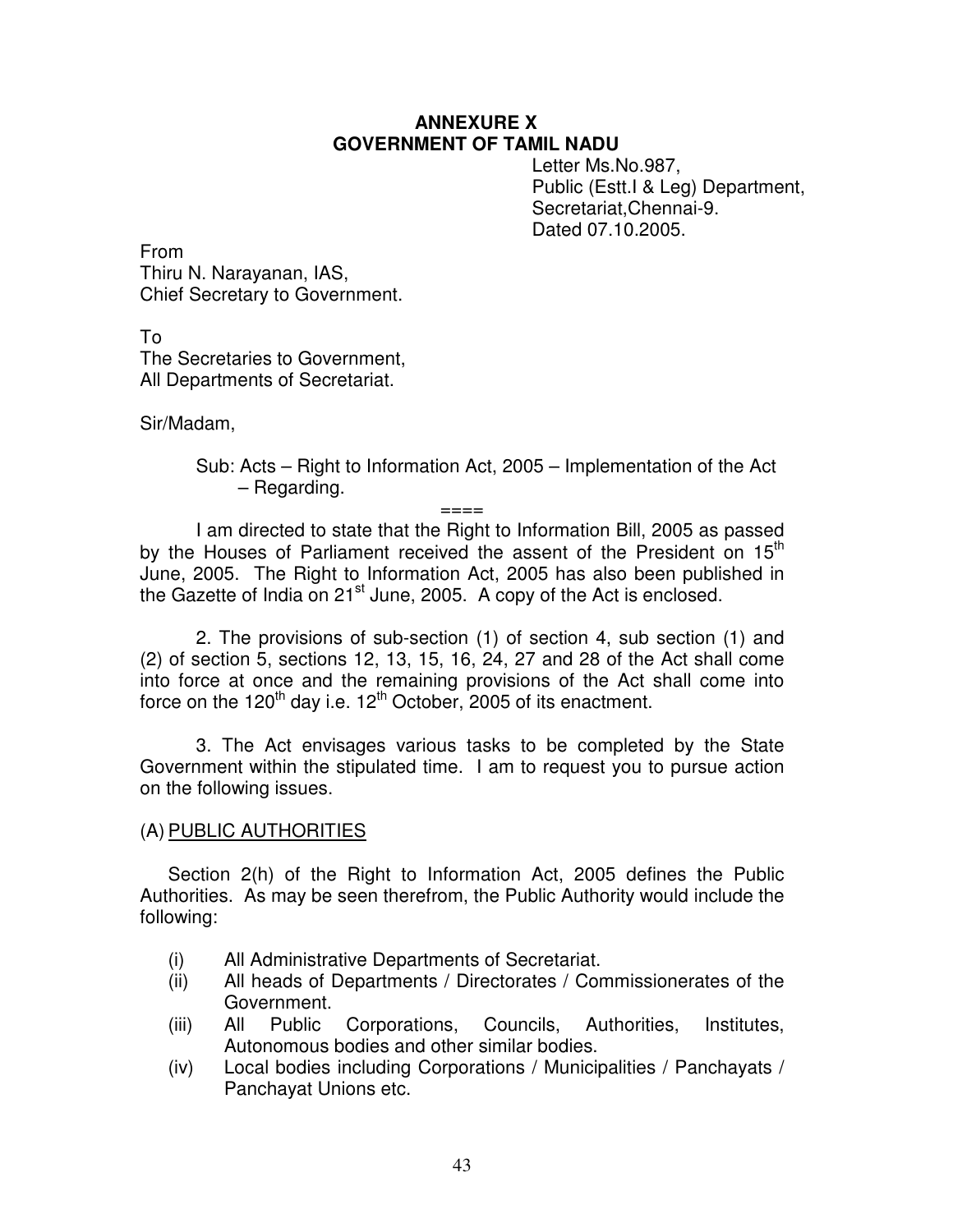- $(v)$ All NGOs which are substantially financed directly or indirectly by State Government.
- B) Thus, virtually all the administrative units are bound to provide information as requested by the public. Public Information Officers, Assistant Public Information Officers and Appellate Authority as required under the Right to Information Act, 2005 are to be appointed for every Public Authority. Broad guidelines on appointment of the Public Information Officers and Appellate Authority are given below:
- $(i)$  Secretary may be appointed as Appellate Authority and the Deputy Secretary / Under Secretaries may be appointed as Public Information Officers. The Secretaries to Government shall review the implementation of the Act periodically. In the Departments of Secretariat, the Additional Secretary / Joint
- $(ii)$  Department or Additional Director shall be the Appellate Authority. Joint Director/Deputy Director may be appointed as Public Information Officers. At the Head of the Department/Directorate level, the Head of
- $(iii)$  Public Information Officers at District /Division / Taluk levels. In all these cases, the head of the Office may be appointed as Appellate Authority and the officer next below him may be appointed as Public Information Officers. It is necessary to appoint Public Information Officers / Assistant
- $(iv)$  Director may be appointed as Appellate Authority. The Company Secretary to the Corporation may be appointed as Public Information Officer. In Corporations and Public Sector Undertakings, the Managing
- $(v)$ Authorities may be completed before  $10<sup>th</sup>$  October, 2005. The designation of Public Information Officers / Appellate

### C) PREPARATION OF MANUALS:

 Under Section 4 of the Right to Information Act, every Public Authority is required to disclose information voluntarily on 16 points. These manuals are to be prepared at Government / Heads of Departments / Revenue District / Revenue Division / Taluk level keeping in mind dimensions, activities, nature of work and the information that needs to be divulged to the common people in each department. It is advisable to have one manual at State level and other at District level. The contents of manuals are likely to differ at various levels. However, it may be ensured that there is no variation on factual information. While designing the contents of the manuals at different levels, the requirements of the common people at those levels should be kept in mind. The following guidelines may be taken note of.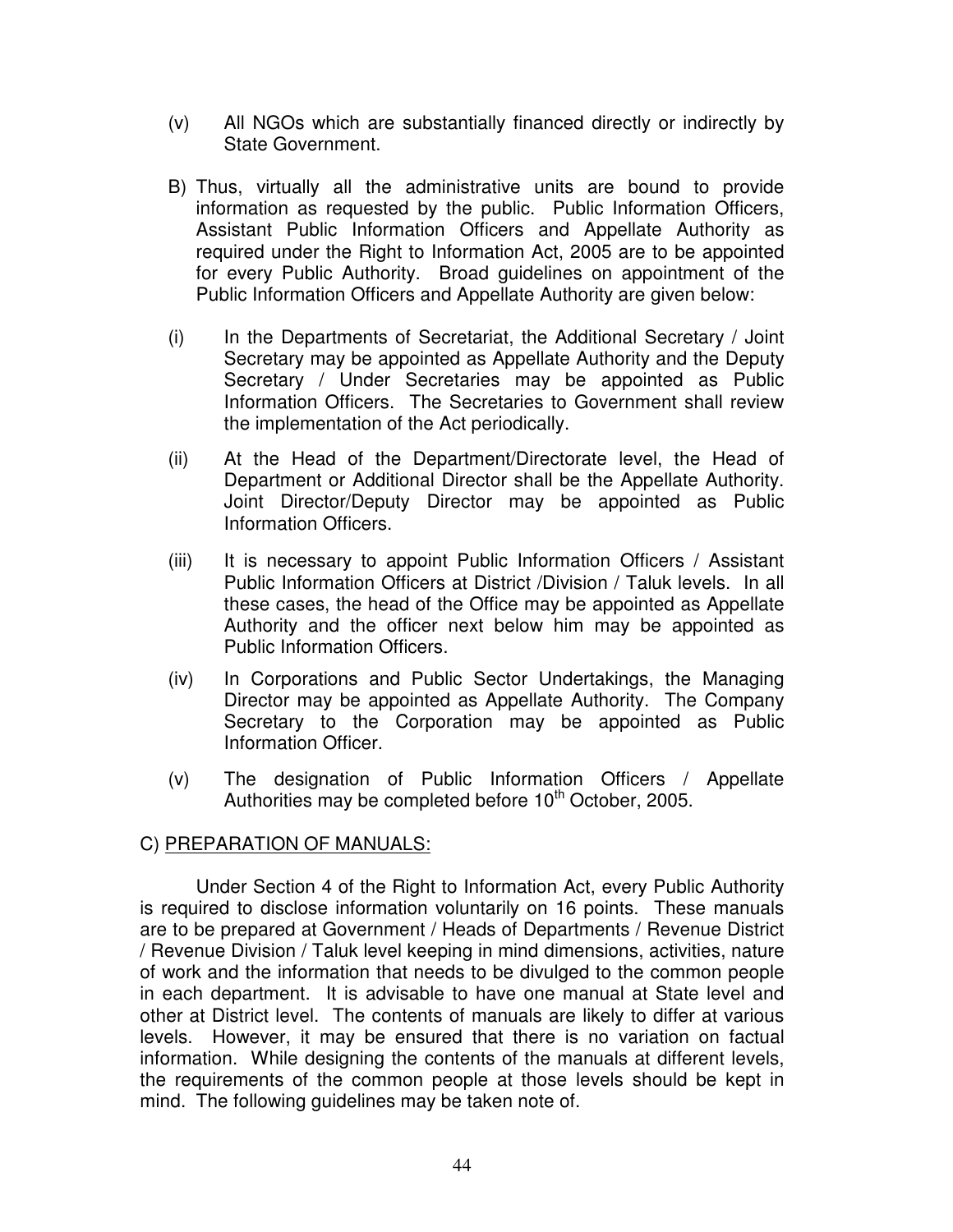- $(i)$  proactively publish to the maximum extent such information that will be of interest to the common people so that the need for requesting information under this Act becomes The main objectives of sec.4 is that all public authorities minimal.
- $(ii)$  information to the common people voluntarily, every public authority may conduct an extensive study and analysis of the kinds of information that common people ordinarily seek on approaching their office. As the main objective of proactive disclosure is to provide
- $(iii)$  easily, categories of information other than the 16 points mentioned in Sec.4 of the Act may also be included in this manual so as to bring down to a minimum their need for seeking information through applications. With a view to providing information to the common people
- $(iv)$  discussions held by Tata Consultancy Services (TCS) with Principal Secretaries and Secretaries of some Departments of Uttranchal Government. Though it is not possible to develop a common format for all public authorities, this template may be used as a guide while preparing these manuals. Modifications and amendments to the template may be incorporated, if necessary. A template has been prepared for these manuals pursuant to
- $(v)$  to be made accessible to common people through the media of books, notice boards, Departmental libraries and the Internet and also made available for inspection in offices. Every Department will decide as to which information should be made available in which medium at which level (of operation) after taking into consideration the available resources, the nature of information concerned and the convenience of the common people. The information contained in these manuals will be required

2005. The compilation of these manuals may be completed by  $10<sup>th</sup>$  October,

# <u>2005.</u><br>D) ACT NOT TO APPLY TO CERTAIN ORGANISATIONS`

 pertaining to security / intelligence, if any, for exclusion from the purview of the Act (Sec.24). The Secretaries are requested to take steps to notify certain organizations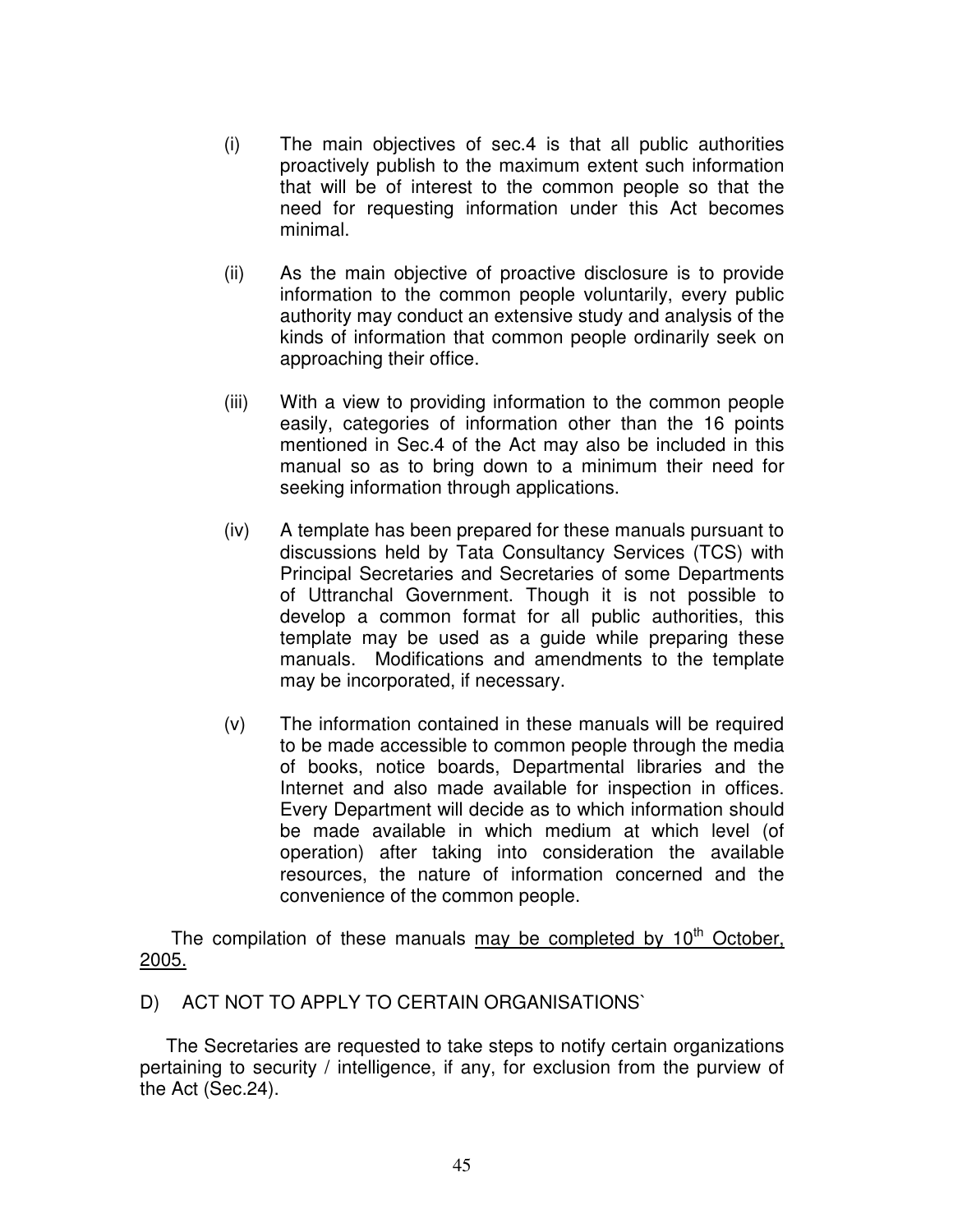#### E) INTERNAL PROCEDURES:

 requests, collecting information, creating facilities for inspection of documents etc. well in advance. "Single Window" concept may be adopted in true spirit. The Secretaries are requested to define procedure for processing

#### F) AMENDMENTS TO EXISTING ACTS, RULES, ETC.

 over any other Act, Rule or Order. Therefore, the Secretaries are requested to review all such Acts and instruments which are in conflict with the Right to Information Act and suggest amendments. Section 22 of the Act envisages that the Act would have over riding effect

#### G) TRAINING

 Act is that it calls for sensitizing and training employees of the Government. The Anna Institute of Management shall evolve a training programme at State level and also at district level having regard to the above points so as to sensitize and train the Government employees / officers on implementation of Right to Information Act, 2005. Department will evolve a training programme so far as the local bodies are One of the important aspects of implementation of Right to Information The Secretary, Rural Development concerned.

 As the Right to Information Act, 2005, has come into force with effect from 15<sup>th</sup> June, 2005 and the preparatory phase of 120 days is getting over on 12<sup>th</sup> October, 2005, I am to request you to give top priority to the implementation of the Act.

Yours faithfully,

for Chief Secretary to Government.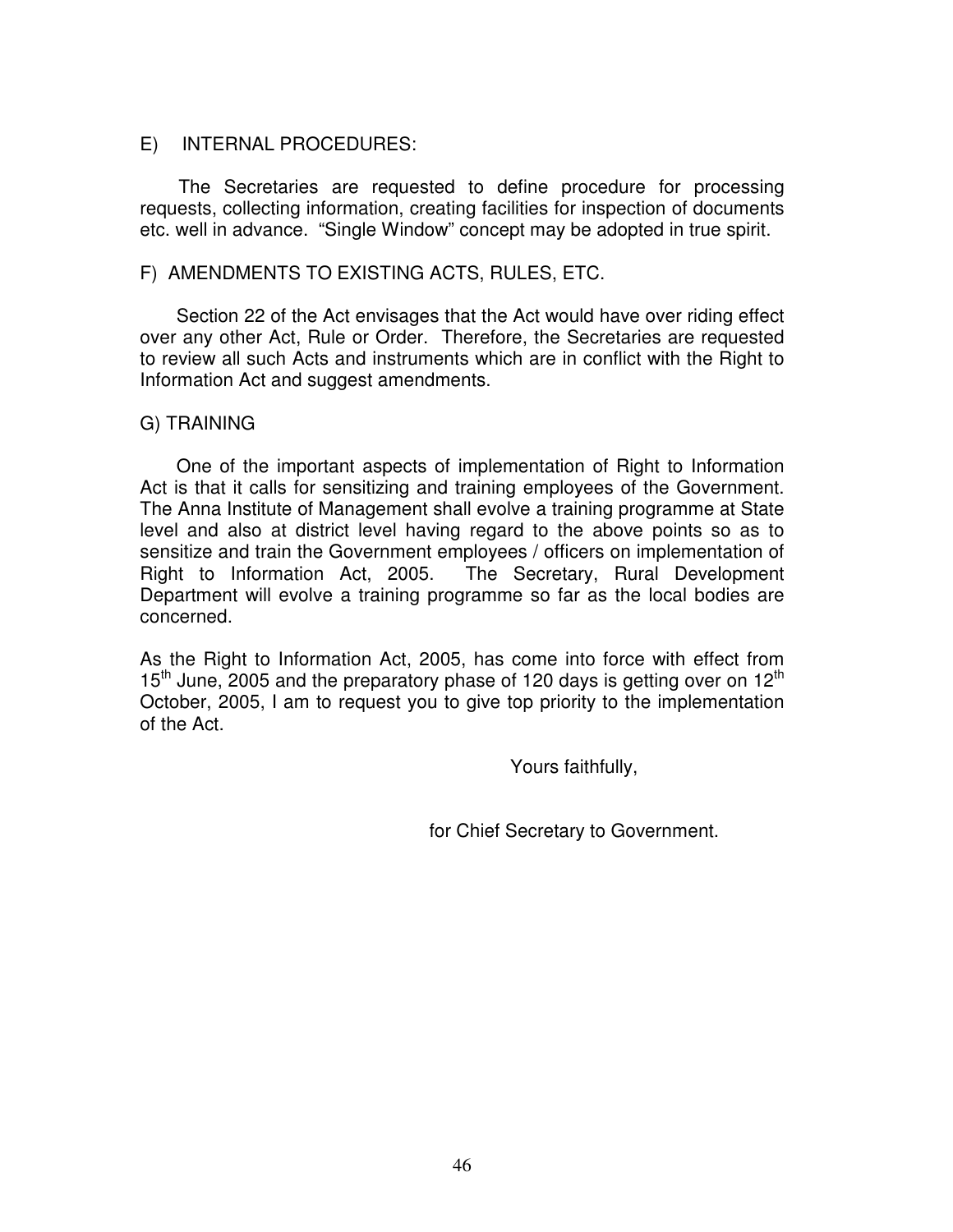## **ANNEXURE-XI**

#### **Secretariat Departments/Heads Of Depts/ Public Undertakings/ Disposal of applications by PIOs**

|       |                                                                                      |                                                                            |                                                                                                    | during the year 2006                                                                                                           |                                                                                                                                                              |                                                            |                                                                                                              |
|-------|--------------------------------------------------------------------------------------|----------------------------------------------------------------------------|----------------------------------------------------------------------------------------------------|--------------------------------------------------------------------------------------------------------------------------------|--------------------------------------------------------------------------------------------------------------------------------------------------------------|------------------------------------------------------------|--------------------------------------------------------------------------------------------------------------|
| S.No. | <b>Name of Department</b><br>(1)                                                     | No of requests<br>made to each<br><b>Public</b><br><b>Authority</b><br>(2) | Number of<br>decisions where<br>applicants<br>not entitled to<br>access to the<br>documents<br>(3) | Number of<br><b>Appeals</b><br>referred to the<br><b>State</b><br><b>Information</b><br><b>Commission for</b><br>review<br>(4) | <b>Particulars</b><br>of any<br><b>Disciplinary</b><br><b>Action taken</b><br>against any<br>officer in<br>respect of<br>administration<br>of the Act<br>(5) | <b>Amount of</b><br>charges<br>collected<br>(in Rs)<br>(6) | <b>Efforts</b> by<br><b>Public</b><br><b>Authorities to</b><br>administer and<br>implement the<br>Act<br>(7) |
| 01    | ADI DRAVIDAR AND TRIBAL WELFARE DEPT.,                                               |                                                                            |                                                                                                    |                                                                                                                                |                                                                                                                                                              |                                                            |                                                                                                              |
|       | Adi Dravidar<br>and Tribal Welfare<br>Dept., Secretariat                             | 3                                                                          |                                                                                                    |                                                                                                                                |                                                                                                                                                              | 150                                                        |                                                                                                              |
|       | Director,<br>Adi Dravidar Welfare                                                    | 11                                                                         |                                                                                                    |                                                                                                                                |                                                                                                                                                              | 550                                                        |                                                                                                              |
|       | Director, Tribal<br>welfare                                                          |                                                                            |                                                                                                    |                                                                                                                                |                                                                                                                                                              |                                                            |                                                                                                              |
|       | Tamil Nadu<br>Adi Dravidar Housing<br>and Development<br>Corporation<br>Ltd.(THADCO) |                                                                            |                                                                                                    |                                                                                                                                |                                                                                                                                                              |                                                            |                                                                                                              |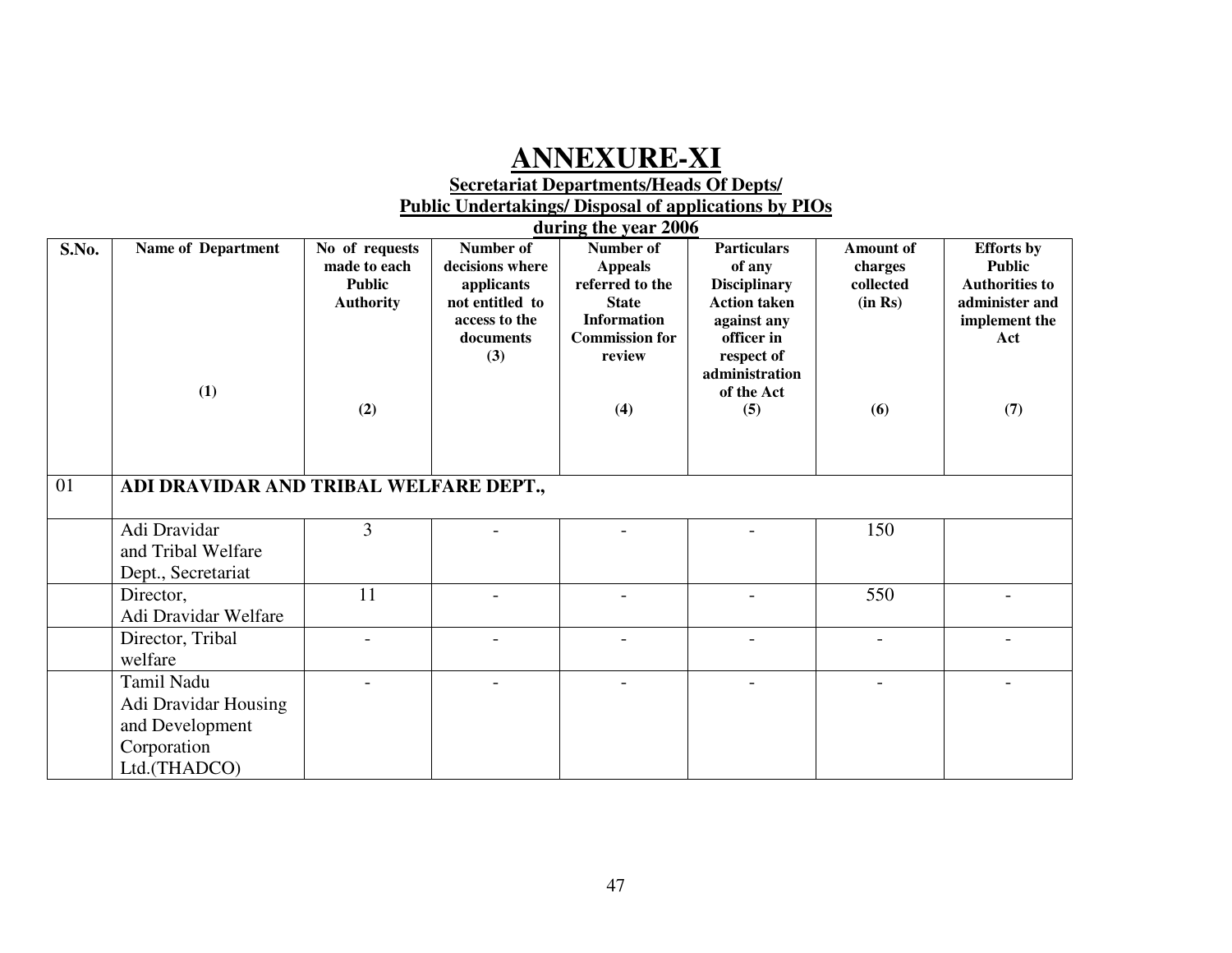| S.No. | (1)                                                               | (2)            | (3)            | (4)            | (5)            | (6) | (7) |
|-------|-------------------------------------------------------------------|----------------|----------------|----------------|----------------|-----|-----|
| 02    | <b>AGRICULTURE DEPT.,</b>                                         |                |                |                |                |     |     |
|       | Agriculture Dept.,<br>Secretariat                                 | 26             | $\overline{7}$ |                |                | 540 |     |
|       | Director of Agriculture                                           | 30             |                | 6              |                | 760 |     |
|       | Director of Agriculture<br>Marketing and Agri.<br><b>Business</b> | $\overline{3}$ | $\overline{3}$ | $\overline{3}$ |                | 374 |     |
|       | Director of Seed<br>Certification                                 | $\overline{2}$ |                | $\overline{a}$ | $\overline{a}$ | 94  |     |
|       | Commissioner of<br>Horticulture and<br><b>Plantation Crops</b>    |                |                |                |                |     |     |
|       | <b>Chief Engineer</b><br>(Agricultural<br>Engineering)            |                |                |                |                |     |     |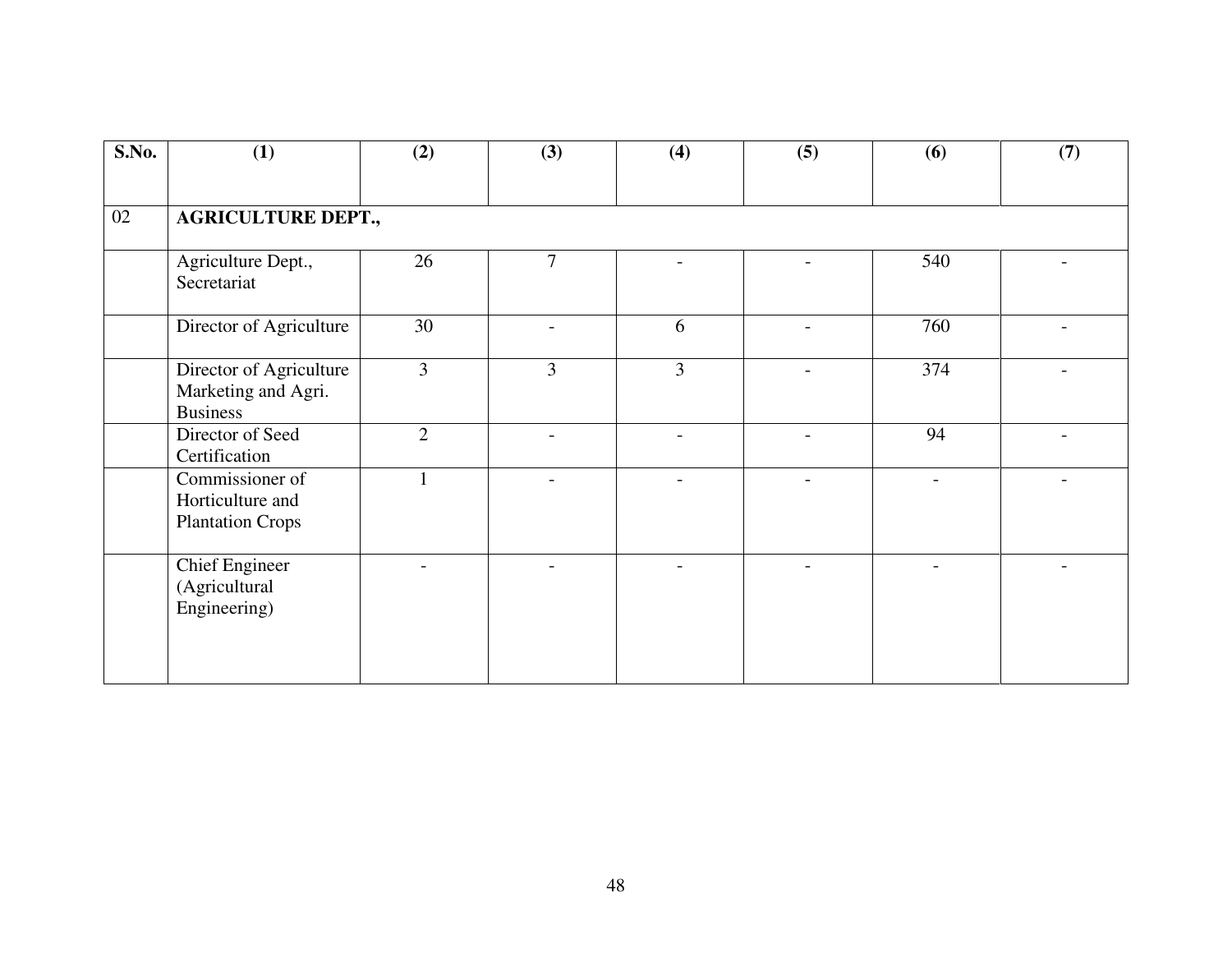| S.No. | $\bf(1)$                                  | (2) | (3) | (4) | (5) | (6)  | (7)                                                                                                                           |
|-------|-------------------------------------------|-----|-----|-----|-----|------|-------------------------------------------------------------------------------------------------------------------------------|
|       | Tamil Nadu<br>Agricultural<br>University. | 44  |     |     |     | 2373 | The Manual for<br>Tamil Nadu<br>Agricultural<br>University has<br>been prepared<br>and hosted in the<br>University<br>website |
|       | Drought Prone Area<br>Programme Cell      |     |     |     |     | 10   |                                                                                                                               |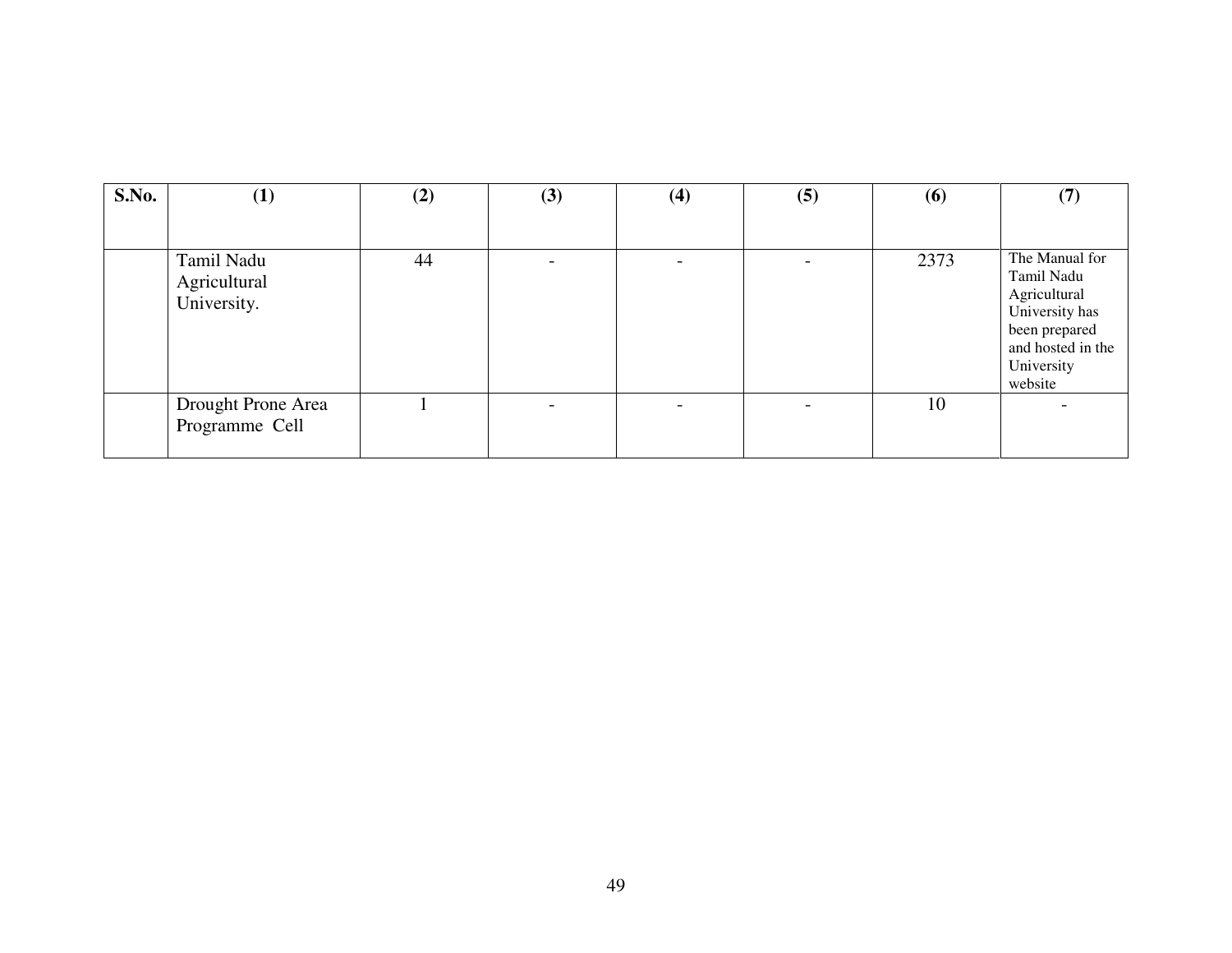| S.No. | (1)                                             | (2) | (3)                      | $\overline{(4)}$ | (5) | (6)  | (7)                                        |
|-------|-------------------------------------------------|-----|--------------------------|------------------|-----|------|--------------------------------------------|
| 03    | ANIMAL HUSBANDRY, DAIRYING AND FISHERIES DEPT., |     |                          |                  |     |      |                                            |
|       |                                                 |     |                          |                  |     |      |                                            |
|       | Animal Husbandry,                               | 9   |                          | $\mathbf{1}$     |     | 190  | Particulars about the                      |
|       | Dairying & Fisheries                            |     |                          |                  |     |      | Dept., has been                            |
|       | Dept., Secretariat                              |     |                          |                  |     |      | posted in Govt.                            |
|       |                                                 |     |                          |                  |     |      | Website                                    |
|       | Director of Animal                              | 13  |                          |                  |     | 440  |                                            |
|       | Husbandry and                                   |     |                          |                  |     |      |                                            |
|       | <b>Veterinary Services</b>                      |     |                          |                  |     |      |                                            |
|       | Director of Fisheries.                          | 61  |                          | $\overline{2}$   |     | 2870 |                                            |
|       |                                                 |     |                          |                  |     |      |                                            |
|       | Tamil Nadu Veterinary<br>and Animal Sciences    | 9   | $\overline{\phantom{0}}$ | 2                |     | 536  | Particulars about RTI<br>Act 2005 has been |
|       | University                                      |     |                          |                  |     |      | hosted in the Website                      |
|       |                                                 |     |                          |                  |     |      | www.tanuvas.ac.in                          |
|       | The Tamil Nadu,                                 | 41  |                          |                  |     | 2361 |                                            |
|       | Co-op. Milk Producers'                          |     |                          |                  |     |      |                                            |
|       | Federation Ltd.,                                |     |                          |                  |     |      |                                            |
|       | <b>Commissioner for Milk</b>                    | 10  |                          |                  |     | 345  | $\sim$                                     |
|       | Production and Dairy                            |     |                          |                  |     |      |                                            |
|       | Development                                     |     |                          |                  |     |      |                                            |
|       |                                                 |     |                          |                  |     |      |                                            |
|       | Director of Audit for                           |     |                          |                  |     | 60   |                                            |
|       | Milk Co-operatives                              |     |                          |                  |     |      |                                            |
|       | <b>Tamil Nadu Fisheries</b>                     |     |                          |                  |     | 50   |                                            |
|       | Development                                     |     |                          |                  |     |      |                                            |
|       | Corporation Ltd                                 |     |                          |                  |     |      |                                            |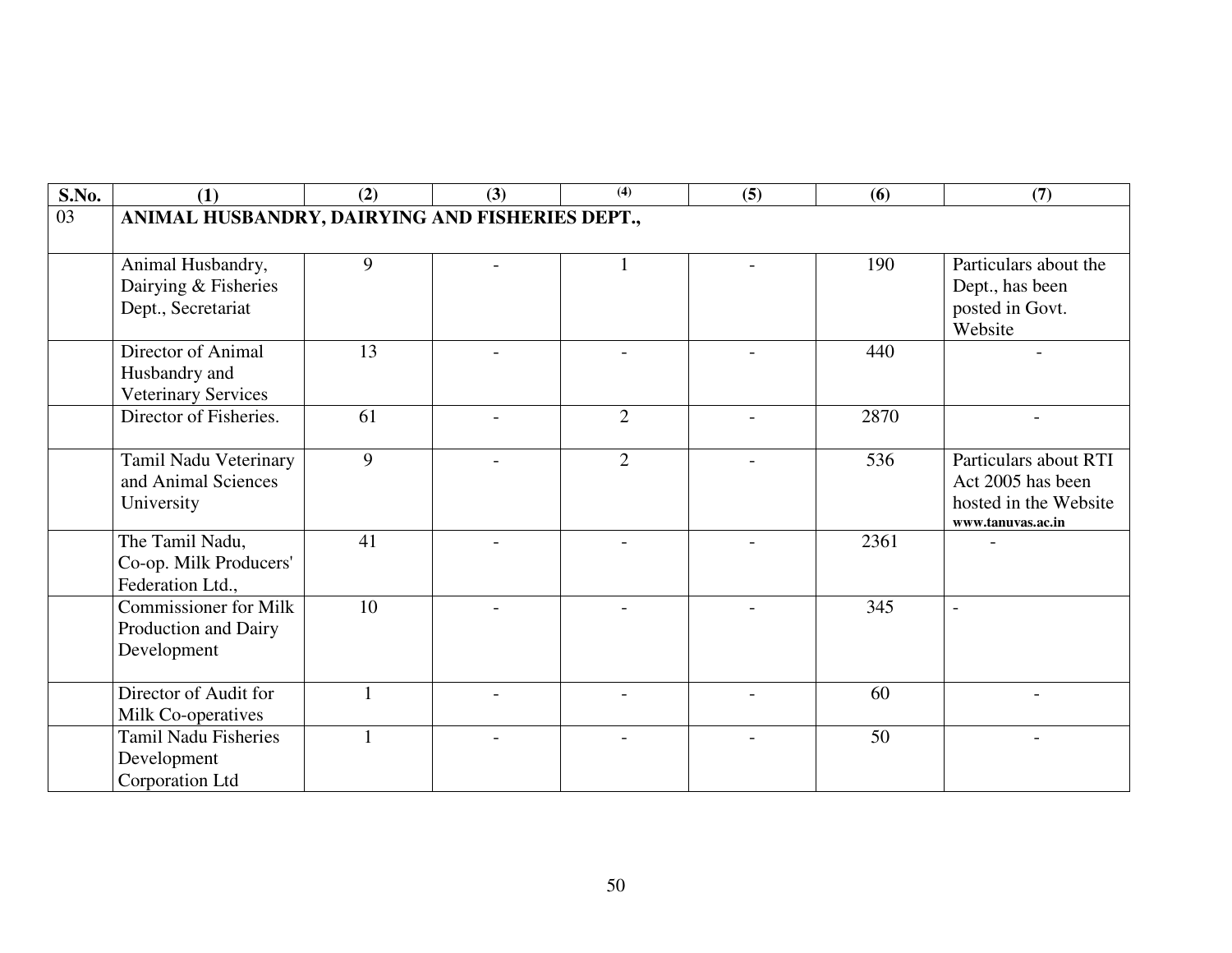| S. No. | (1)                                                                 | (2)            | (3) | (4) | (5) | (6)                      | (7) |
|--------|---------------------------------------------------------------------|----------------|-----|-----|-----|--------------------------|-----|
| 04     | BACKWARD CLASSES, MOST BACKWARD CLASSES & MINORITIES WELFARE DEPT., |                |     |     |     |                          |     |
|        |                                                                     |                |     |     |     |                          |     |
|        | Backward Classes,                                                   | 12             |     |     |     | 1008                     |     |
|        | Most Backward                                                       |                |     |     |     |                          |     |
|        | Classes & Minorities                                                |                |     |     |     |                          |     |
|        | Welfare Dept.,                                                      |                |     |     |     |                          |     |
|        | Secretariat                                                         |                |     |     |     |                          |     |
|        | Director of                                                         | 14             |     |     |     | 180                      |     |
|        | <b>Backward Classes and</b>                                         |                |     |     |     |                          |     |
|        | Minorities Welfare.                                                 |                |     |     |     |                          |     |
|        | Director of Most                                                    | $\overline{a}$ |     |     |     | $\overline{\phantom{a}}$ |     |
|        | Backward Classes &                                                  |                |     |     |     |                          |     |
|        | Denotified                                                          |                |     |     |     |                          |     |
|        | Communities Welfare.                                                |                |     |     |     |                          |     |
|        | Tamil Nadu                                                          | $\mathbf{1}$   |     |     |     | 60                       |     |
|        | <b>Backward Classes</b>                                             |                |     |     |     |                          |     |
|        | Commission.                                                         |                |     |     |     |                          |     |
|        | <b>State Minorities</b>                                             |                |     |     |     |                          |     |
|        | Commission.                                                         |                |     |     |     |                          |     |
|        | Tamil Nadu Backward                                                 | 1              |     |     |     | 10                       |     |
|        | <b>Classes Economic</b>                                             |                |     |     |     |                          |     |
|        | Development                                                         |                |     |     |     |                          |     |
|        | Corporation Ltd.,                                                   |                |     |     |     |                          |     |
|        |                                                                     |                |     |     |     |                          |     |
|        |                                                                     |                |     |     |     |                          |     |
|        | Tamil Nadu                                                          |                |     |     |     |                          |     |
|        | <b>Minorities Economic</b>                                          |                |     |     |     |                          |     |
|        | Development                                                         |                |     |     |     |                          |     |
|        | Corporation Ltd.                                                    |                |     |     |     |                          |     |
|        |                                                                     |                |     |     |     |                          |     |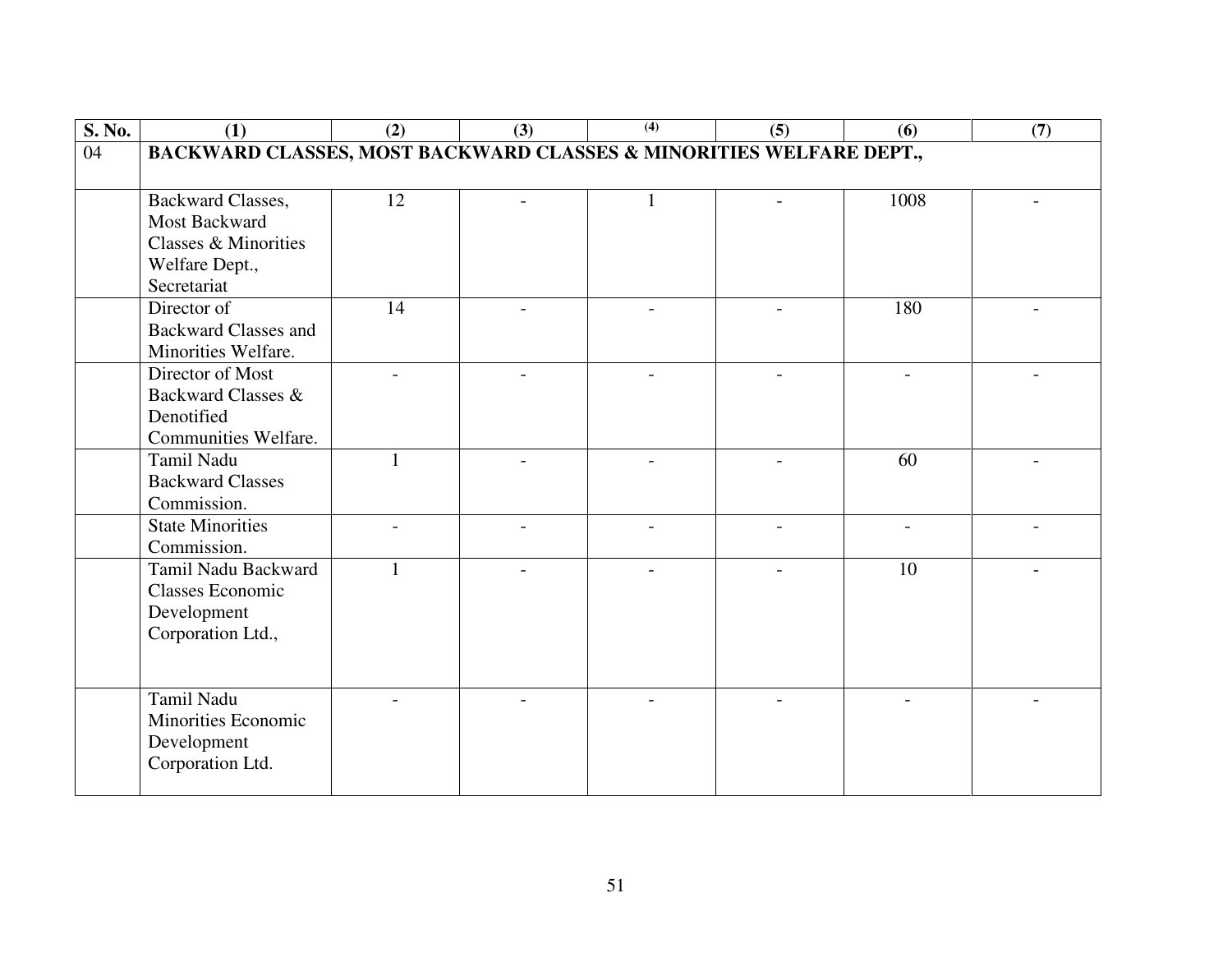| S.No. |                  | (2) | (3)                      | (4) | (5)                      | (6) |               |
|-------|------------------|-----|--------------------------|-----|--------------------------|-----|---------------|
|       | Tamil Nadu State |     |                          |     |                          |     | Manual        |
|       | Hajj Committee.  |     |                          |     |                          |     | Containing    |
|       |                  |     |                          |     |                          |     | Proactive     |
|       |                  |     |                          |     |                          |     | Disclosures   |
|       |                  |     |                          |     |                          |     | hosted in the |
|       |                  |     |                          |     |                          |     | Website       |
|       | Tamil Nadu Wakf  | 37  | $\overline{\phantom{0}}$ |     | $\overline{\phantom{0}}$ | 844 |               |
|       | Board            |     |                          |     |                          |     |               |
|       |                  |     |                          |     |                          |     |               |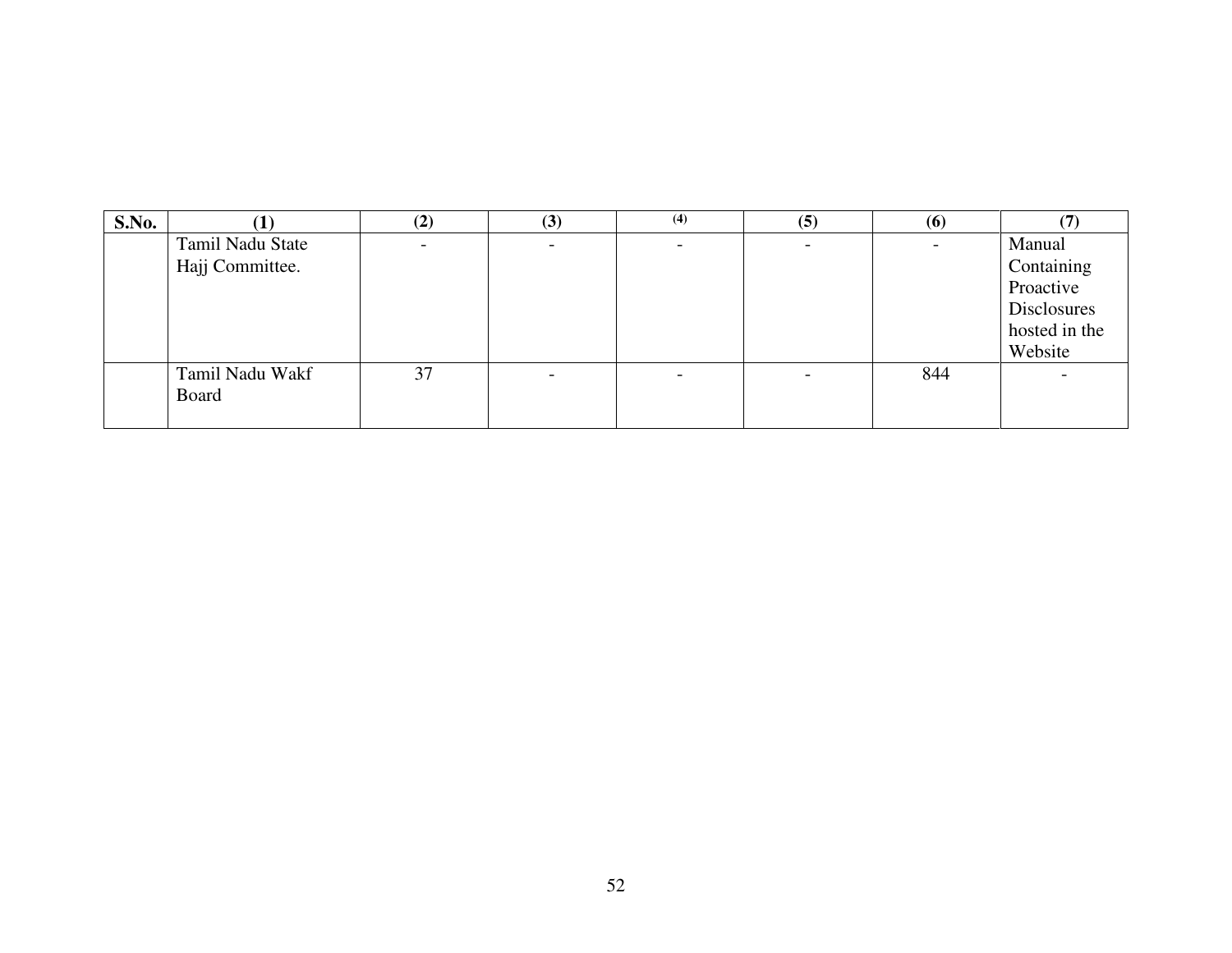| S.No. |                                                 | (2)  | (3) | (4) | (5) | (6)   | (7)            |  |  |  |
|-------|-------------------------------------------------|------|-----|-----|-----|-------|----------------|--|--|--|
| 05    | <b>COMMERCIAL TAXES AND REGISTRATION DEPT.,</b> |      |     |     |     |       |                |  |  |  |
|       |                                                 |      |     |     |     |       |                |  |  |  |
|       | <b>Commercial Taxes and</b>                     | 31   |     |     |     | 1000  | Manual         |  |  |  |
|       | Registration Dept.                              |      |     |     |     |       | prepared and   |  |  |  |
|       | Secretariat                                     |      |     |     |     |       | hosted in the  |  |  |  |
|       |                                                 |      |     |     |     |       | Govt. website. |  |  |  |
|       | Commissioner of                                 | 63   | 11  |     |     | 2694  | Manual         |  |  |  |
|       | <b>Commercial Taxes</b>                         |      |     |     |     |       | prepared and   |  |  |  |
|       |                                                 |      |     |     |     |       | hosted in the  |  |  |  |
|       |                                                 |      |     |     |     |       | Govt. Website  |  |  |  |
|       | Inspector General of                            | 1227 |     |     |     | 66229 |                |  |  |  |
|       | Registration                                    |      |     |     |     |       |                |  |  |  |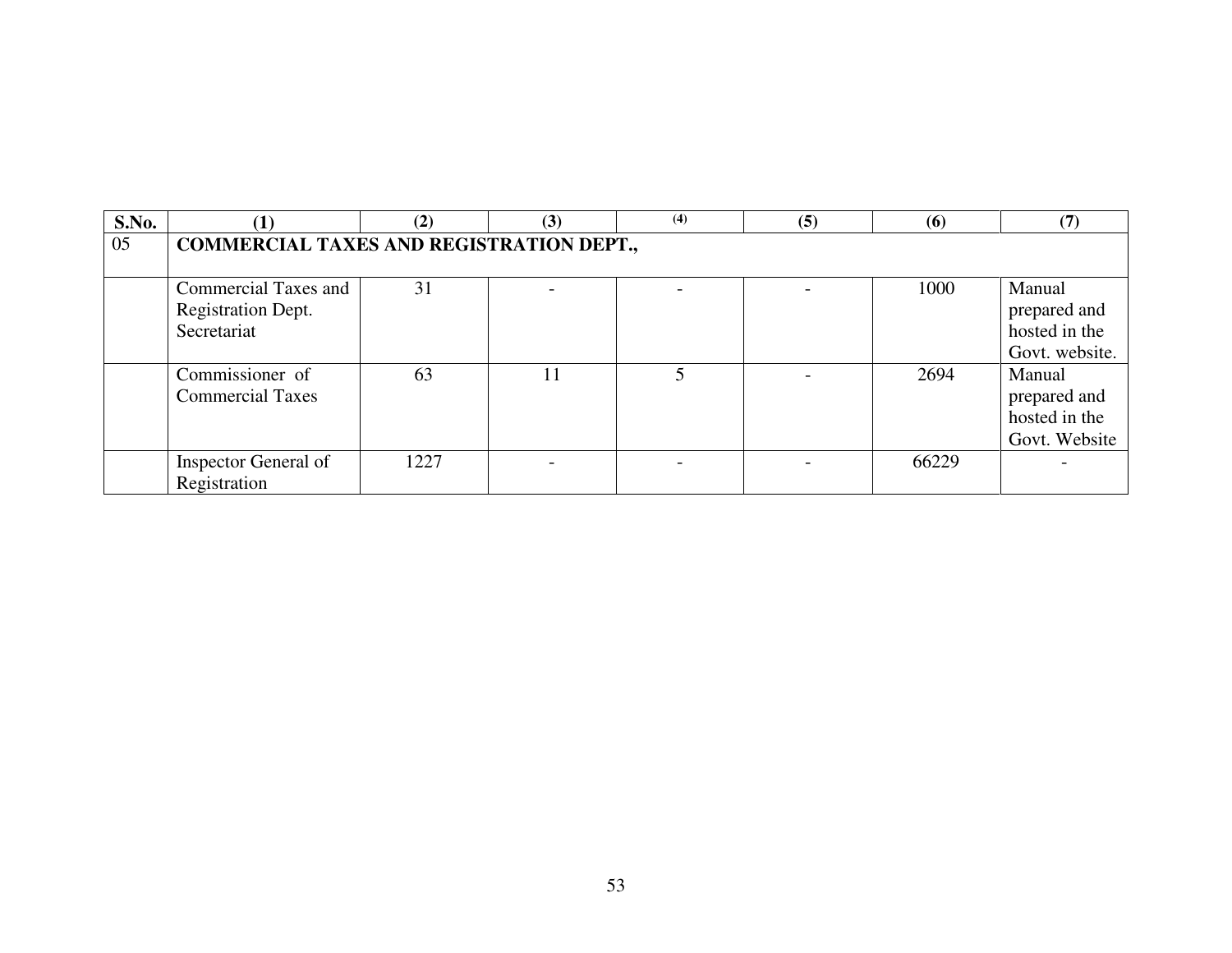| <b>S.No.</b> | (1)                                                                            | (2) | (3) | $\overline{(4)}$ | (5) | (6)  | (7)                                                              |
|--------------|--------------------------------------------------------------------------------|-----|-----|------------------|-----|------|------------------------------------------------------------------|
| 06           | CO-OPERATION, FOOD AND CONSUMER PROTECTION DEPT.,                              |     |     |                  |     |      |                                                                  |
|              | Food<br>Co-operation,<br>Consumer<br>and<br>Protection<br>Dept.<br>Secretariat | 41  | 38  |                  |     | 550  |                                                                  |
|              | Registrar of<br>Co-operative Societies.                                        | 177 |     | 16               |     | 3580 | State<br>level<br>has<br>manual<br>been hosted in<br>the Website |
|              | Commissioner of<br>Civil Supplies<br>and<br><b>Consumer Protection</b>         | 39  |     |                  |     | 1160 |                                                                  |
|              | State<br>Consumer<br>Redressal<br>Disputes<br>Commission.                      | 12  | 12  |                  |     | 210  |                                                                  |
|              | Civil<br>Tamil Nadu<br>Supplies Corporation<br>Ltd.,                           | 23  |     |                  |     | 506  |                                                                  |
|              | Tamil Nadu<br>Warehousing<br>Corporation.                                      |     |     |                  |     |      |                                                                  |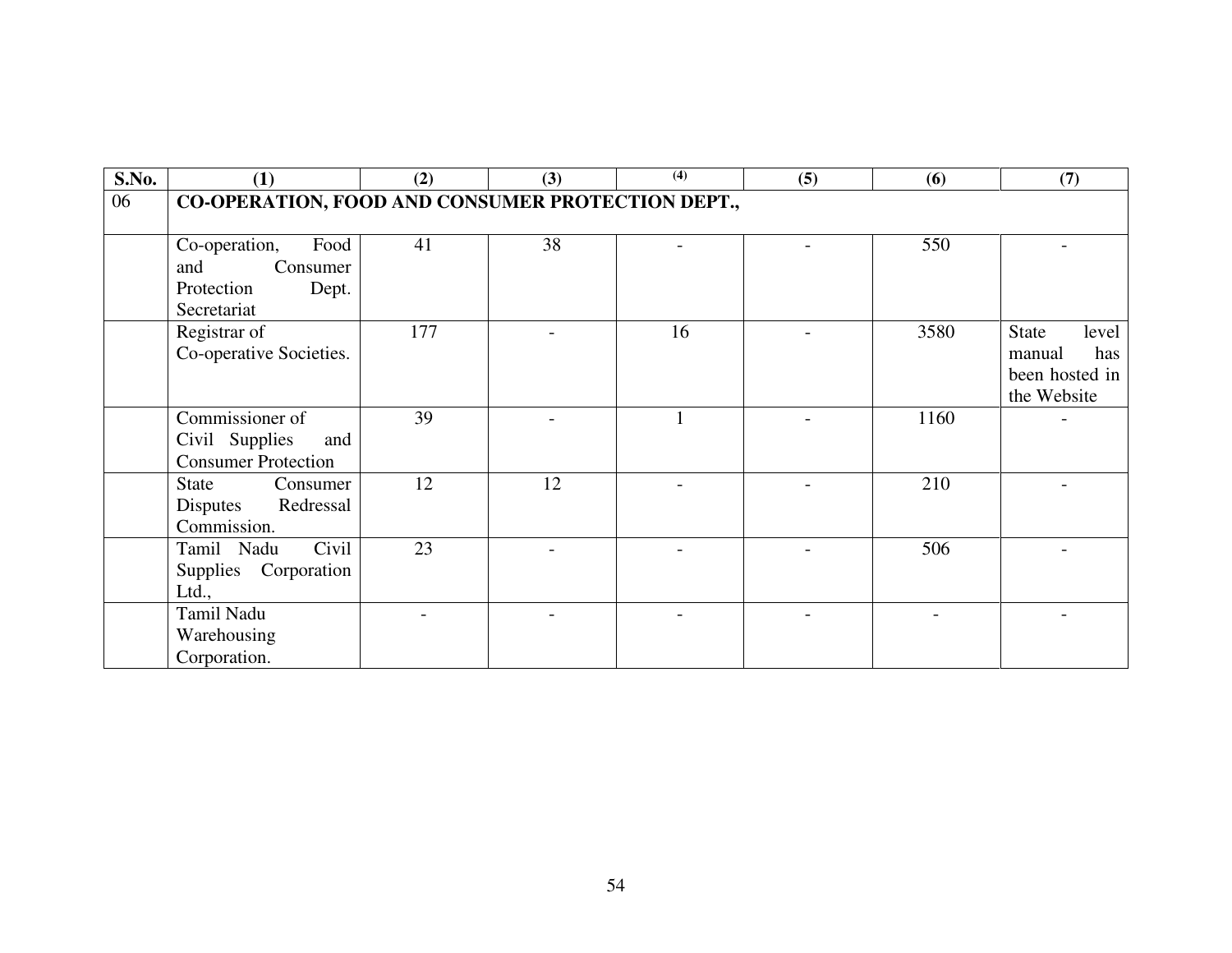| S.No. | (1)                                                                                  | (2)            | (3)                      | $\overline{(4)}$ | (5)            | (6)   | (7)                                                                                                                    |
|-------|--------------------------------------------------------------------------------------|----------------|--------------------------|------------------|----------------|-------|------------------------------------------------------------------------------------------------------------------------|
| 07    | <b>ENERGY DEPT.,</b>                                                                 |                |                          |                  |                |       |                                                                                                                        |
|       | Energy Dept.<br>Secretariat                                                          | $\overline{4}$ |                          |                  |                | 80    | Proactive<br>disclosure and<br>manual of<br><b>Energy Dept</b><br>is made and<br>available in<br>the Govt.,<br>Website |
|       | <b>Chief Electrical</b><br>Inspectorate                                              | $\overline{2}$ |                          |                  |                | 60    |                                                                                                                        |
|       | Tamil Nadu Electricity<br>Board.                                                     | 364            | $\overline{\phantom{0}}$ |                  | $\overline{a}$ | 14477 |                                                                                                                        |
|       | Tamil Nadu Energy<br>Development Agency.                                             | 6              |                          |                  |                | 100   |                                                                                                                        |
|       | Tamil Nadu Power<br>Finance and<br>Infrastructure<br>Development<br>Corporation Ltd. |                |                          |                  |                |       |                                                                                                                        |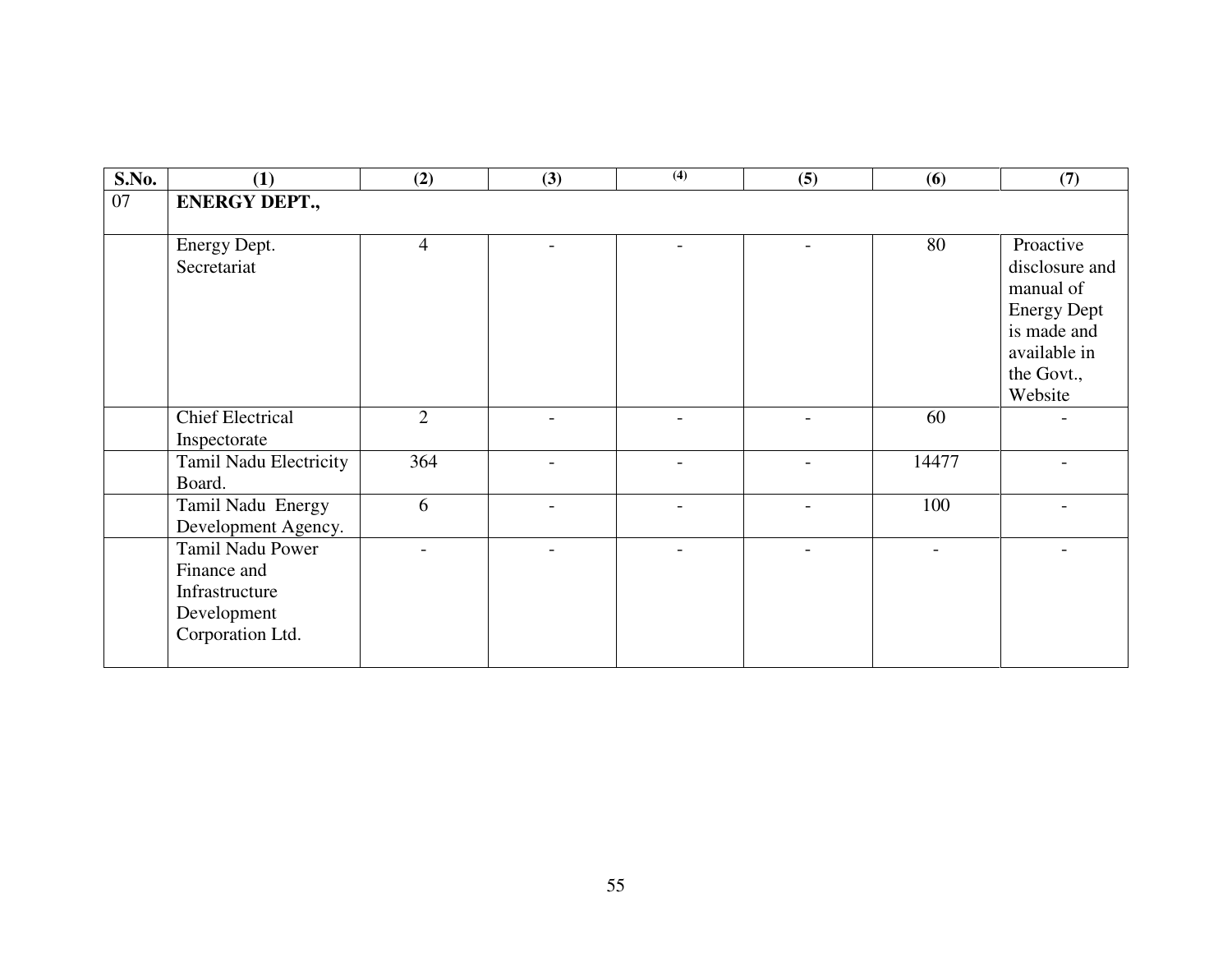| S.No. | (1)                                                                | (2) | (3) | (4) | (5) | (6)  | (7)                         |  |  |  |
|-------|--------------------------------------------------------------------|-----|-----|-----|-----|------|-----------------------------|--|--|--|
| 08    | <b>ENVIRONMENT AND FORESTS DEPT.,</b>                              |     |     |     |     |      |                             |  |  |  |
|       | Environment and<br>Forests Dept.<br>Secretariat                    | 27  |     |     |     | 660  |                             |  |  |  |
|       | Principal Chief<br><b>Conservator of Forests</b>                   | 4   |     |     |     | 228  |                             |  |  |  |
|       | Director of<br>Environment.                                        | 25  |     |     |     |      | Manual has<br>been prepared |  |  |  |
|       | Tamil Nadu Pollution<br>Control Board.                             | 26  |     |     |     | 2494 | Manual has<br>been prepared |  |  |  |
|       | Arasu Rubber<br>Corporation Ltd                                    |     |     |     |     |      | Manual has<br>been prepared |  |  |  |
|       | <b>Tamil Nadu Forest</b><br><b>Plantation Corporation</b><br>Ltd., |     |     |     |     |      | Manual has<br>been prepared |  |  |  |
|       | Tamil Nadu Tea<br><b>Plantation Corporation</b>                    |     |     |     |     |      |                             |  |  |  |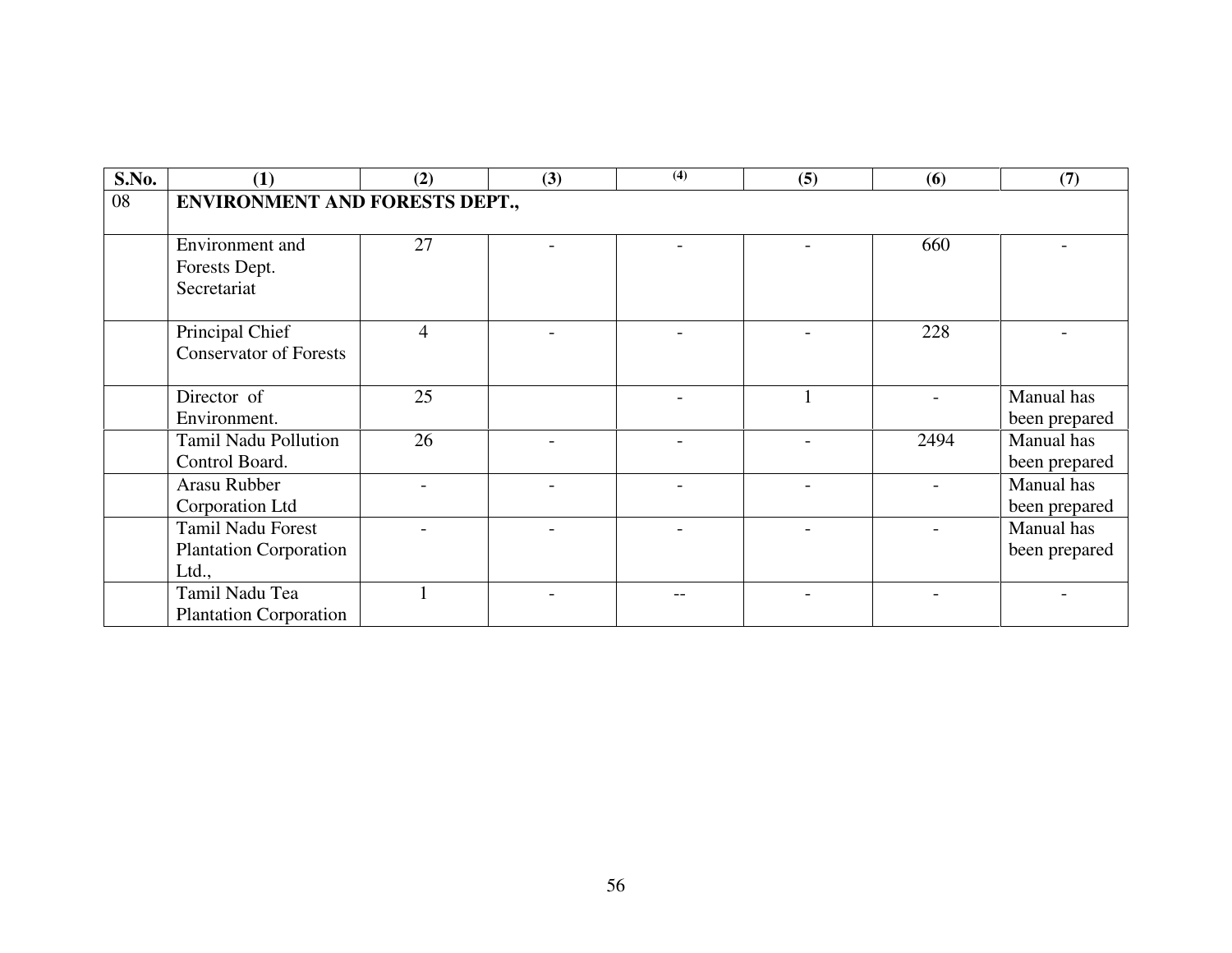| S.No. | (1)                                                 | (2)            | (3)                      | (4)                      | (5) | (6)  | (7) |
|-------|-----------------------------------------------------|----------------|--------------------------|--------------------------|-----|------|-----|
| 09    | FINANCE DEPT.,                                      |                |                          |                          |     |      |     |
|       |                                                     |                |                          |                          |     |      |     |
|       | Finance Dept.<br>Secretariat                        | 36             |                          |                          |     | 532  |     |
|       | Commissioner of                                     | 23             | $\overline{\phantom{a}}$ | $\overline{\phantom{0}}$ |     | 404  |     |
|       | Treasuries and<br>Accounts                          |                |                          |                          |     |      |     |
|       | Director of Local                                   | 15             |                          |                          |     | 1498 |     |
|       | Fund Audit.                                         |                |                          |                          |     |      |     |
|       | Commissioner of<br>Small Savings.                   |                |                          |                          |     |      |     |
|       | Govt., Data Centre                                  | $\overline{2}$ |                          |                          |     | 10   |     |
|       | Director of                                         | 16             |                          |                          |     | 586  |     |
|       | Co-operative Audit.                                 |                |                          |                          |     |      |     |
|       | Director of Pension.                                | 9              |                          |                          |     | 190  |     |
|       | <b>Chief Internal Audit</b><br>and Statutory Boards | $\overline{3}$ |                          |                          |     | 35   |     |
|       | Audit                                               |                |                          |                          |     |      |     |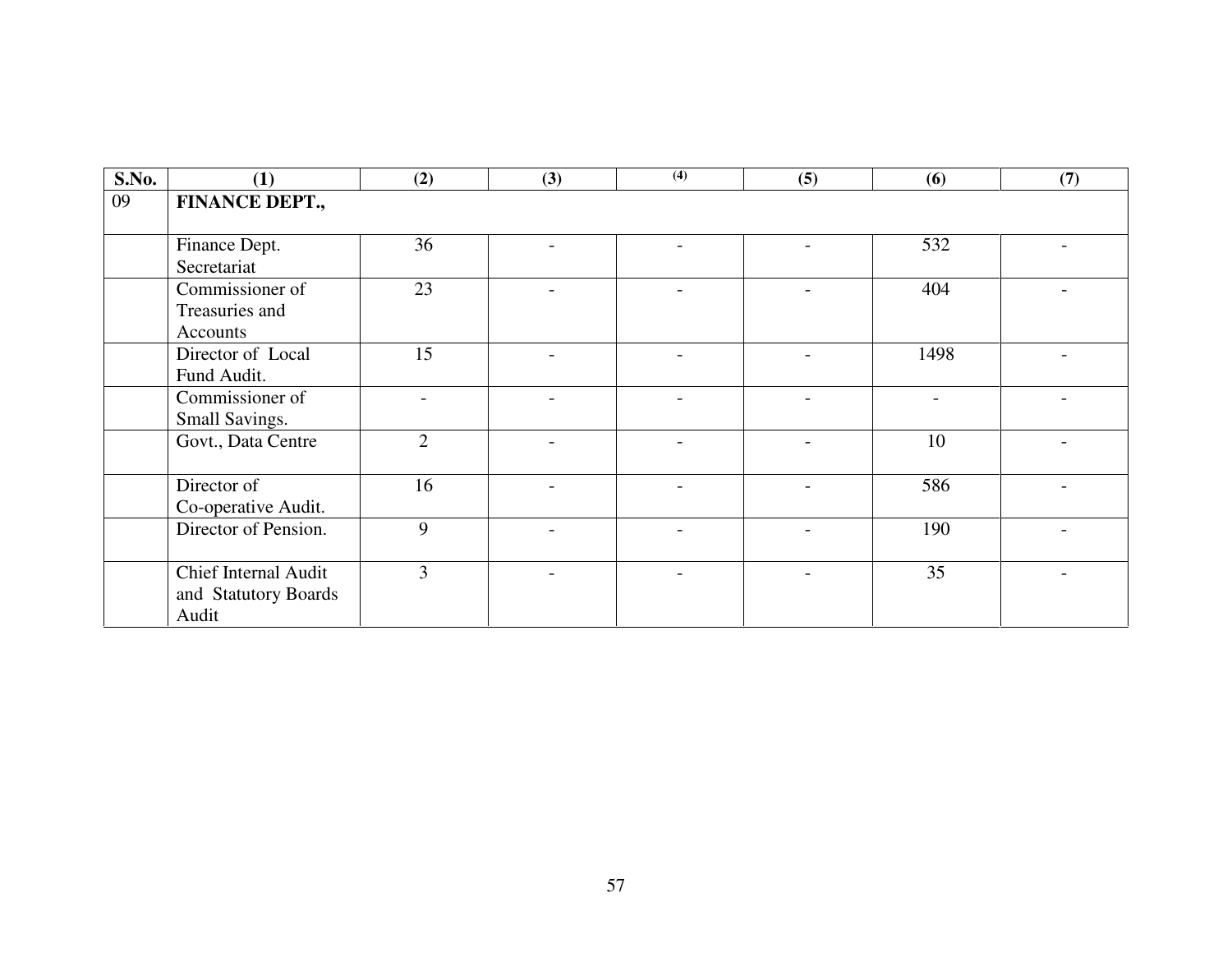| S.No. | (1)                                               | (2)            | (3)    | (4) | (5) | (6)  | (7) |
|-------|---------------------------------------------------|----------------|--------|-----|-----|------|-----|
| 10    | HANDLOOMS, HANDICRAFTS, TEXTILES AND KHADI DEPT., |                |        |     |     |      |     |
|       |                                                   |                |        |     |     |      |     |
|       | Handlooms,                                        | 7              |        |     |     | 200  |     |
|       | Handicrafts, Textiles                             |                |        |     |     |      |     |
|       | and Khadi Dept.<br>Secretariat                    |                |        |     |     |      |     |
|       | Commissioner of                                   | 48             | $\tau$ |     |     | 1754 |     |
|       | Handlooms and                                     |                |        |     |     |      |     |
|       | Textiles.                                         |                |        |     |     |      |     |
|       | Commissioner of                                   | 3              |        |     |     | 194  |     |
|       | Sericulture                                       |                |        |     |     |      |     |
|       | Tamil Nadu                                        |                |        |     |     |      |     |
|       | Handicrafts                                       |                |        |     |     |      |     |
|       | Development                                       |                |        |     |     |      |     |
|       | Corporation Ltd.,                                 |                |        |     |     |      |     |
|       | Handloom Weavers'                                 | $\overline{4}$ |        |     |     | 150  |     |
|       | Co-operative Society                              |                |        |     |     |      |     |
|       | (CO-OPTEX).                                       |                |        |     |     |      |     |
|       | Tamil Nadu                                        | 5              |        |     |     | 50   |     |
|       | Khadi and Village                                 |                |        |     |     |      |     |
|       | Industries Board.                                 |                |        |     |     |      |     |
|       |                                                   |                |        |     |     |      |     |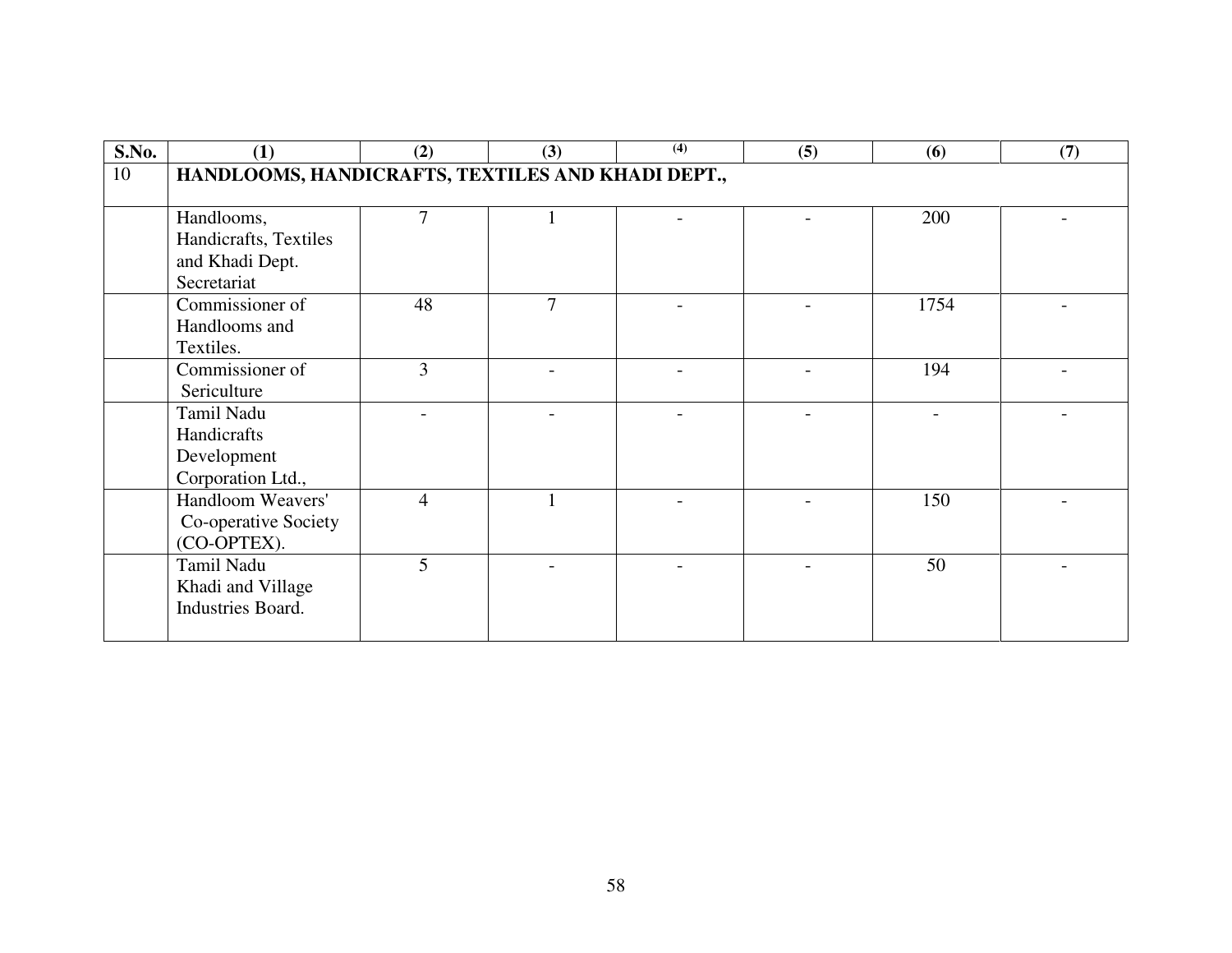| S.No.           | (1)                                                                                | (2)             | (3)                      | (4)                      | (5)                      | (6)  | (7)            |
|-----------------|------------------------------------------------------------------------------------|-----------------|--------------------------|--------------------------|--------------------------|------|----------------|
| $\overline{11}$ | HEALTH AND FAMILY WELFARE DEPT.,                                                   |                 |                          |                          |                          |      |                |
|                 | Health and Family<br>Welfare Dept<br>Secretariat                                   | 44              |                          | $\overline{a}$           | $\overline{a}$           | 2200 | $\overline{a}$ |
|                 | Director of Medical<br>and Rural Health<br>Services.                               | 8               |                          |                          | $\overline{\phantom{a}}$ | 400  |                |
|                 | Director of Medical<br>Education.                                                  | 24              |                          |                          |                          | 1000 |                |
|                 | Director of Public<br>Health and Preventive<br>Medicine.                           | $\overline{71}$ |                          |                          |                          | 1220 |                |
|                 | Director of Family<br>Welfare.                                                     | $\overline{2}$  | $\overline{\phantom{0}}$ | $\overline{\phantom{a}}$ | $\overline{\phantom{a}}$ | 100  | $-$            |
|                 | Director of Drugs<br>Control.                                                      | $\mathbf{1}$    |                          | $\overline{a}$           | $\overline{a}$           | 100  |                |
|                 | <b>Special Commissioner</b><br>& Director of Indian<br>Medicine and<br>Homeopathy. | $\overline{7}$  |                          |                          | $\overline{a}$           | 150  |                |
|                 | Director of<br>Tamil Nadu State<br>Health Transport.                               |                 |                          |                          |                          |      |                |
|                 | Tamil Nadu Aids<br>Control Society.                                                |                 |                          |                          |                          |      |                |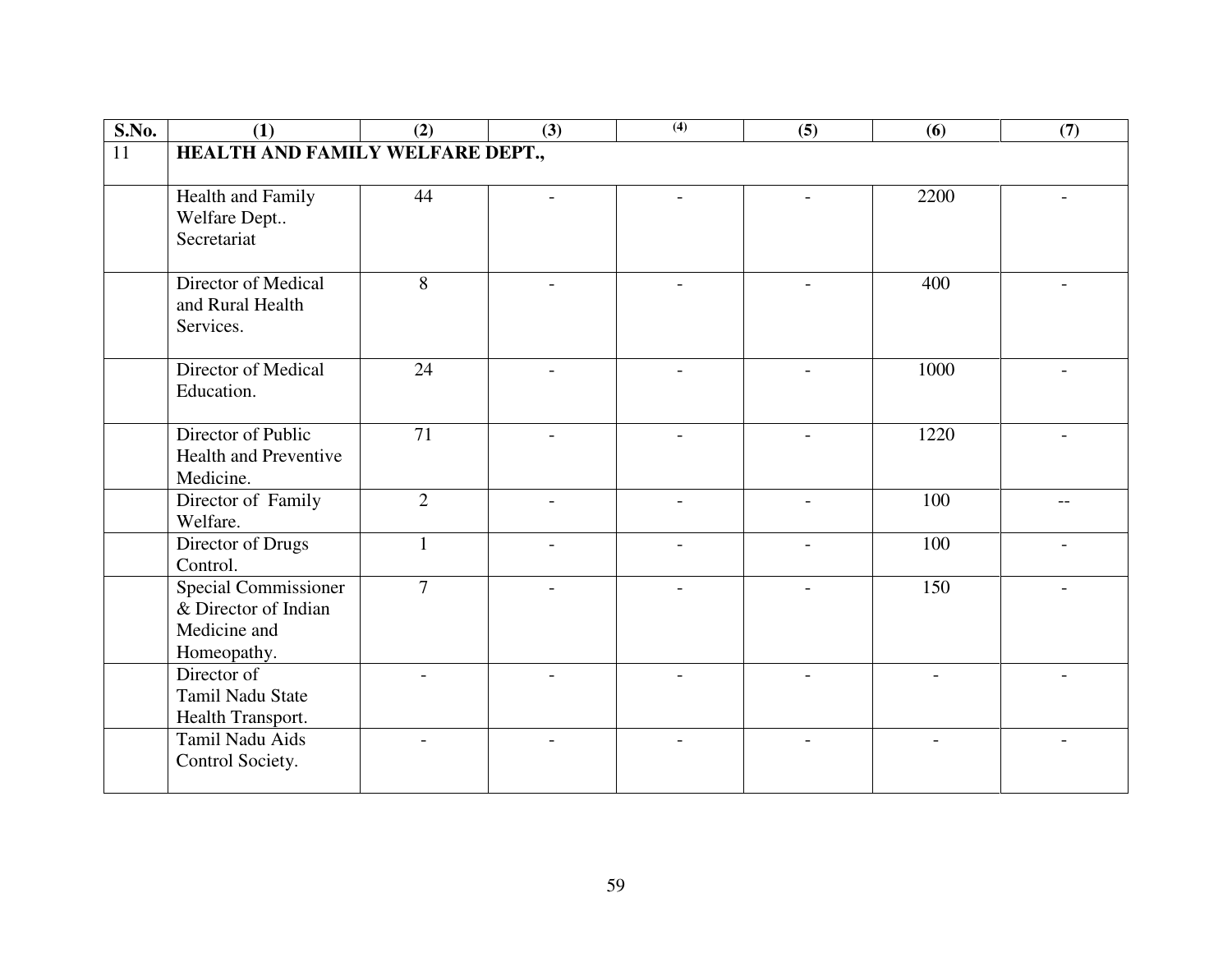| <b>S.No.</b> | (1)                            | (2) | (3) | $\overline{(4)}$         | (5) | (6)  | (7) |  |  |  |  |
|--------------|--------------------------------|-----|-----|--------------------------|-----|------|-----|--|--|--|--|
| 12           | <b>HIGHER EDUCATION DEPT.,</b> |     |     |                          |     |      |     |  |  |  |  |
|              |                                |     |     |                          |     |      |     |  |  |  |  |
|              | <b>Higher Education</b>        | 35  |     |                          |     | 580  |     |  |  |  |  |
|              | Dept Secretariat               |     |     |                          |     |      |     |  |  |  |  |
|              | Director of Collegiate         | 6   |     | $\overline{\phantom{a}}$ |     | 200  |     |  |  |  |  |
|              | Education.                     |     |     |                          |     |      |     |  |  |  |  |
|              | Commissioner of                | 79  |     |                          |     | 1498 |     |  |  |  |  |
|              | Technical Education.           |     |     |                          |     |      |     |  |  |  |  |
|              | Commissioner of                | 44  |     |                          |     |      |     |  |  |  |  |
|              | Archives and                   |     |     |                          |     |      |     |  |  |  |  |
|              | Historical Research.           |     |     |                          |     |      |     |  |  |  |  |
|              | Tamil Nadu State               |     |     |                          |     |      |     |  |  |  |  |
|              | Council for Science &          |     |     |                          |     |      |     |  |  |  |  |
|              | Technology.                    |     |     |                          |     |      |     |  |  |  |  |
|              | Tamil Nadu Science             |     |     |                          |     |      |     |  |  |  |  |
|              | & Technology Centre            |     |     |                          |     |      |     |  |  |  |  |
|              | Anna University.               | 33  |     |                          |     | 1275 |     |  |  |  |  |
|              | Chennai                        |     |     |                          |     |      |     |  |  |  |  |
|              | Science City.                  |     |     |                          |     |      |     |  |  |  |  |
|              |                                |     |     |                          |     |      |     |  |  |  |  |
|              |                                |     |     |                          |     |      |     |  |  |  |  |
|              |                                |     |     |                          |     |      |     |  |  |  |  |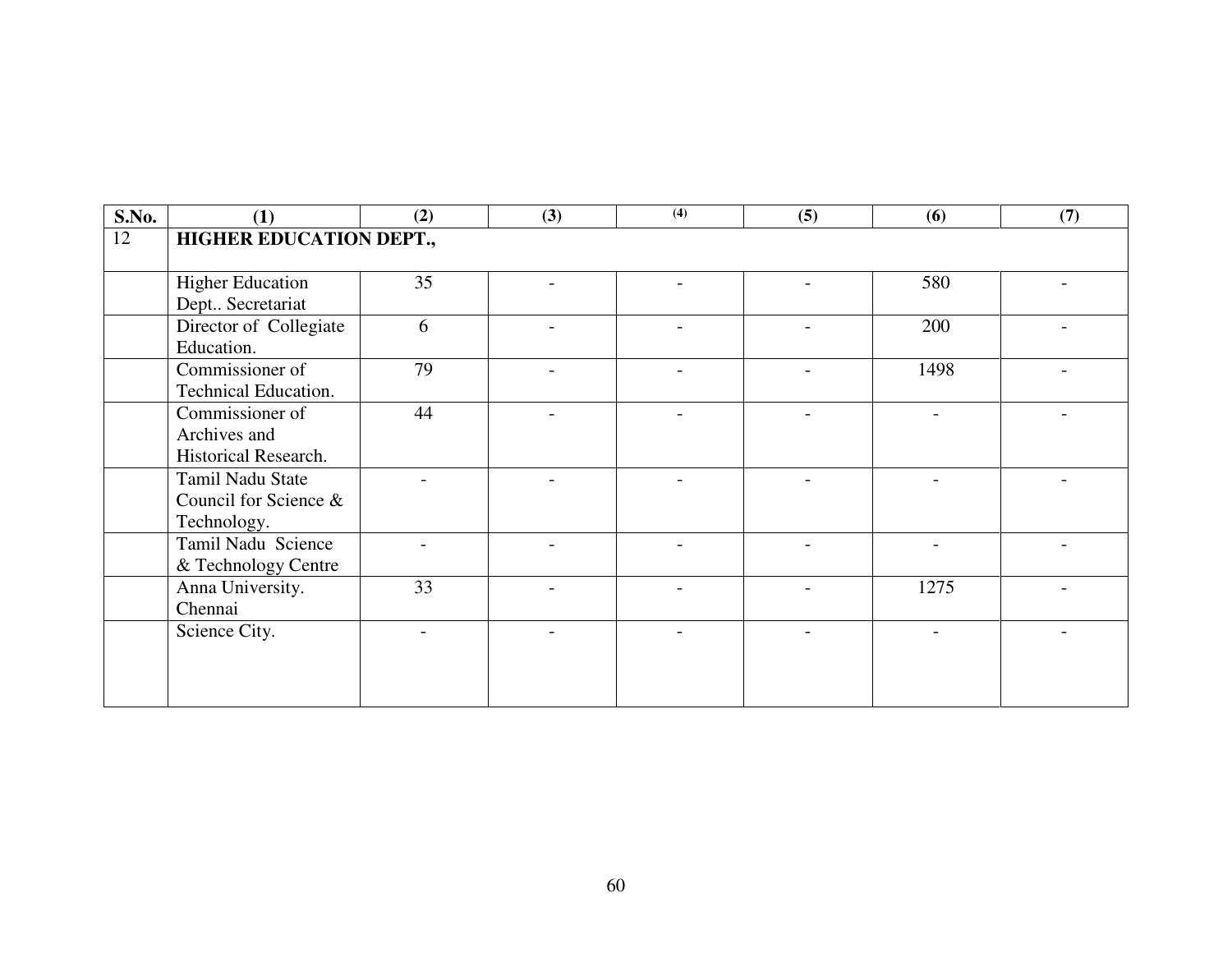| S.No. | (1)                                                              | (2) | (3)                      | (4)                      | (5)            | (6)                      | (7) |
|-------|------------------------------------------------------------------|-----|--------------------------|--------------------------|----------------|--------------------------|-----|
|       | Tamil Nadu State<br>Council for Higher<br>Education.             |     |                          |                          |                |                          |     |
|       | University of Madras.                                            | 56  |                          |                          |                | 1829                     |     |
|       | Madurai Kamaraj<br>University                                    | 48  |                          |                          |                | 610                      |     |
|       | Tamil Nadu Open<br>University                                    | 12  |                          |                          | $\overline{a}$ | 200                      |     |
|       | <b>Bharathiar University</b>                                     | 19  |                          |                          |                | 430                      |     |
|       | Mother Therasa<br><b>Womens University</b>                       |     | $\overline{\phantom{0}}$ | $\overline{\phantom{0}}$ | $\overline{a}$ | $\overline{\phantom{a}}$ |     |
|       | Thiruvalluvar<br>University                                      | 26  |                          | $\overline{a}$           |                | 1270                     |     |
|       | Alagappa University                                              | 9   |                          |                          |                | 480                      |     |
|       | Annamalai University                                             | 6   |                          | $\overline{\phantom{0}}$ |                | 40                       |     |
|       | Manonmaniam<br>Sundaranar University                             | 29  |                          | $\overline{a}$           |                | 790                      |     |
|       | Tamil Nadu Physical<br><b>Education and Sports</b><br>University |     |                          |                          |                |                          |     |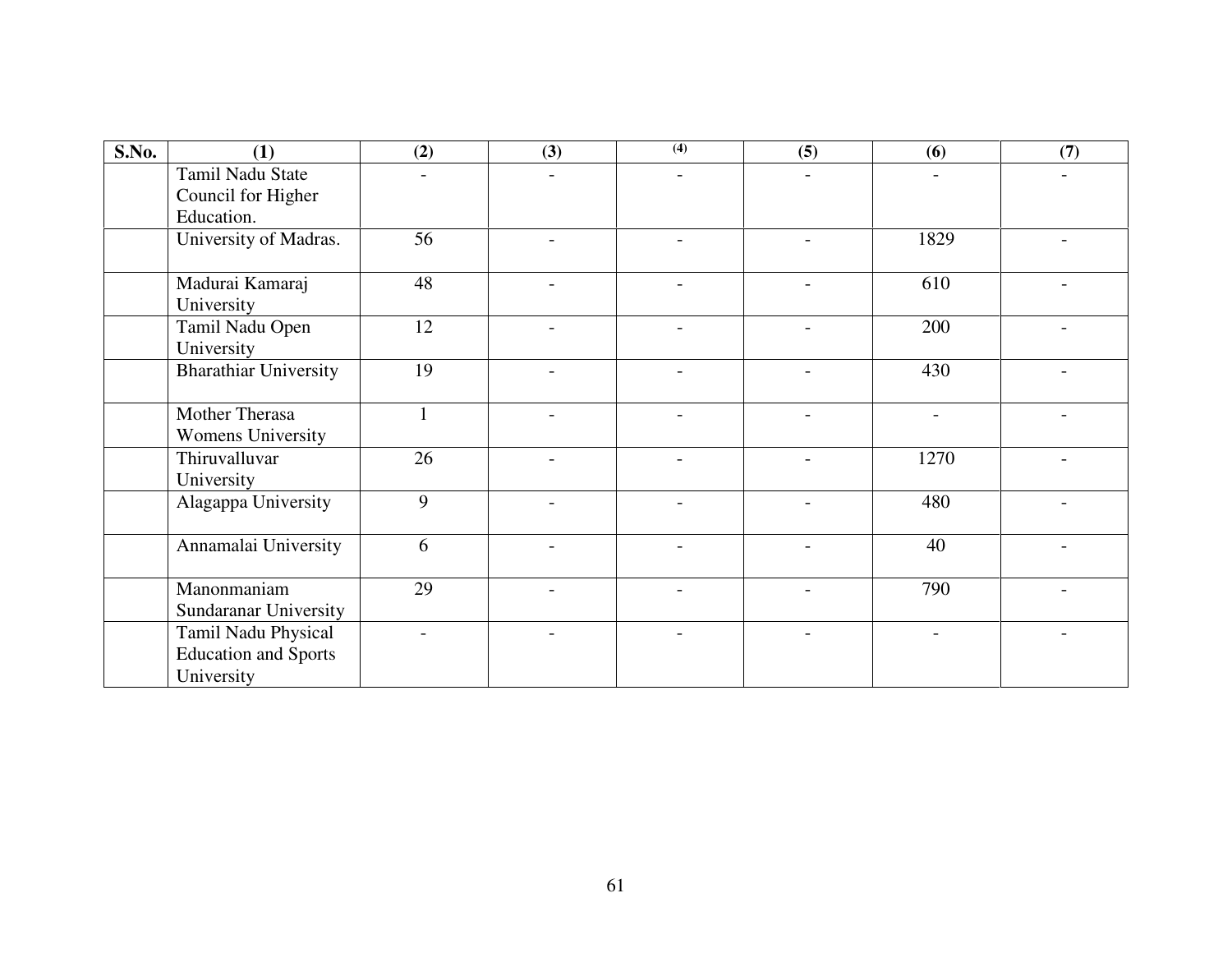| S.No. |                                     | (2) | (3) | (4) | (5) | (6)    | (7, 7) |
|-------|-------------------------------------|-----|-----|-----|-----|--------|--------|
| 13    | <b>HIGHWAYS DEPT.,</b>              |     |     |     |     |        |        |
|       | Highways Dept.<br>Secretariat       | 43  |     |     |     | 646    |        |
|       | Chief Engineer,<br>(Highways)       | 181 | 31  |     |     | 25,431 |        |
|       | <b>Chief Engineer</b><br>(Projects) |     |     |     |     | 120    |        |
|       | Poompuhar Shipping<br>Corporation.  |     |     |     |     | 86     |        |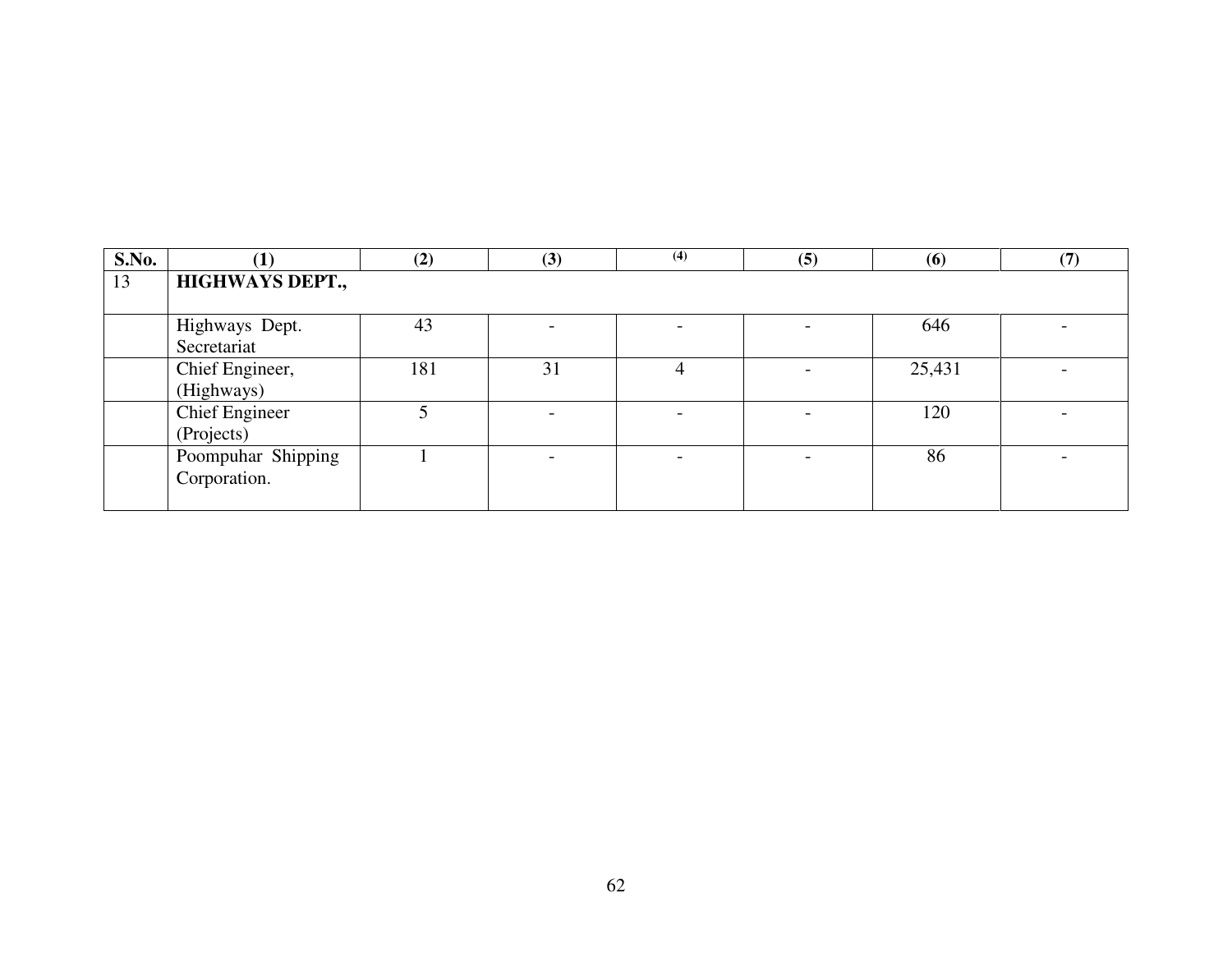| S.No. | (1)                                                  | (2) | (3) | (4) | (5)                                                                                         | (6)   | (7) |
|-------|------------------------------------------------------|-----|-----|-----|---------------------------------------------------------------------------------------------|-------|-----|
| 14    | HOME, PROHIBITION AND EXCISE DEPT.,                  |     |     |     |                                                                                             |       |     |
|       | Home, Prohibition and<br>Excise Dept.<br>Secretariat | 156 | 2   |     |                                                                                             | 5385  |     |
|       | Director General of<br>Police.                       | 407 | 10  | 8   | $(1)$ Deputy<br>Superintendent<br>of Police<br>(2) Inspector of<br>Police,<br>Kanniyakumari | 11209 |     |
|       | Commissioner of<br>Prohibition and Excise            |     |     |     |                                                                                             |       |     |
|       | Director of<br>Prosecution.                          |     |     |     |                                                                                             |       |     |
|       | Director of Forensic<br>Science                      |     |     |     |                                                                                             |       |     |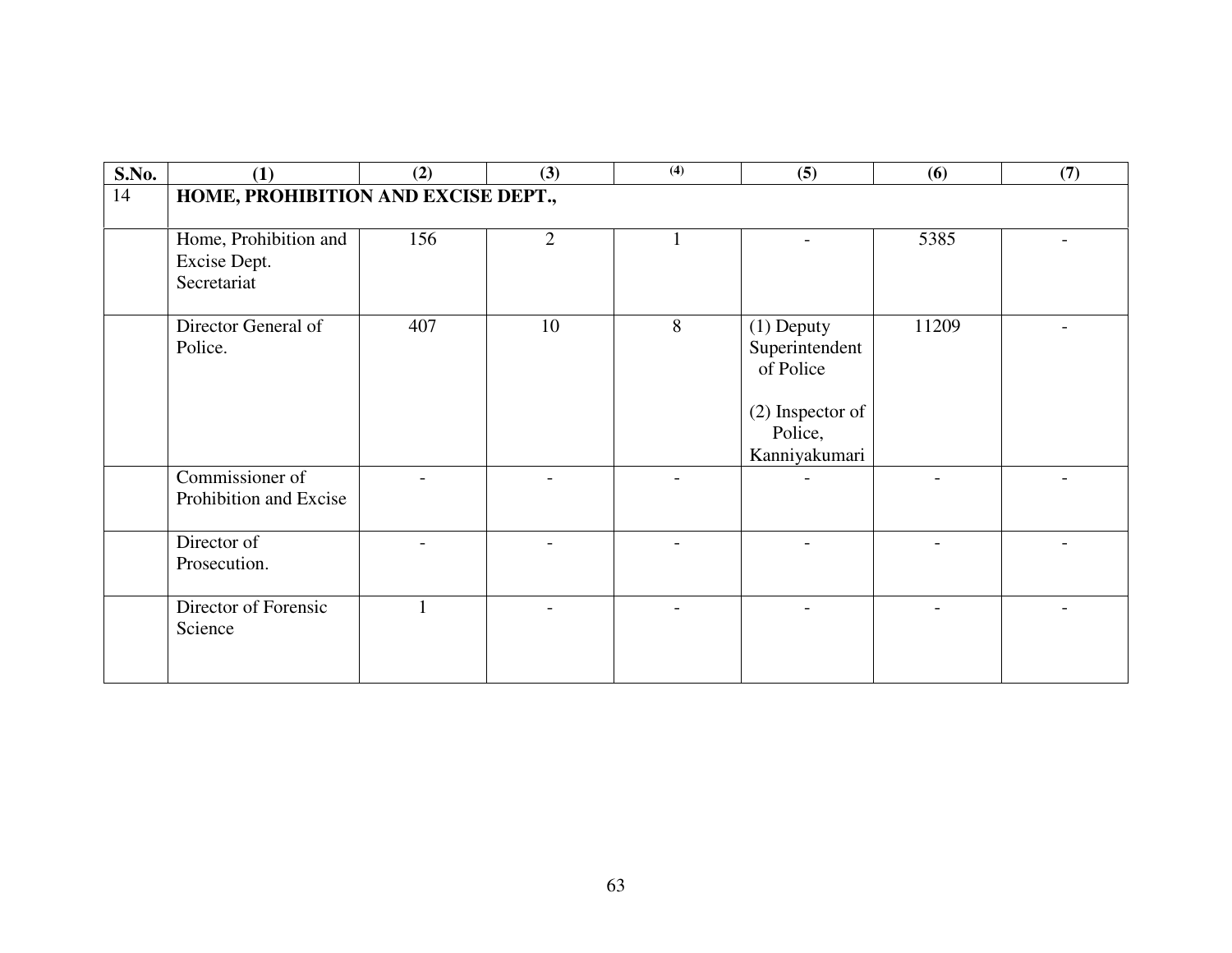| S.No. | (1)                                                           | (2)          | (3)                      | $\overline{(4)}$         | (5)                      | (6)   | (7) |
|-------|---------------------------------------------------------------|--------------|--------------------------|--------------------------|--------------------------|-------|-----|
|       | Tamil Nadu<br><b>Uniformed Services</b><br>Recruitment Board. |              | $\overline{a}$           | $\overline{a}$           |                          | 100   |     |
|       | <b>Additional Director</b><br>General of Prisons              | 26           | $\overline{4}$           |                          |                          | 935   |     |
|       | Director of<br>Fire and Rescue<br>Services                    | 13           | $\overline{\phantom{a}}$ | $\overline{\phantom{0}}$ | $\overline{\phantom{0}}$ | 582   |     |
|       | Commissioner of<br>Transport.                                 | 150          |                          |                          |                          | 10464 |     |
|       | Tamil Nadu State<br><b>Marketing Corporation</b><br>(TASMAC). | 3            | $\overline{\phantom{0}}$ | $\overline{\phantom{0}}$ | $\overline{a}$           | 200   |     |
|       | Tamil Nadu Police<br>Housing Corporation<br>Ltd.              | $\mathbf{1}$ |                          |                          | $\overline{a}$           | 10    |     |
|       | High Court, Madras                                            | 94           |                          |                          |                          | 2090  |     |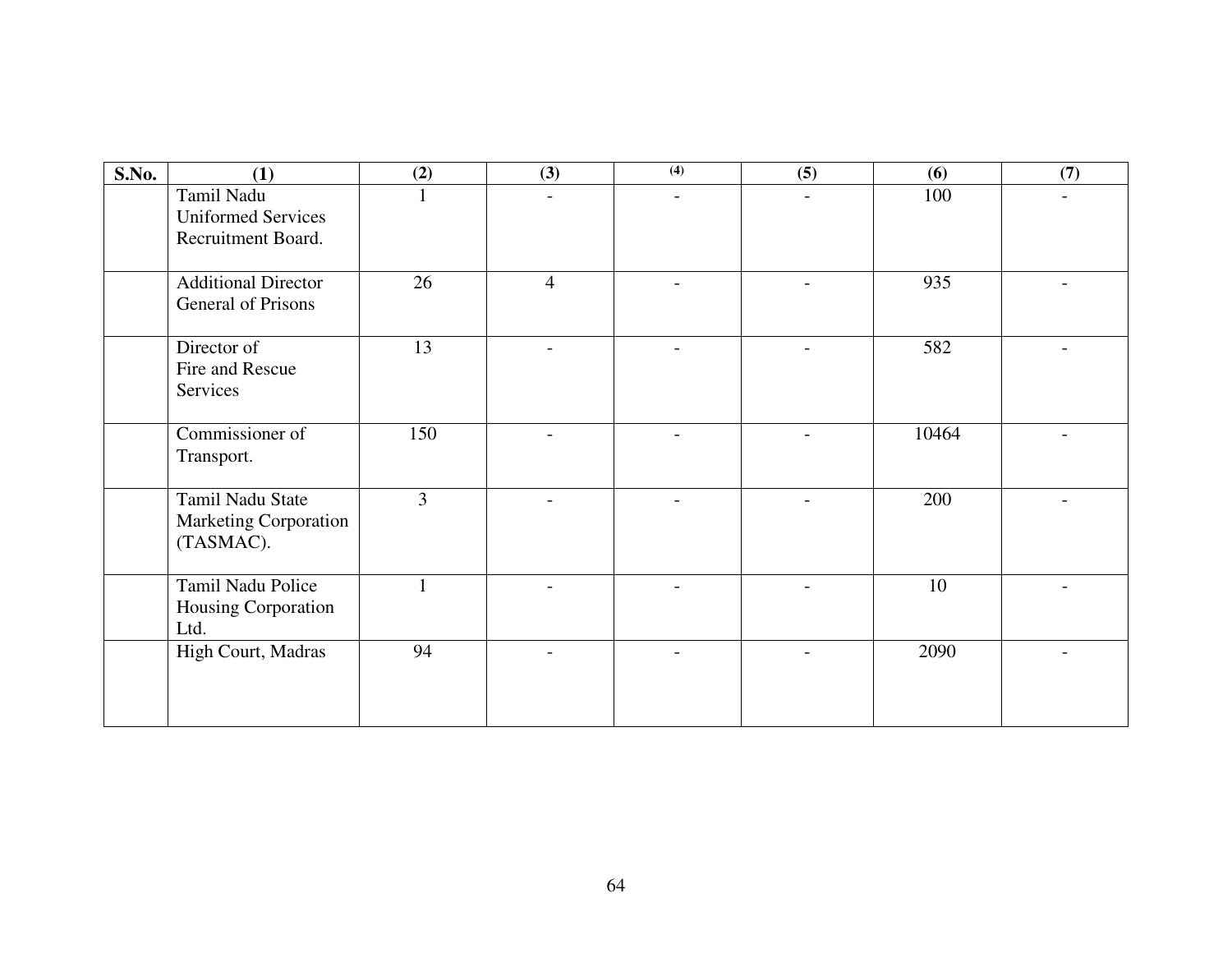| S.No. | (1)                                                    | (2)            | (3)            | (4) | (5) | (6)   | (7)                        |  |  |  |  |
|-------|--------------------------------------------------------|----------------|----------------|-----|-----|-------|----------------------------|--|--|--|--|
| 15    | HOUSING AND URBAN DEVELOPEMENT                         |                |                |     |     |       |                            |  |  |  |  |
|       | Housing and Urban<br>Development Dept.<br>Secretariat  | 61             |                |     |     | 1070  |                            |  |  |  |  |
|       | Director of Town and<br>Country Planning.              | 63             | $\overline{4}$ |     |     | 2212  |                            |  |  |  |  |
|       | Registrar of<br>Co-operative Societies<br>(Housing).   | $\overline{2}$ |                |     |     | 150   |                            |  |  |  |  |
|       | Chennai Metropolitan<br>Development<br>Authority.      | 157            |                |     |     | 7236  |                            |  |  |  |  |
|       | Tamil Nadu Housing<br>Board.                           | 368            |                |     |     | 12574 |                            |  |  |  |  |
|       | Tamil Nadu Slum<br>Clearance Board.                    | 40             |                |     |     | 1334  | <b>Manuals</b><br>prepared |  |  |  |  |
|       | Tamil Nadu Co-<br>operative Housing<br>Federation Ltd. | $\overline{2}$ |                |     |     | 150   |                            |  |  |  |  |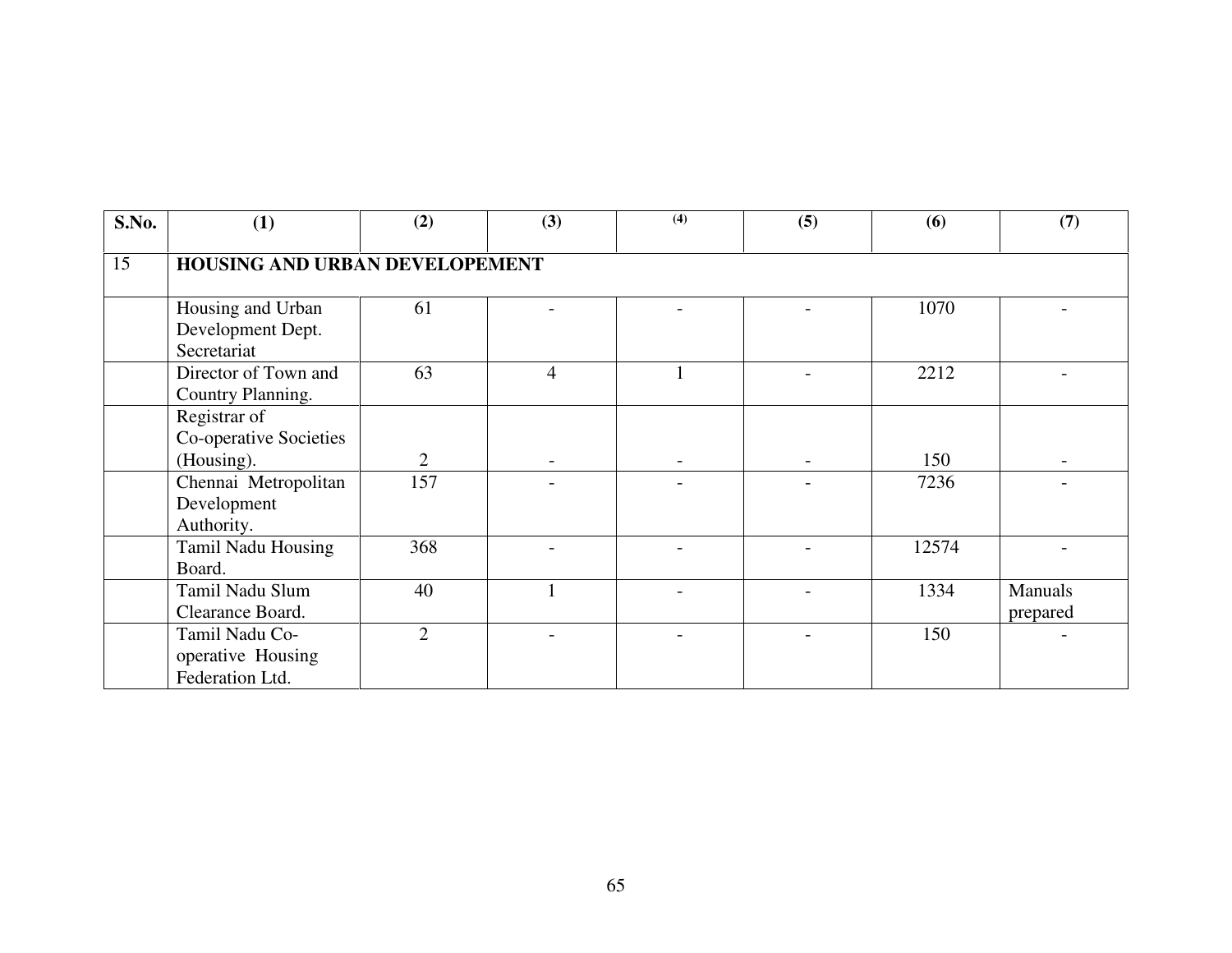| S.No. | (1)                                                    | (2) | (3)                      | $\overline{(4)}$         | (5)                      | (6)  | (7)                                                                                                                                                                                                             |  |  |  |  |  |
|-------|--------------------------------------------------------|-----|--------------------------|--------------------------|--------------------------|------|-----------------------------------------------------------------------------------------------------------------------------------------------------------------------------------------------------------------|--|--|--|--|--|
| 16    | <b>INDUSTRIES DEPT.,</b>                               |     |                          |                          |                          |      |                                                                                                                                                                                                                 |  |  |  |  |  |
|       | Industries Dept.<br>Secretariat                        | 36  |                          |                          |                          | 200  |                                                                                                                                                                                                                 |  |  |  |  |  |
|       | Commissioner of<br>Sugar                               | 53  |                          |                          |                          | 1739 | Register<br>regarding<br>receipts and<br>disposal of<br>petitions being<br>maintained,<br>Training given<br>to the PIOs<br>by the Anna<br>Institute of<br>Management<br>Chennai from<br>23.02.06 to<br>25.02.06 |  |  |  |  |  |
|       | Commissioner and<br>Director of Geology<br>and Mining. | 29  | $\overline{\phantom{0}}$ | $\overline{\phantom{0}}$ | $\overline{\phantom{0}}$ | 810  |                                                                                                                                                                                                                 |  |  |  |  |  |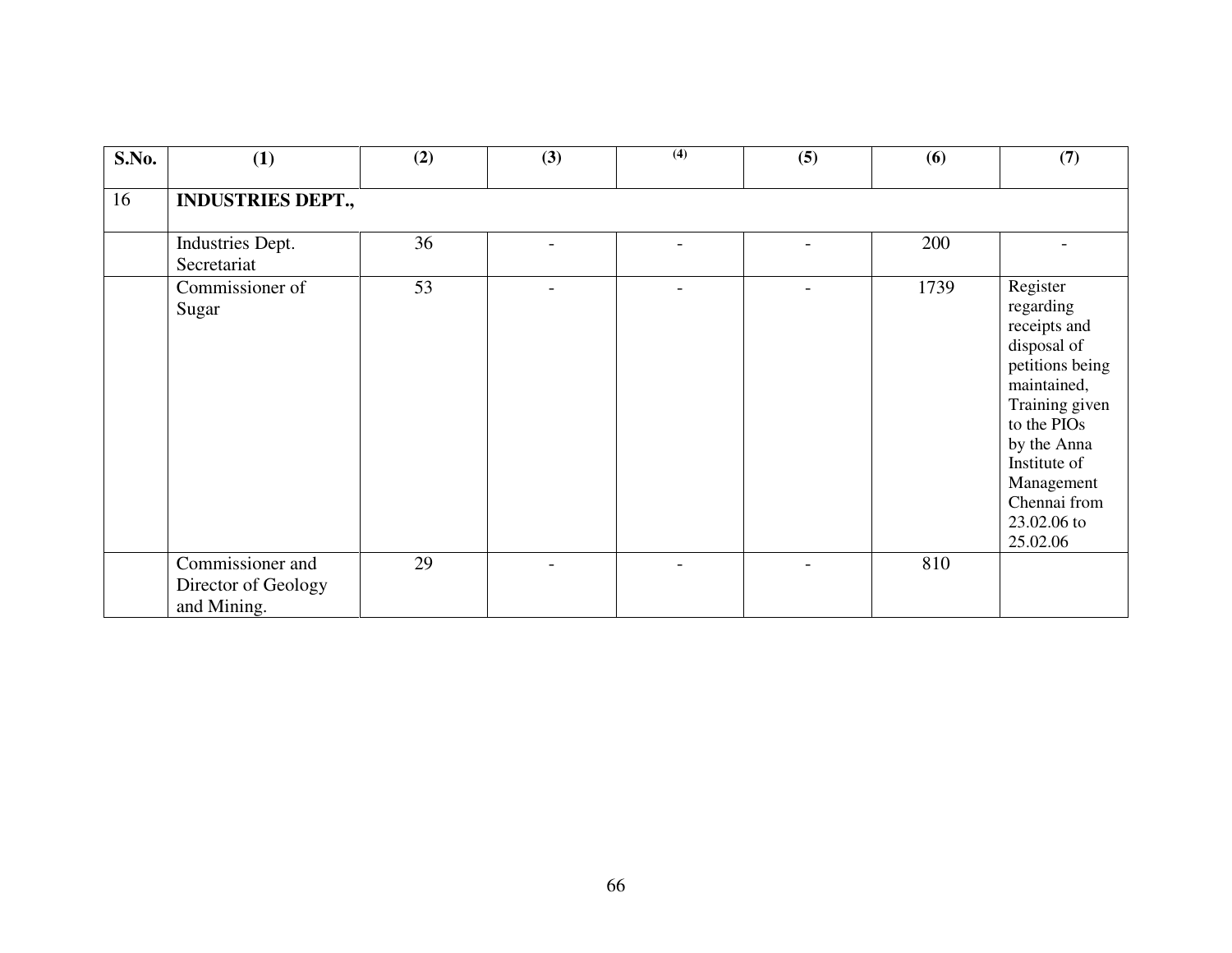| S.No. |                                                      | (2) | (3) | (4) | (5) | (6) |                                                             |
|-------|------------------------------------------------------|-----|-----|-----|-----|-----|-------------------------------------------------------------|
| 17    | <b>INFORMATION TECHNOLOGY DEPT.,</b>                 |     |     |     |     |     |                                                             |
|       | Information<br>Technology Dept.,<br>Secretariat      |     |     |     |     |     |                                                             |
|       | <b>Electronic Corporation</b><br>of Tamil Nadu Ltd., |     |     |     |     | 360 | Manual has<br>been prepared<br>and hosted in<br>the website |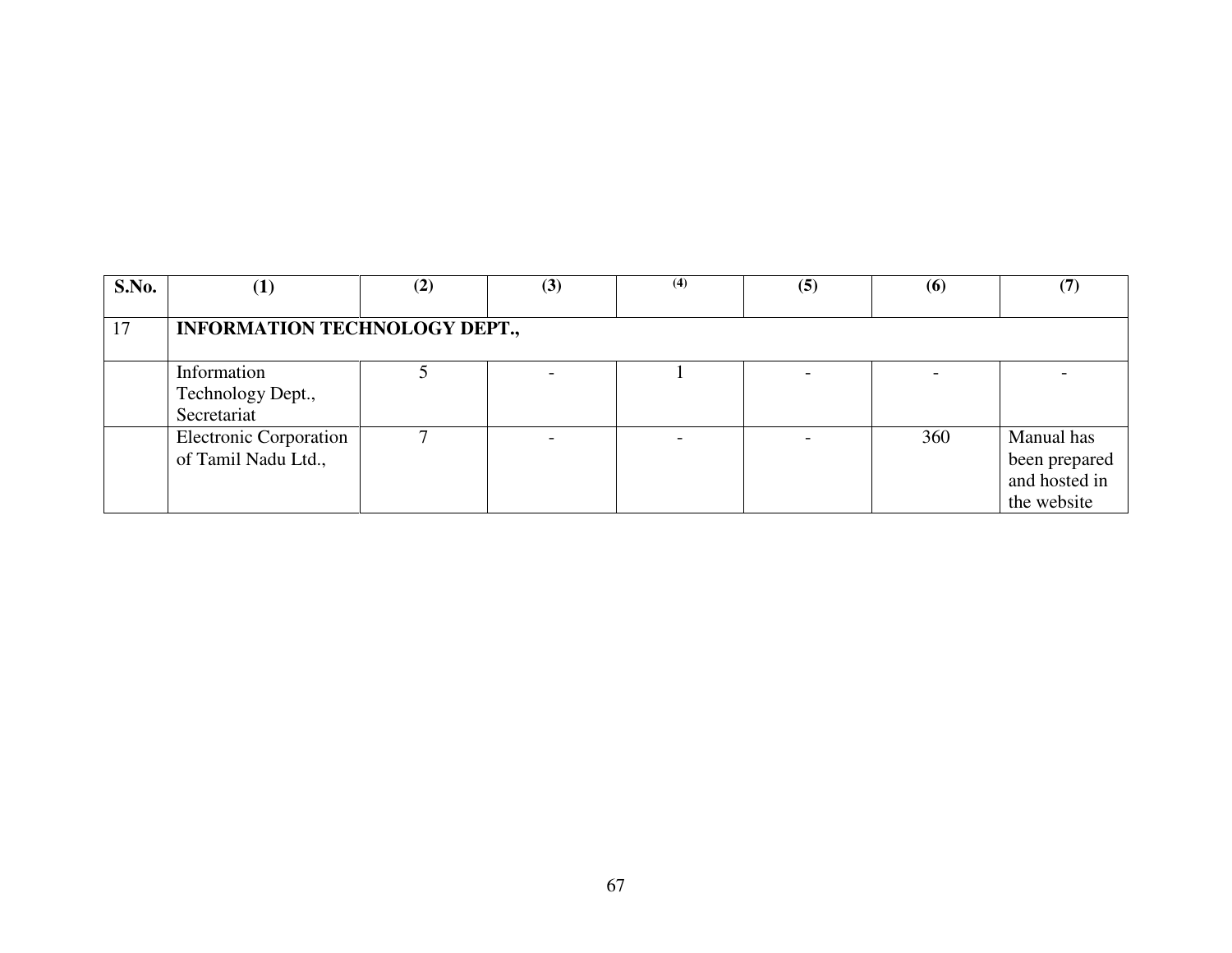| S.No. | (1)                                                          | (2)                      | (3)            | (4)                      | (5)                      | (6)                      | (7) |  |  |  |  |
|-------|--------------------------------------------------------------|--------------------------|----------------|--------------------------|--------------------------|--------------------------|-----|--|--|--|--|
| 18    | LABOUR AND EMPLOYMENT DEPT.,                                 |                          |                |                          |                          |                          |     |  |  |  |  |
|       | Labour and<br>Employment Dept.,<br>Secretariat.              | 94                       |                | 9                        |                          | 2535                     |     |  |  |  |  |
|       | Commissioner of<br>Labour                                    | 124                      |                | 9                        |                          | 3280                     |     |  |  |  |  |
|       | Commissioner of<br>Employment and<br>Training.               | 187                      |                | 8                        |                          | 4364                     |     |  |  |  |  |
|       | Chief Inspector of<br>Factories.                             | 24                       |                |                          |                          | 980                      |     |  |  |  |  |
|       | Director of Medical<br>and Rural Health<br>Services, (ESI)   | 8                        |                |                          |                          | 290                      |     |  |  |  |  |
|       | Tamil Nadu Labour<br>Welfare                                 | $\mathbf{1}$             |                |                          |                          | 50                       |     |  |  |  |  |
|       | Tamil Nadu,<br><b>Construction Workers</b><br>Welfare Board. | 15                       | $\overline{a}$ | $\overline{\phantom{a}}$ | $\overline{\phantom{0}}$ | 320                      |     |  |  |  |  |
|       | <b>Overseas Manpower</b><br>Corporation Ltd.,                | $\overline{\phantom{0}}$ | $\overline{a}$ | $\overline{a}$           |                          | $\overline{\phantom{a}}$ |     |  |  |  |  |
|       | Tamil Nadu Manual<br><b>Workers Welfare</b><br>Board         | 9                        |                |                          |                          | 450                      |     |  |  |  |  |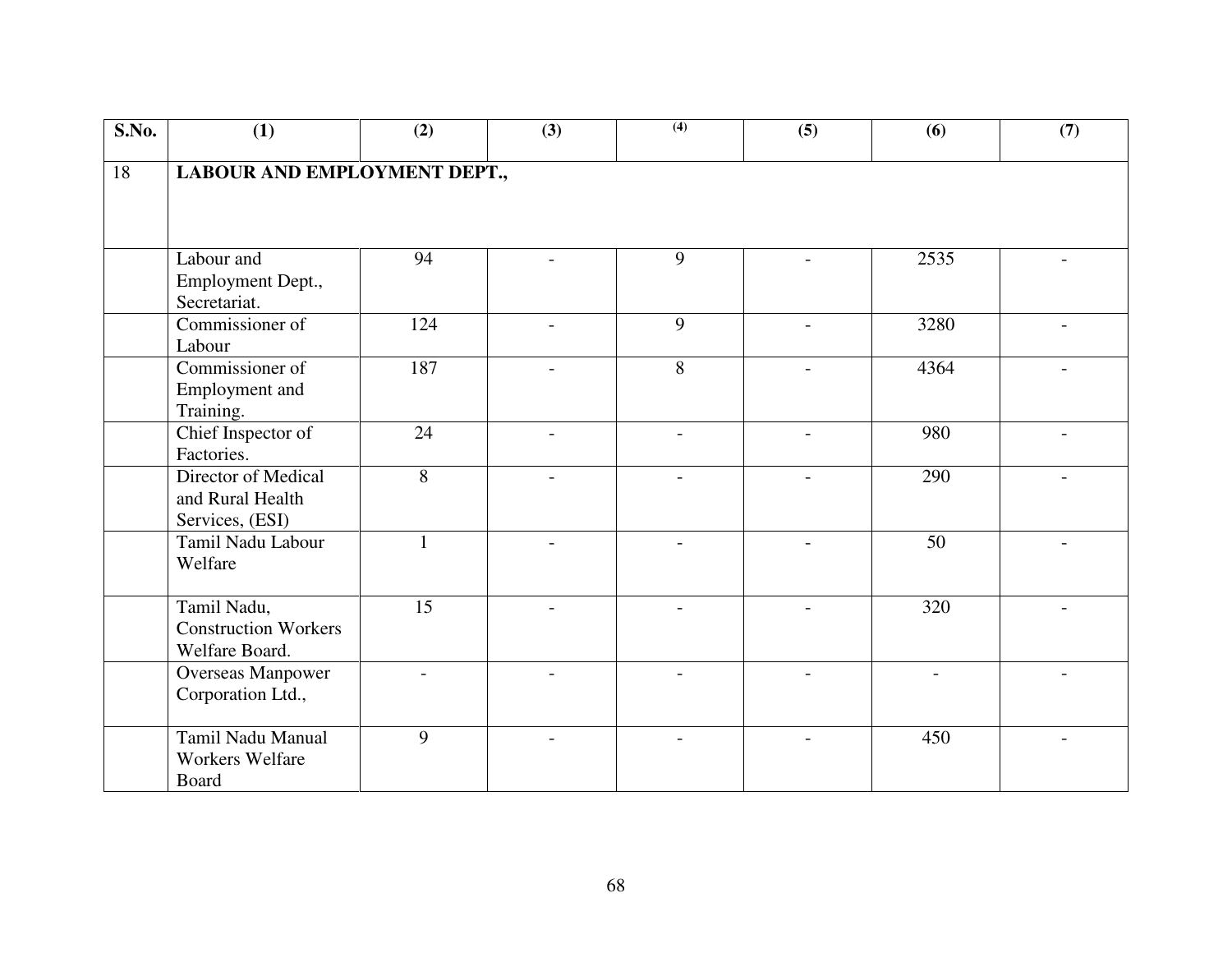| S.No. | (1)                                           | (2) | (3)                      | (4)                      | (5)                      | (6)  | (7)                 |
|-------|-----------------------------------------------|-----|--------------------------|--------------------------|--------------------------|------|---------------------|
| 19    | <b>LAW DEPT</b>                               |     |                          |                          |                          |      |                     |
|       | Law Department<br>Secretariat                 | 26  | $\overline{\phantom{0}}$ |                          | -                        | 370  | Manuals<br>Prepared |
|       | Director of Legal<br>Studies.                 |     | $\overline{\phantom{a}}$ | $\overline{\phantom{a}}$ | $\overline{\phantom{0}}$ | 50   | Manuals<br>Prepared |
|       | Tamil Nadu<br>Dr. Ambedkar Law<br>University. | 18  | $\overline{\phantom{a}}$ | $\overline{\phantom{0}}$ | $\overline{\phantom{0}}$ | 2501 | Manuals<br>Prepared |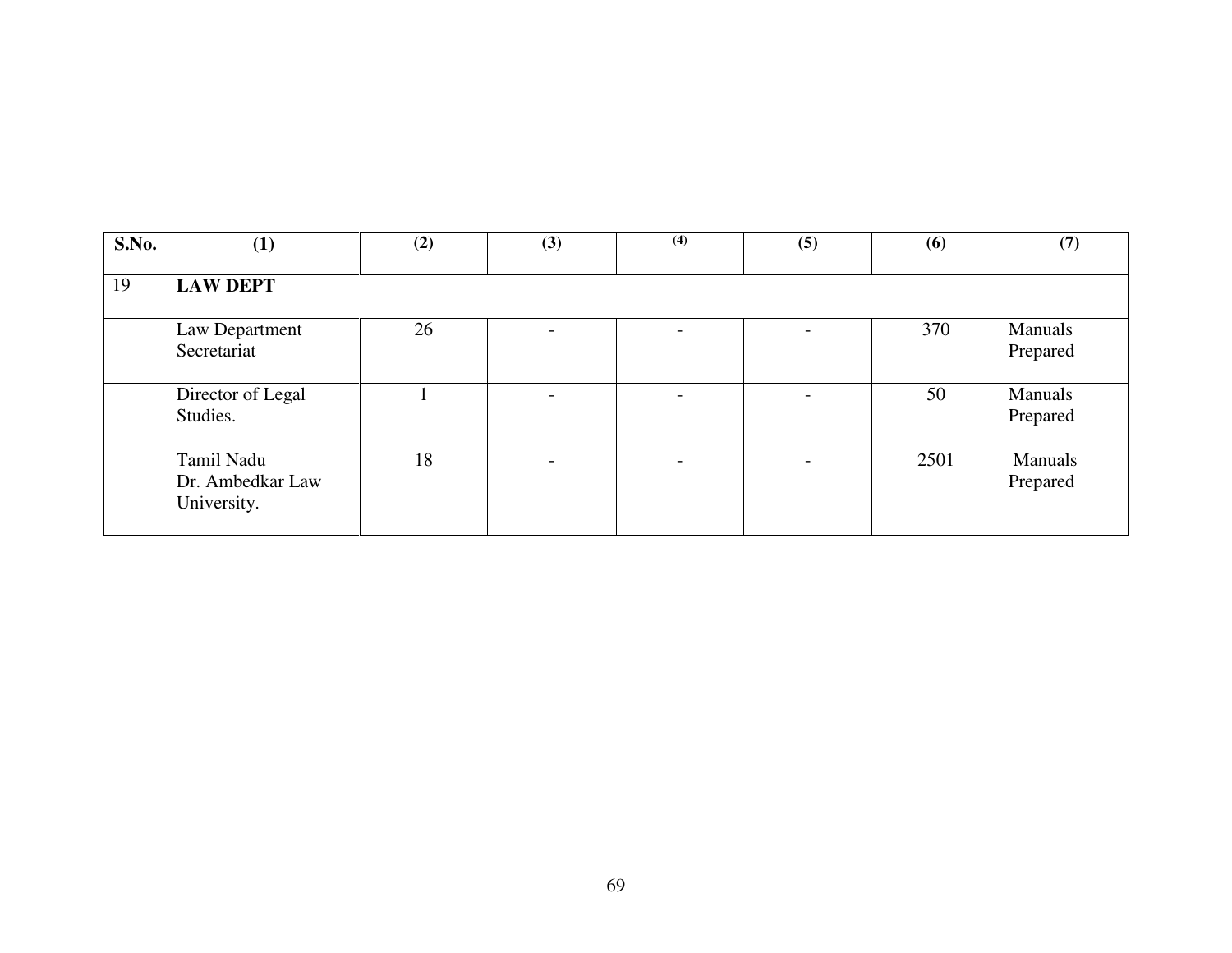| S.No. | (1)                                                                      | (2) | (3) | (4)            | (5)                                                                | (6)  | (7)                                                                                 |
|-------|--------------------------------------------------------------------------|-----|-----|----------------|--------------------------------------------------------------------|------|-------------------------------------------------------------------------------------|
| 20    | MUNICIPAL ADMINISTRATION AND WATER SUPPLY DEPT.,                         |     |     |                |                                                                    |      |                                                                                     |
|       | Municipal Admn. and<br><b>Water Supply</b><br>Department,<br>Secretariat | 132 |     | 3              |                                                                    | 1290 |                                                                                     |
|       | Commissioner of<br>Municipal Admn.                                       | 147 |     |                |                                                                    | 1350 |                                                                                     |
|       | Tamil Nadu Water<br>Supply and Drainage<br>Board.                        | 63  | 1   | $\overline{2}$ |                                                                    | 4943 |                                                                                     |
|       | Chennai Metropolitan<br>Water Supply and<br>Sewerage Board.              | 81  |     | 19             |                                                                    | 3460 | <b>Manual Prepared</b><br>and hosted in the Website:<br>www.chennaimetrowater.co.in |
|       | Commissioner,<br>Corporation of<br>Chennai.                              | 168 |     |                |                                                                    | 4160 |                                                                                     |
|       | Commissioner of<br>Town Panchayats                                       | 42  |     | $\overline{2}$ | Asst.<br>Director of<br>Town<br>Panchayat,<br>Kanchipuram<br>Zone. | 300  |                                                                                     |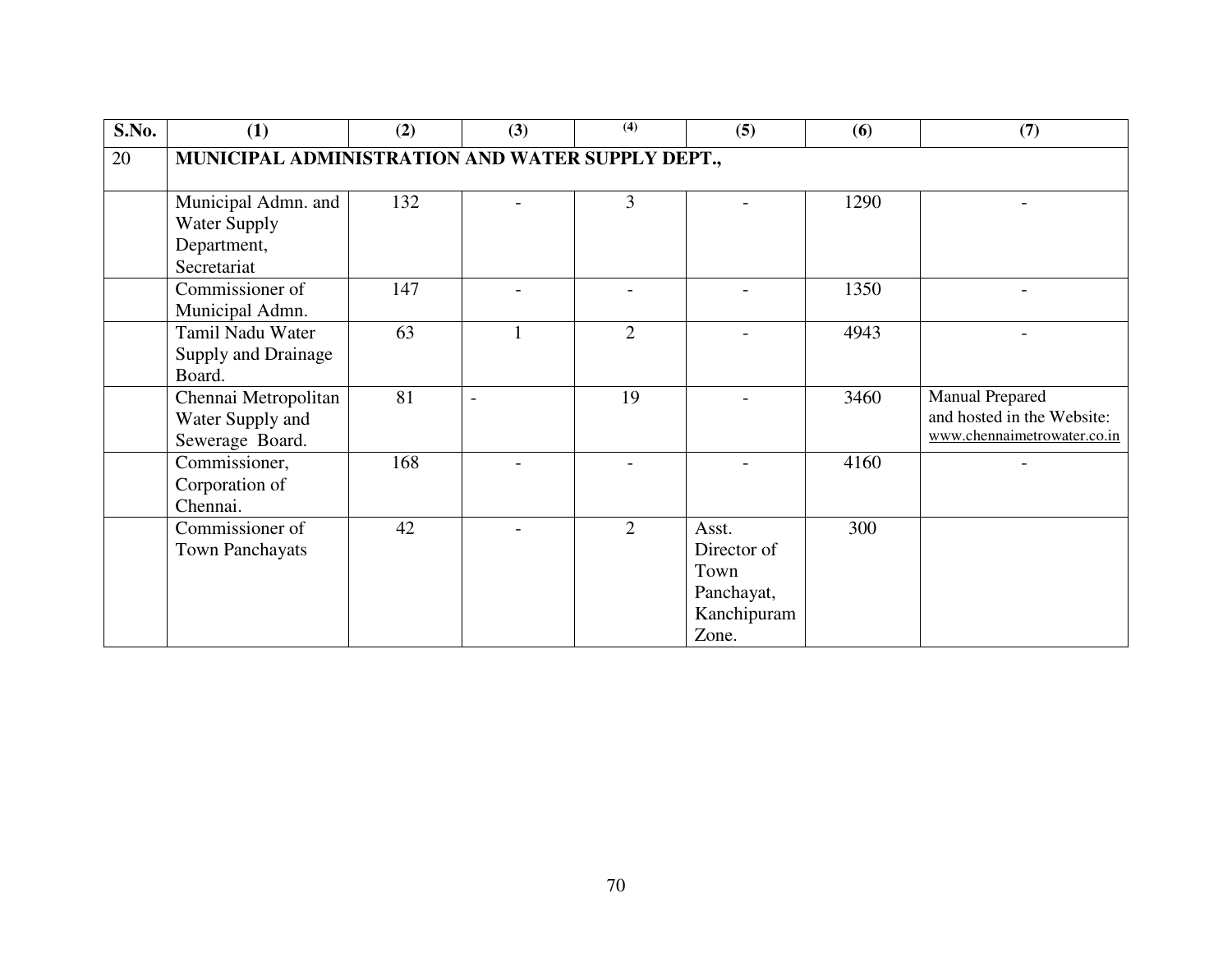| S.No. | (1)                                                                         | (2) | (3) | (4)            | (5) | (6)  | (7)                                                                                                                                                                           |  |  |  |  |
|-------|-----------------------------------------------------------------------------|-----|-----|----------------|-----|------|-------------------------------------------------------------------------------------------------------------------------------------------------------------------------------|--|--|--|--|
| 21    | PERSONNEL AND ADMINSTRATIVE REFORMS DEPT.,                                  |     |     |                |     |      |                                                                                                                                                                               |  |  |  |  |
|       | Personnel and<br>Administrative<br><b>Reforms Department</b><br>Secretariat | 141 |     | $\overline{2}$ |     | 1194 | Manual under<br><b>RTI Act 2005</b><br>and the list of<br><b>PIOs</b><br>Asst. PIOs &<br>Appellate<br>Authorities<br>were hosted in<br>the Govt.,<br>Website<br>www.tn.gov.in |  |  |  |  |
|       | Director of<br>Vigilance and Anti<br>Corruption.                            | 18  |     |                |     |      |                                                                                                                                                                               |  |  |  |  |
|       | Tamil Nadu Public<br>Service Commission.                                    | 27  |     |                |     | 590  |                                                                                                                                                                               |  |  |  |  |
|       | Anna Institute of<br>Management.                                            |     |     |                |     |      |                                                                                                                                                                               |  |  |  |  |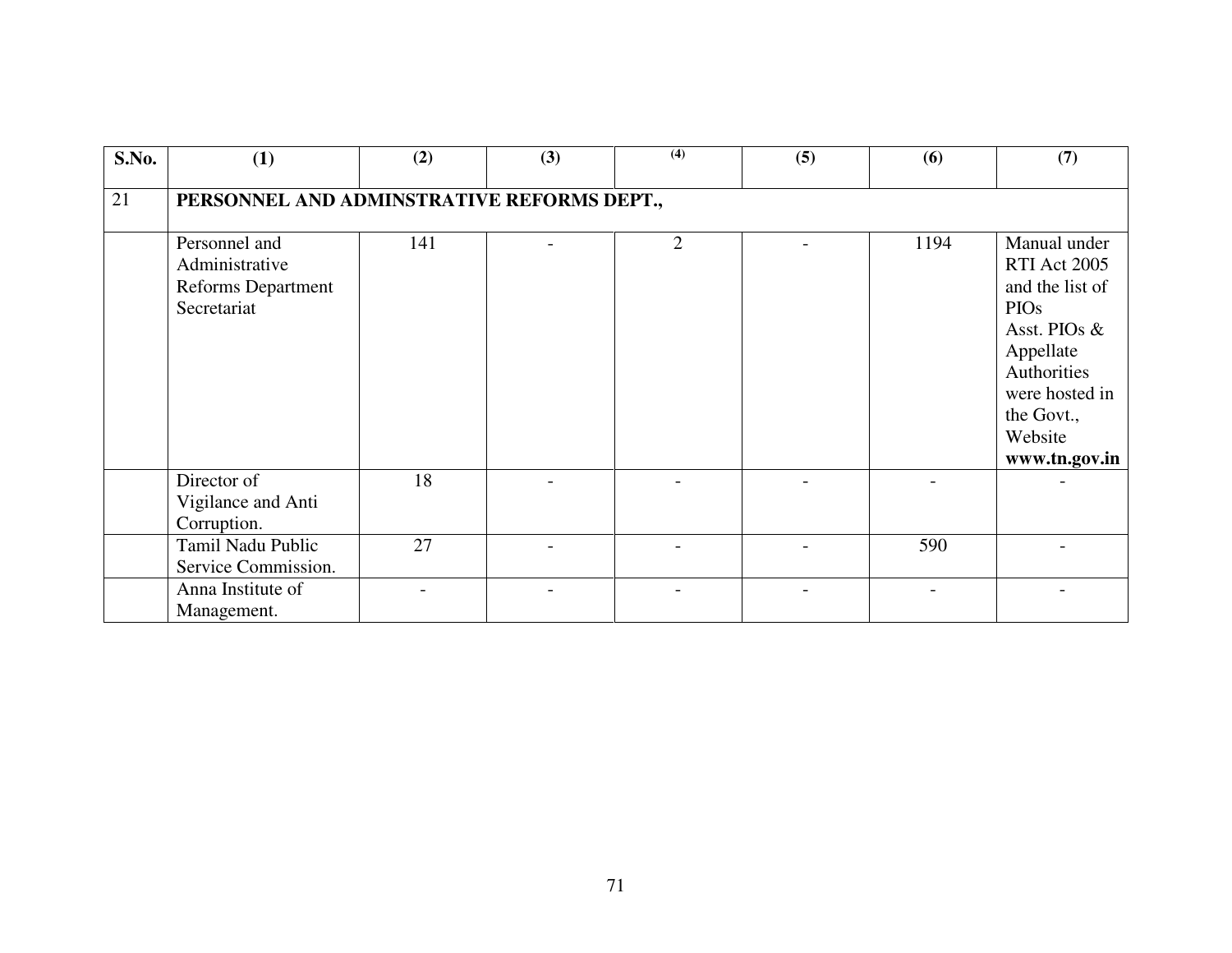| S.No. | $\left(1\right)$                                     | (2) | (3) | (4) | (5) | (6) | (7) |  |  |  |
|-------|------------------------------------------------------|-----|-----|-----|-----|-----|-----|--|--|--|
|       |                                                      |     |     |     |     |     |     |  |  |  |
| 22    | PLANNING, DEVELOPMENT AND SPECIAL INITIATIVES DEPT., |     |     |     |     |     |     |  |  |  |
|       |                                                      |     |     |     |     |     |     |  |  |  |
|       | Planning,                                            |     |     |     |     | 50  |     |  |  |  |
|       | Development and                                      |     |     |     |     |     |     |  |  |  |
|       | <b>Special Initiatives</b>                           |     |     |     |     |     |     |  |  |  |
|       | Dept. Secretariat                                    |     |     |     |     |     |     |  |  |  |
|       | Commissioner of                                      |     |     |     |     |     |     |  |  |  |
|       | Economics and                                        |     |     |     |     |     |     |  |  |  |
|       | Statistics.                                          |     |     |     |     |     |     |  |  |  |
|       | Evaluation and                                       |     |     |     |     |     |     |  |  |  |
|       | <b>Applied Research</b>                              |     |     |     |     |     |     |  |  |  |
|       | Dept.,                                               |     |     |     |     |     |     |  |  |  |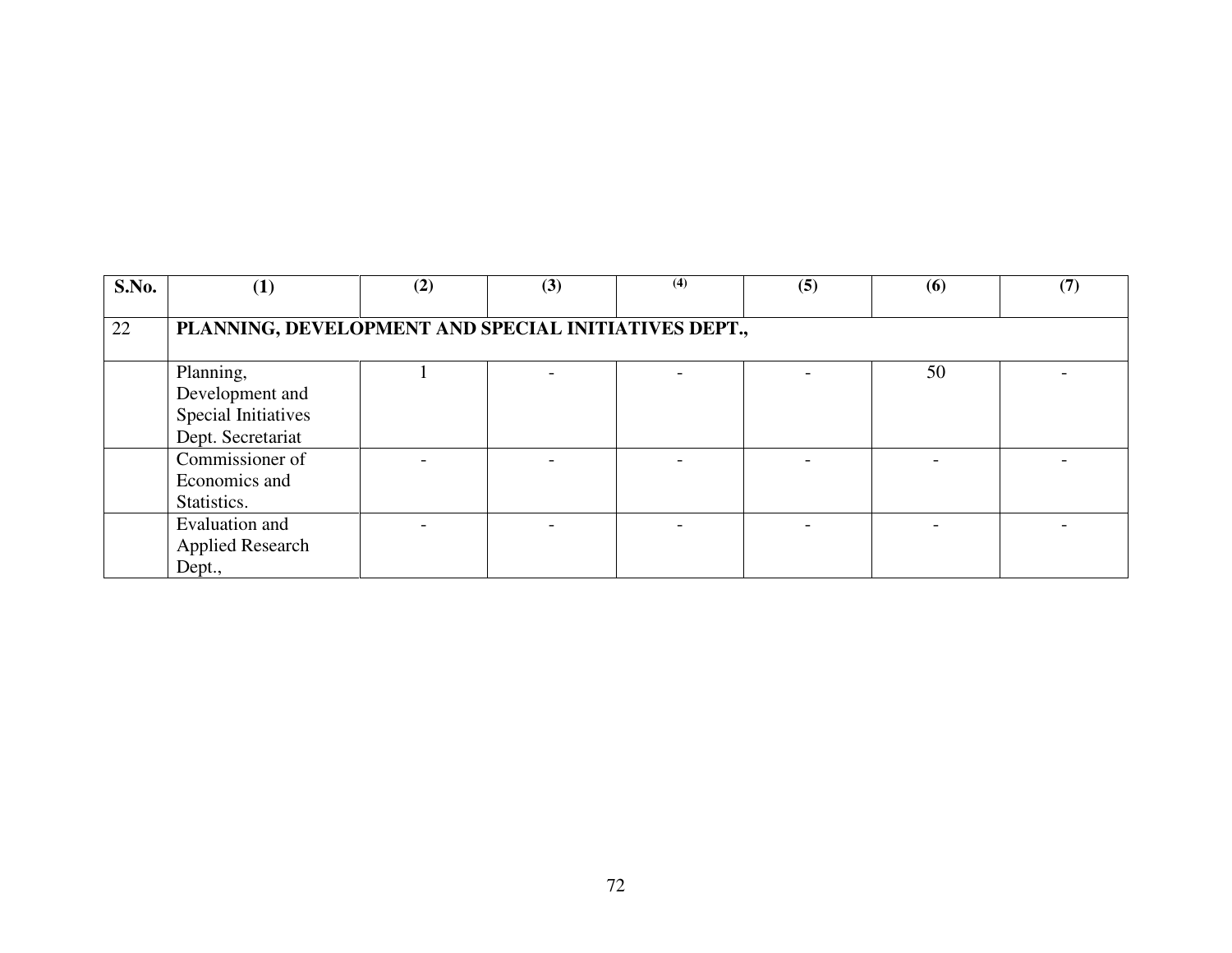| S.No. | (1)                                                 | (2) | (3) | (4) | (5) | (6)  | (7) |  |  |  |
|-------|-----------------------------------------------------|-----|-----|-----|-----|------|-----|--|--|--|
| 23    | PUBLIC AND REHABILITATION DEPT.,                    |     |     |     |     |      |     |  |  |  |
|       | Public and<br>Rehabilitation Dept.,<br>Secretariat  | 124 | 10  | 12  |     | 4080 |     |  |  |  |
|       | Director of<br>Ex-Servicemen's<br>Welfare.          | 31  |     |     |     | 700  |     |  |  |  |
|       | Commissioner of<br>Rehabilitation.                  |     |     |     |     |      |     |  |  |  |
|       | Tamil Nadu Ex-<br>servicemen's<br>Corporation Ltd., |     |     |     |     | 10   |     |  |  |  |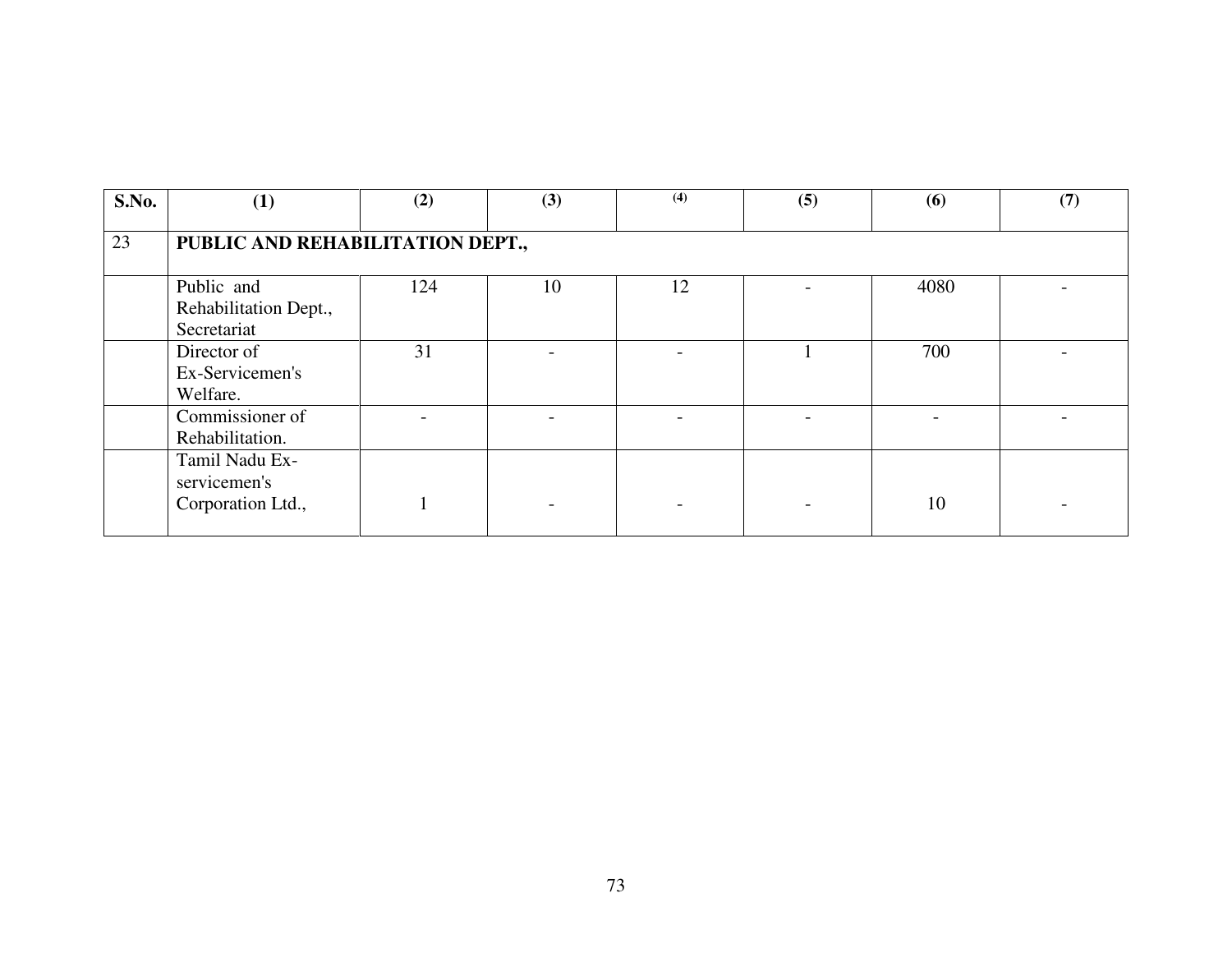| S.No. | (1)                                                                                          | (2) | (3) | (4)            | (5) | (6)  | (7) |
|-------|----------------------------------------------------------------------------------------------|-----|-----|----------------|-----|------|-----|
| 24    | PUBLIC WORKS DEPT.,                                                                          |     |     |                |     |      |     |
|       | Public Works Dept.<br>Secretariat                                                            | 50  |     | $\mathfrak{D}$ |     | 648  |     |
|       | Engineer -in-Chief<br><b>Water Resources</b><br>Organisation and Chief<br>Engineer (General) | 163 |     |                |     | 6396 |     |
|       | Chief Engineer,<br>(Buildings)                                                               | 25  |     |                |     | 730  |     |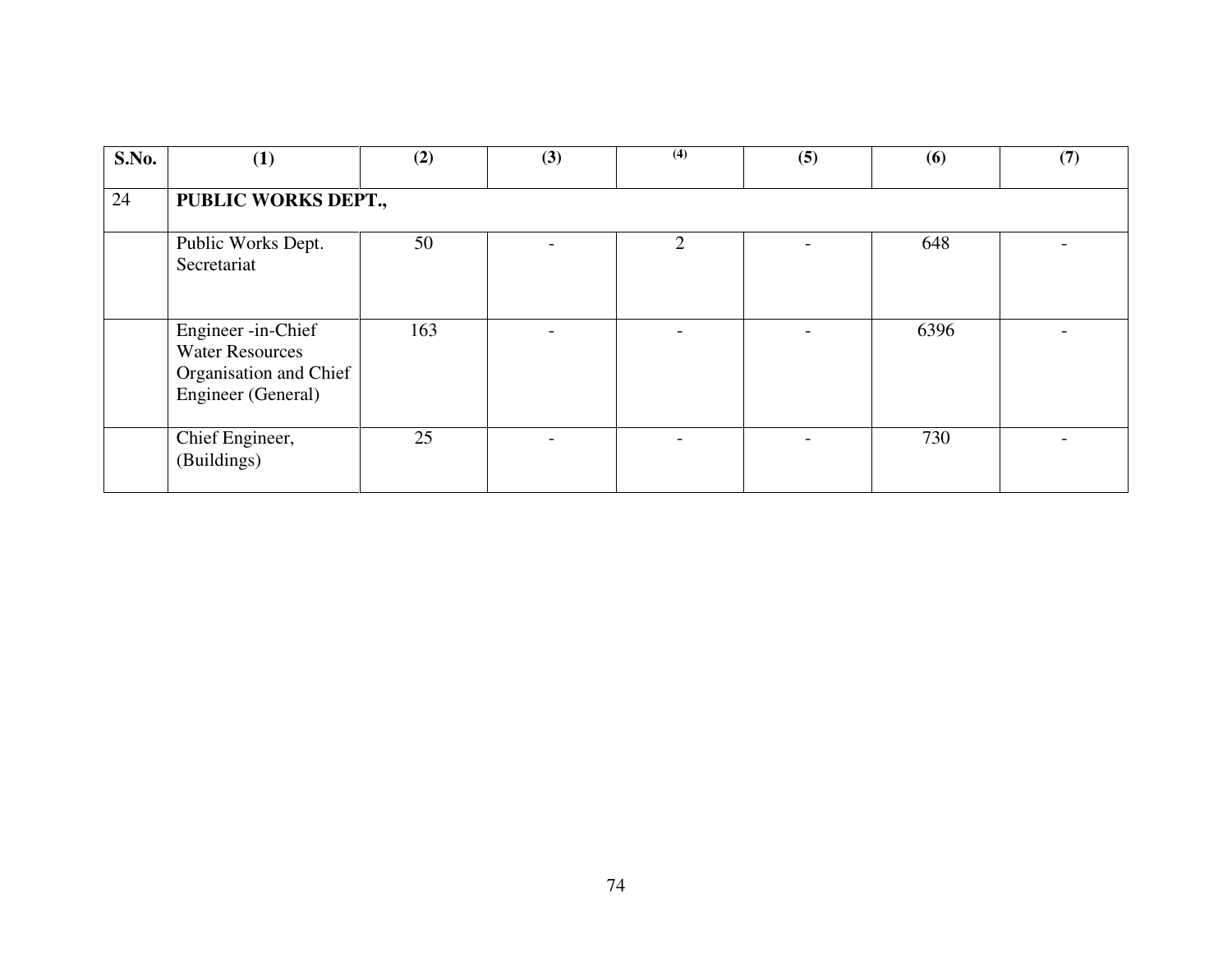| S.No. | (1)                                                                                 | (2)  | (3)            | (4)            | (5)            | (6)   | (7) |
|-------|-------------------------------------------------------------------------------------|------|----------------|----------------|----------------|-------|-----|
| 25    | <b>REVENUE DEPT.,</b>                                                               |      |                |                |                |       |     |
|       | Revenue, Department,<br>Secretariat                                                 | 157  |                |                |                | 3287  |     |
|       | Special Commissioner<br>and Commissioner of<br>Revenue<br>Administration.           | 35   |                |                |                | 1040  |     |
|       | Special Commissioner<br>and Commissioner of<br>Land Reforms.                        | 20   |                |                |                | 580   |     |
|       | <b>Special Commissioner</b><br>and Director of Survey<br>and Settlement.            | 128  | 20             | $\overline{a}$ | $\overline{a}$ | 3706  |     |
|       | Spl. Commissioner and<br>Commissioner of<br>Land Administration.                    | 40   | $\overline{a}$ |                | $\overline{a}$ | 1010  |     |
|       | Spl. Commissioner<br>and Commissioner of<br>Urban Land Ceiling &<br>Urban Land Tax. | 9    |                |                |                | 300   |     |
|       | <b>All District Collectors</b>                                                      | 2716 | 55             | 3              |                | 88491 |     |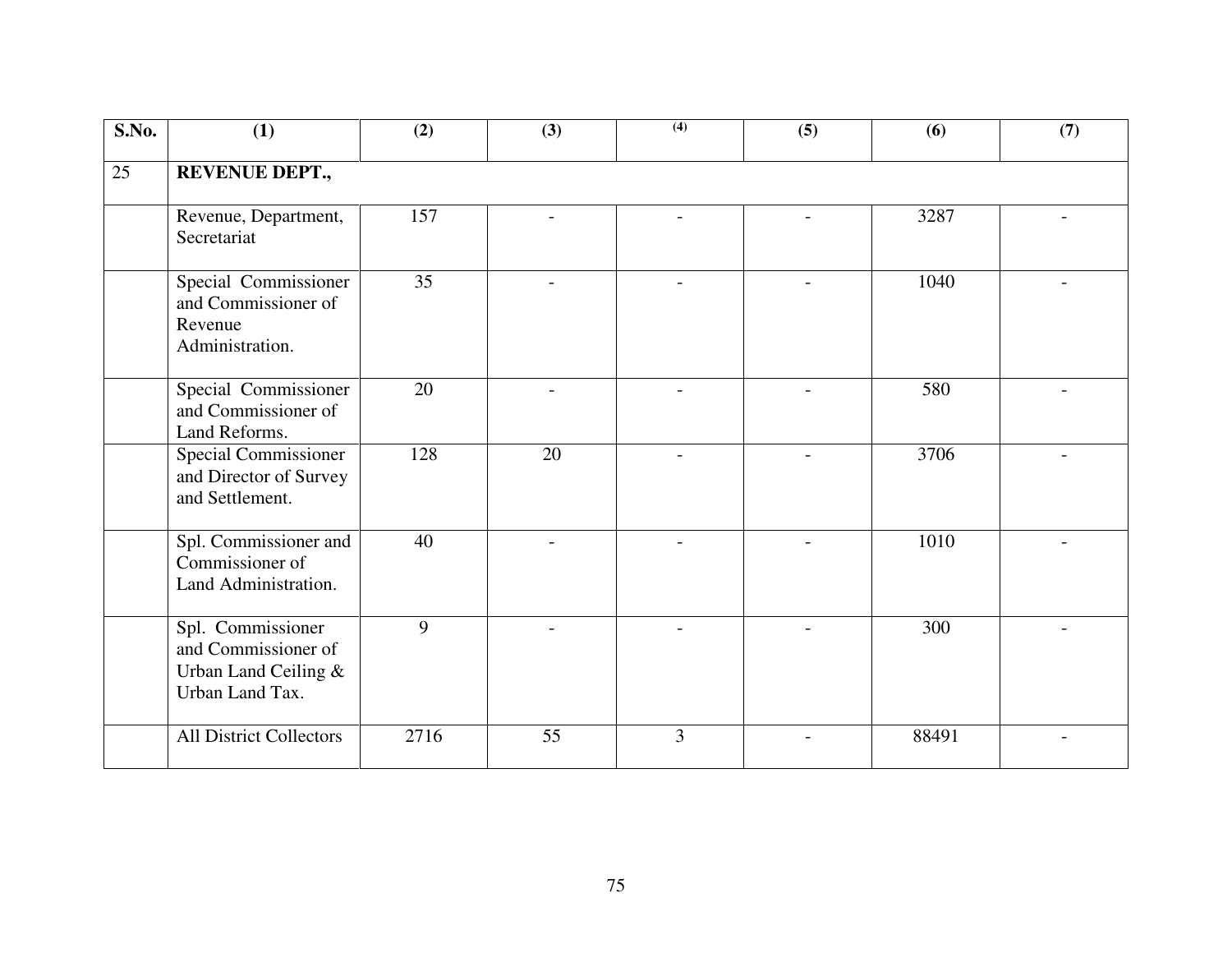| S.No. | (1)                                                                 | (2) | (3) | (4) | (5) | (6)    | (7) |  |  |  |  |
|-------|---------------------------------------------------------------------|-----|-----|-----|-----|--------|-----|--|--|--|--|
| 26    | RURAL DEVELOPMENT AND PANCHAYAT RAJ DEPT.,                          |     |     |     |     |        |     |  |  |  |  |
|       | <b>Rural Development</b><br>and Panchayat Raj<br>Dept., Secretariat | 76  |     | 3   |     | 810    |     |  |  |  |  |
|       | Director of Rural<br>Development and<br>Panchayat Raj               | 619 |     |     |     | 23,935 |     |  |  |  |  |
|       | Tamil Nadu<br>Corporation for<br>Development of<br>Women Ltd.       | 12  |     |     |     | 455    |     |  |  |  |  |
|       | Tsunami Project<br><b>Implementation Unit</b>                       |     |     |     |     |        |     |  |  |  |  |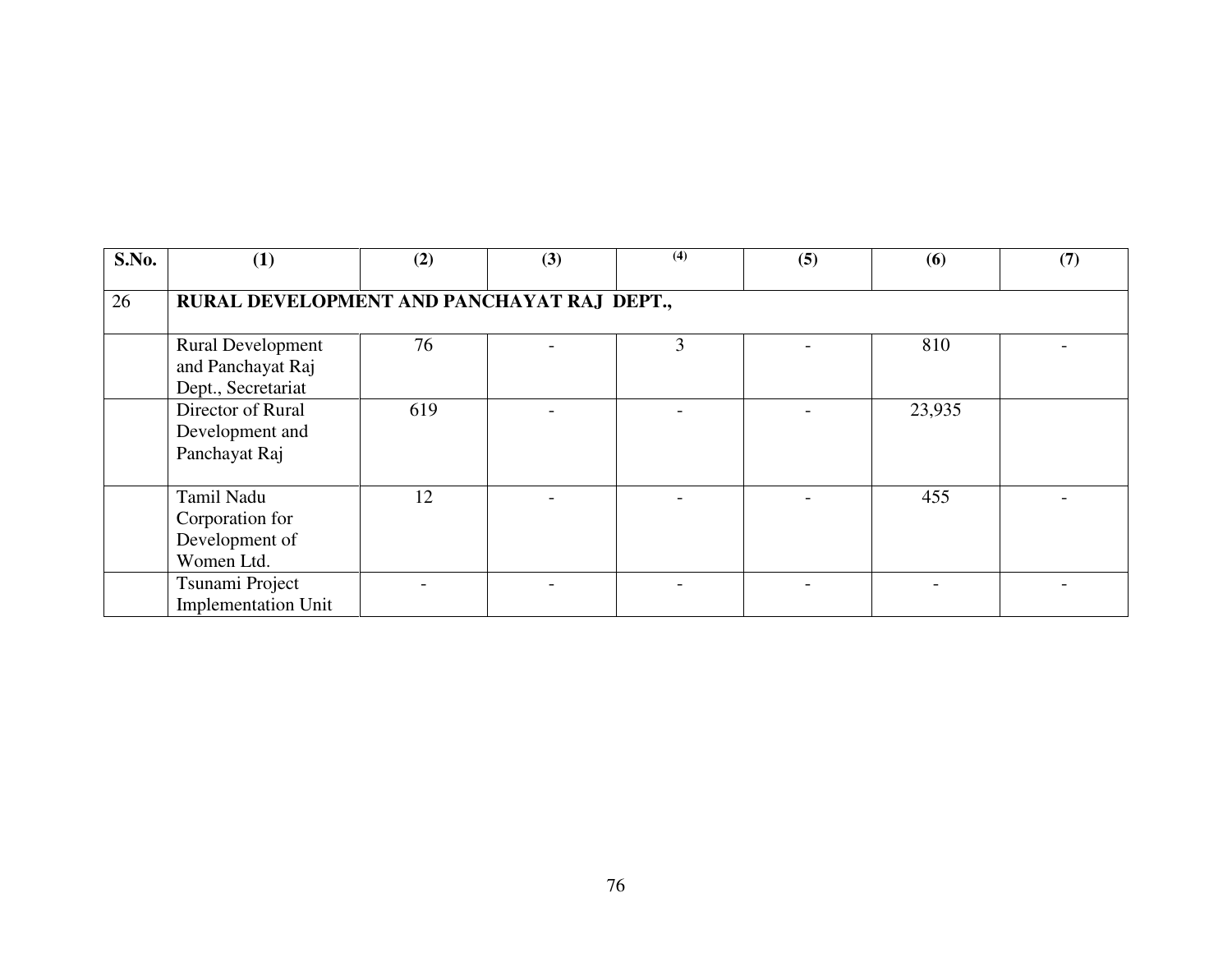| S.No.           | (1)                                                         | (2)             | (3)                      | (4)                      | (5)                      | (6)                      | (7)                      |  |  |  |
|-----------------|-------------------------------------------------------------|-----------------|--------------------------|--------------------------|--------------------------|--------------------------|--------------------------|--|--|--|
| $\overline{27}$ | <b>SCHOOL EDUCATION</b>                                     |                 |                          |                          |                          |                          |                          |  |  |  |
|                 | <b>School Education</b><br>Dept., Secretariat               | 424             |                          | $\overline{\phantom{0}}$ |                          | 4675                     |                          |  |  |  |
|                 | Director of<br>Elementary Education.                        | $\overline{33}$ |                          |                          |                          | 200                      |                          |  |  |  |
|                 | Director of<br>School Education.                            | 392             | $\overline{\phantom{a}}$ |                          | $\overline{\phantom{a}}$ | 2100                     |                          |  |  |  |
|                 | Director of<br>Government<br>Examinations                   | 13              |                          |                          |                          | 130                      |                          |  |  |  |
|                 | Director of Public<br>Libraries.                            | 10              |                          |                          |                          | 100                      |                          |  |  |  |
|                 | Director of Non-<br>Formal and Adult<br>Education.          |                 |                          |                          |                          | $\overline{\phantom{a}}$ |                          |  |  |  |
|                 | Director of Teacher<br>Education, Research<br>and Training. | $\overline{16}$ |                          |                          |                          | 160                      |                          |  |  |  |
|                 | District Primary<br><b>Education Programme.</b>             | $\overline{4}$  | $\overline{\phantom{a}}$ | $\overline{\phantom{a}}$ | $\blacksquare$           | 40                       | $\overline{\phantom{a}}$ |  |  |  |
|                 | <b>Teachers Recruitment</b><br>Board.                       | $\overline{37}$ | $\overline{\phantom{0}}$ | $\overline{a}$           | $\overline{\phantom{0}}$ | 370                      |                          |  |  |  |
|                 | <b>Tamil Nadu Text Book</b><br>Corporation                  | $\overline{4}$  |                          |                          |                          | 120                      |                          |  |  |  |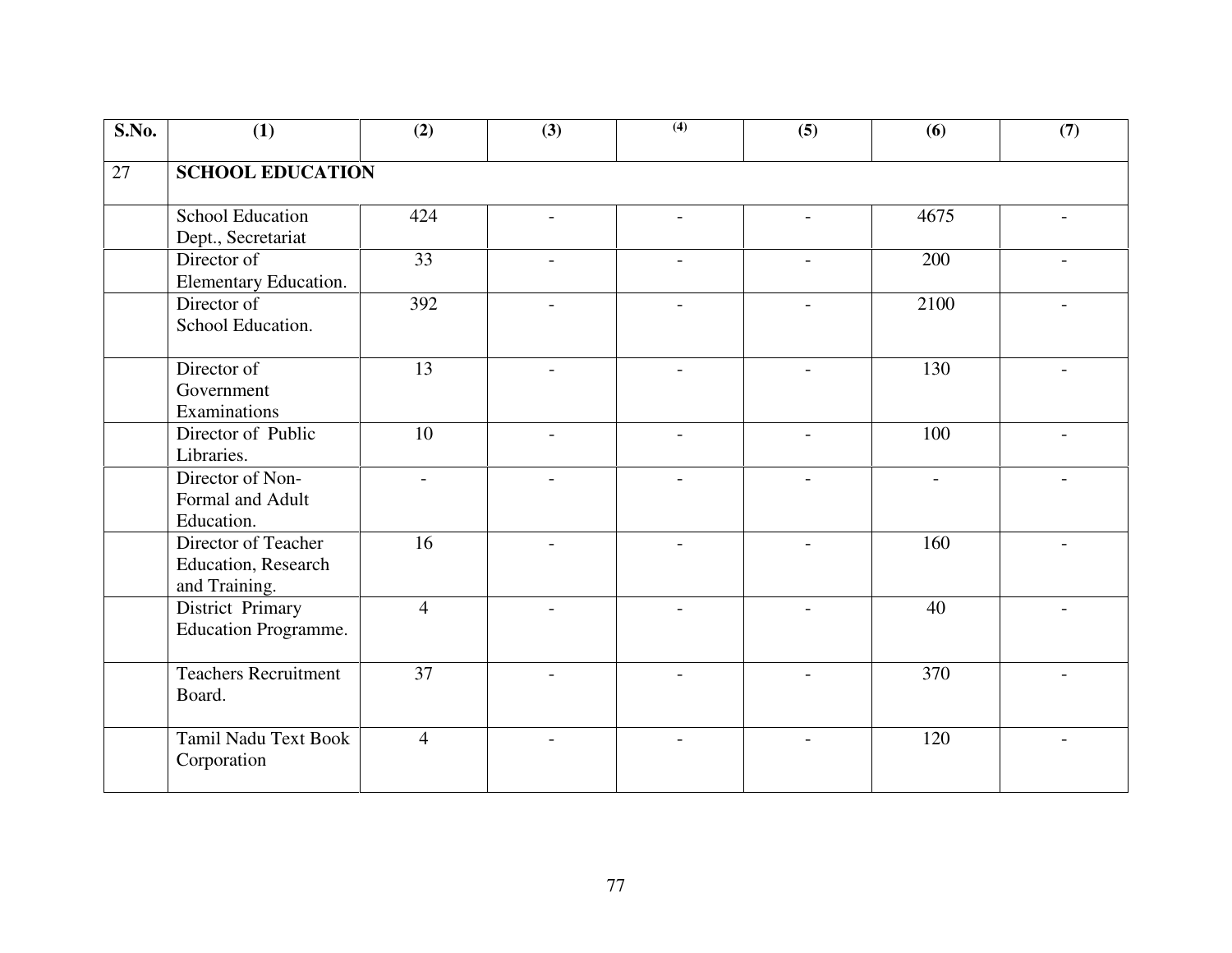| S.No. | (1)                                                                 | (2) | (3) | (4)                      | (5)            | (6) | (7) |  |  |  |
|-------|---------------------------------------------------------------------|-----|-----|--------------------------|----------------|-----|-----|--|--|--|
| 28    | SMALL INDUSTRIES DEPT.,                                             |     |     |                          |                |     |     |  |  |  |
|       | Small Industries Dept.,<br>Secretariat                              | 10  |     |                          |                | 480 |     |  |  |  |
|       | Commissioner of<br>Industries and<br>Commerce.                      | 18  |     | $\overline{\phantom{0}}$ |                | 454 |     |  |  |  |
|       | Tamil Nadu Small<br><b>Industries Corporation</b><br>Ltd., (TANSI). |     |     |                          |                | 50  |     |  |  |  |
|       | Tamil Nadu Small<br>Industries<br>Development<br>Corporation.       | 10  |     |                          | $\overline{a}$ | 340 |     |  |  |  |
|       | Entrepreneurship<br>Development Institute.                          |     |     |                          |                |     |     |  |  |  |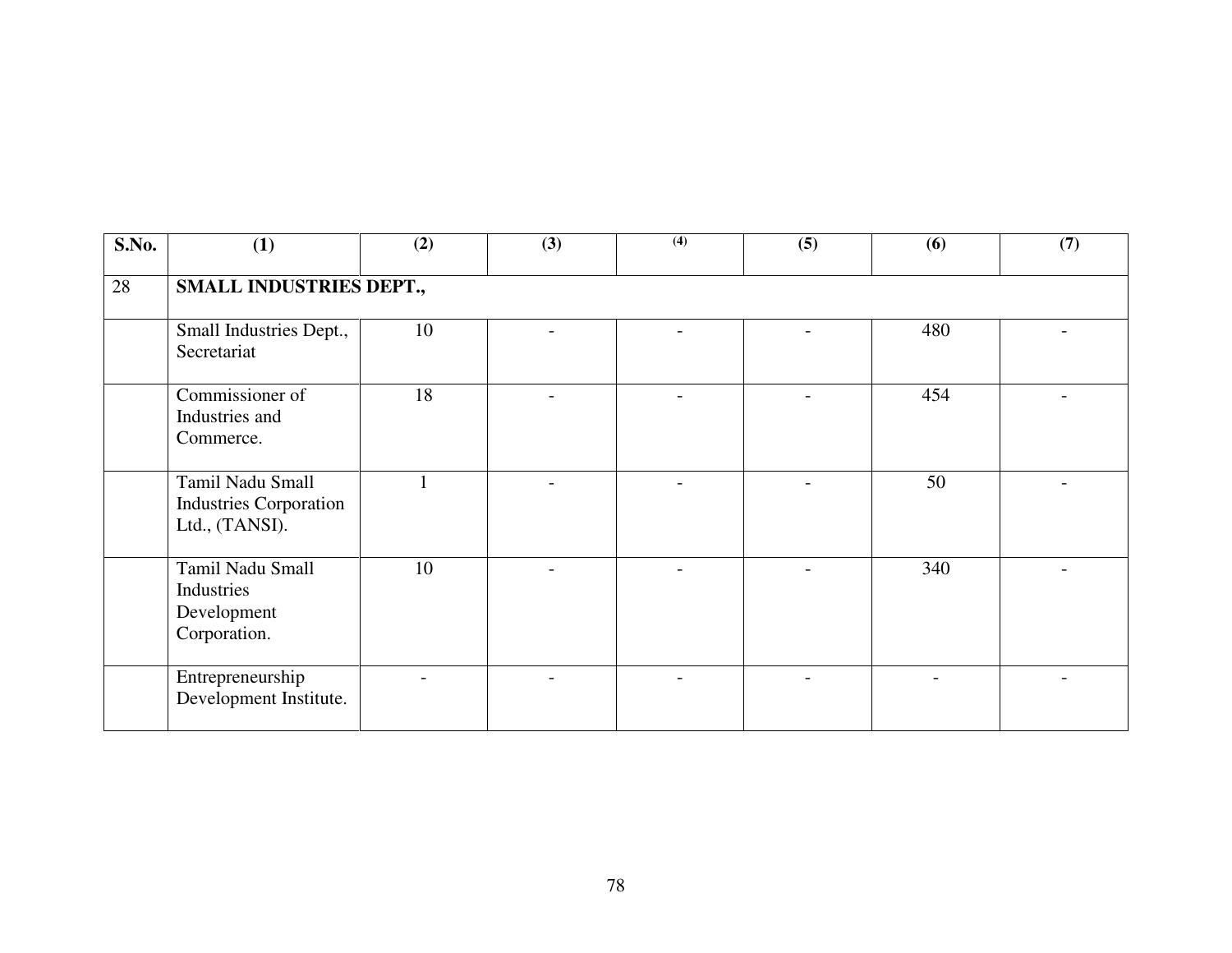| S.No. | (1)                                                                             | (2) | (3) | (4)            | (5) | (6) | (7) |  |  |  |
|-------|---------------------------------------------------------------------------------|-----|-----|----------------|-----|-----|-----|--|--|--|
| 29    | SOCIAL WELFARE AND NUTRIOUS MEAL PROGRAMME DEPT.,                               |     |     |                |     |     |     |  |  |  |
|       | Social Welfare and<br><b>Nutritious Meal</b><br>Programme Dept.<br>Secretariat. | 10  |     |                |     | 100 |     |  |  |  |
|       | Commissioner of<br>Social Defence.                                              | 10  |     |                |     | 214 |     |  |  |  |
|       | Director of Social<br>Welfare                                                   | 6   |     |                |     | 20  |     |  |  |  |
|       | Project Co-ordinator<br>World Bank Assisted<br>ICDS.                            | 9   |     | $\overline{2}$ |     | 246 |     |  |  |  |
|       | <b>State Commissioner</b><br>for the Disabled.                                  | 8   |     |                |     | 10  |     |  |  |  |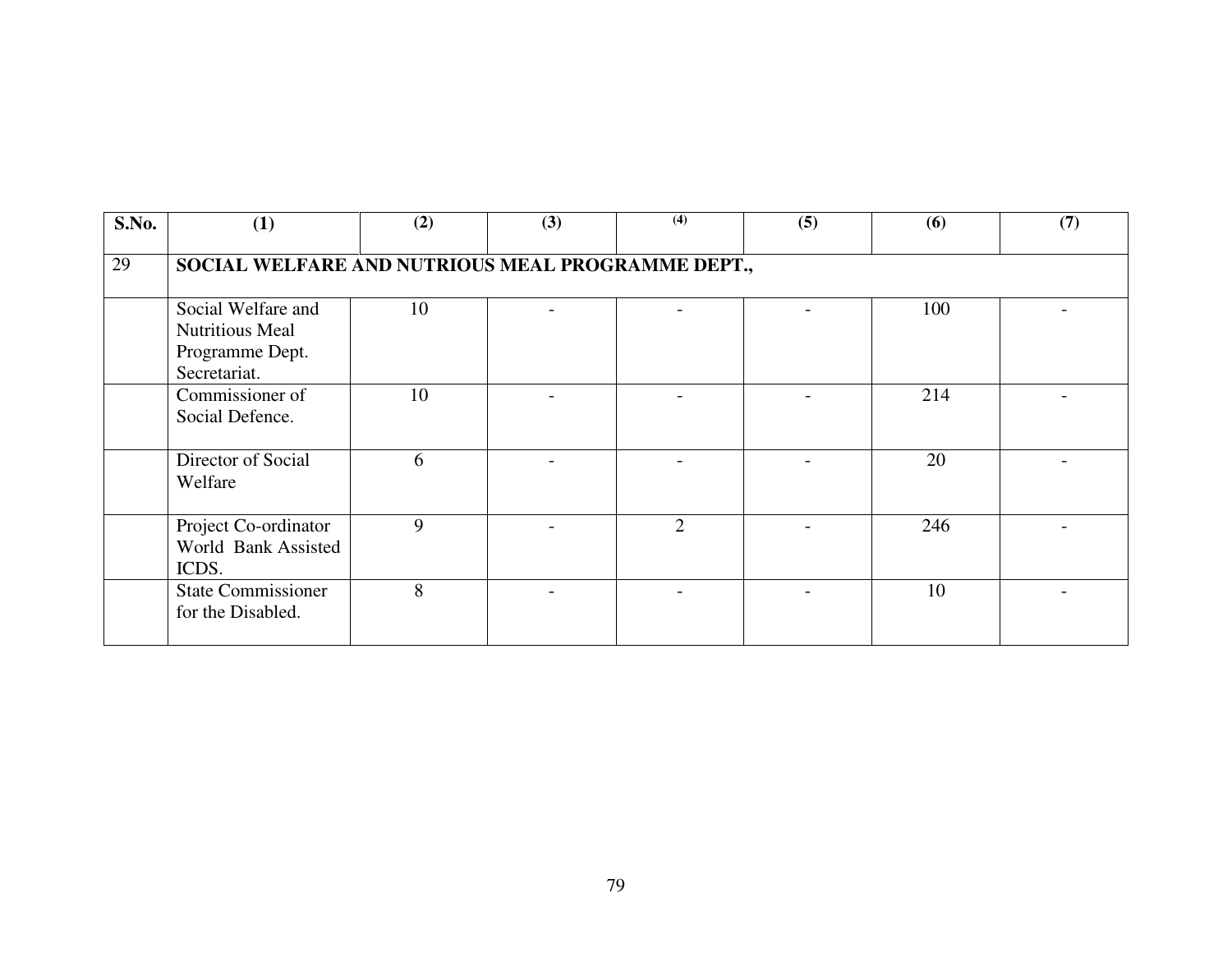| S.No. | (1)                                                                                                   | (2)            | (3) | (4) | (5) | (6)   | (7)                                                                          |
|-------|-------------------------------------------------------------------------------------------------------|----------------|-----|-----|-----|-------|------------------------------------------------------------------------------|
| 30    | TAMIL DEVELOPMENT, RELIGIOUS ENDOWMENT AND INFORMATION DEPT.,                                         |                |     |     |     |       |                                                                              |
|       | Tamil Development<br>Religious Endowment<br>and Information Dept.<br>Secretariat                      | 48             |     |     |     | 9,200 |                                                                              |
|       | Director of Tamil<br>Development.                                                                     | $\mathfrak{D}$ |     |     |     |       |                                                                              |
|       | <b>Special Commissioner</b><br>and Commissioner<br>Hindu Religious and<br><b>Charitable Endowment</b> | 257            |     |     |     | 12266 |                                                                              |
|       | Director of<br><b>Information and Public</b><br>Relations.                                            | 25             |     | 3   |     | 4202  |                                                                              |
|       | Director of Stationary<br>and Printing                                                                |                |     |     |     | 106   | Manual prepared                                                              |
|       | Etymological<br><b>Dictionary Project</b>                                                             |                |     |     |     |       | Manual prepared and<br>hosted in the Govt.<br>Website.<br>www.tn.gov.in/rti. |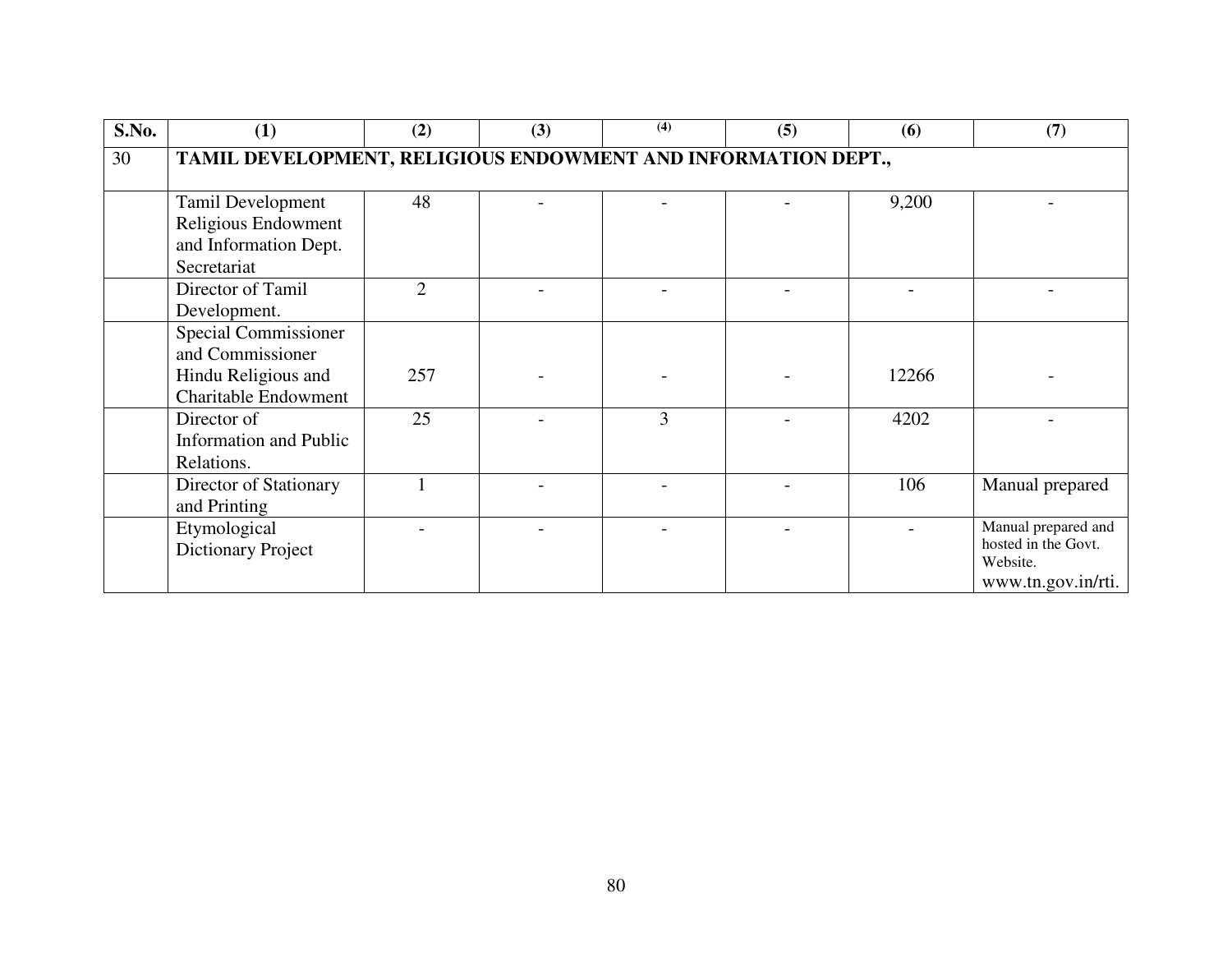| S.No. | (1)                                       | (2) | (3) | (4) | (5) | (6) | (7) |  |  |  |  |
|-------|-------------------------------------------|-----|-----|-----|-----|-----|-----|--|--|--|--|
| 31    | TOURISM AND CULTURE DEPT.,                |     |     |     |     |     |     |  |  |  |  |
|       | Tourism and Culture<br>Dept., Secretariat |     |     |     |     |     |     |  |  |  |  |
|       | Commissioner of<br>Archaeology.           |     |     |     |     |     |     |  |  |  |  |
|       | Commissioner of<br>Tourism                |     |     |     |     |     |     |  |  |  |  |
|       | Commissioner, Tamil<br>Nadu Museum        |     |     |     |     |     |     |  |  |  |  |
|       | Director of Art &<br>Culture              |     |     |     |     |     |     |  |  |  |  |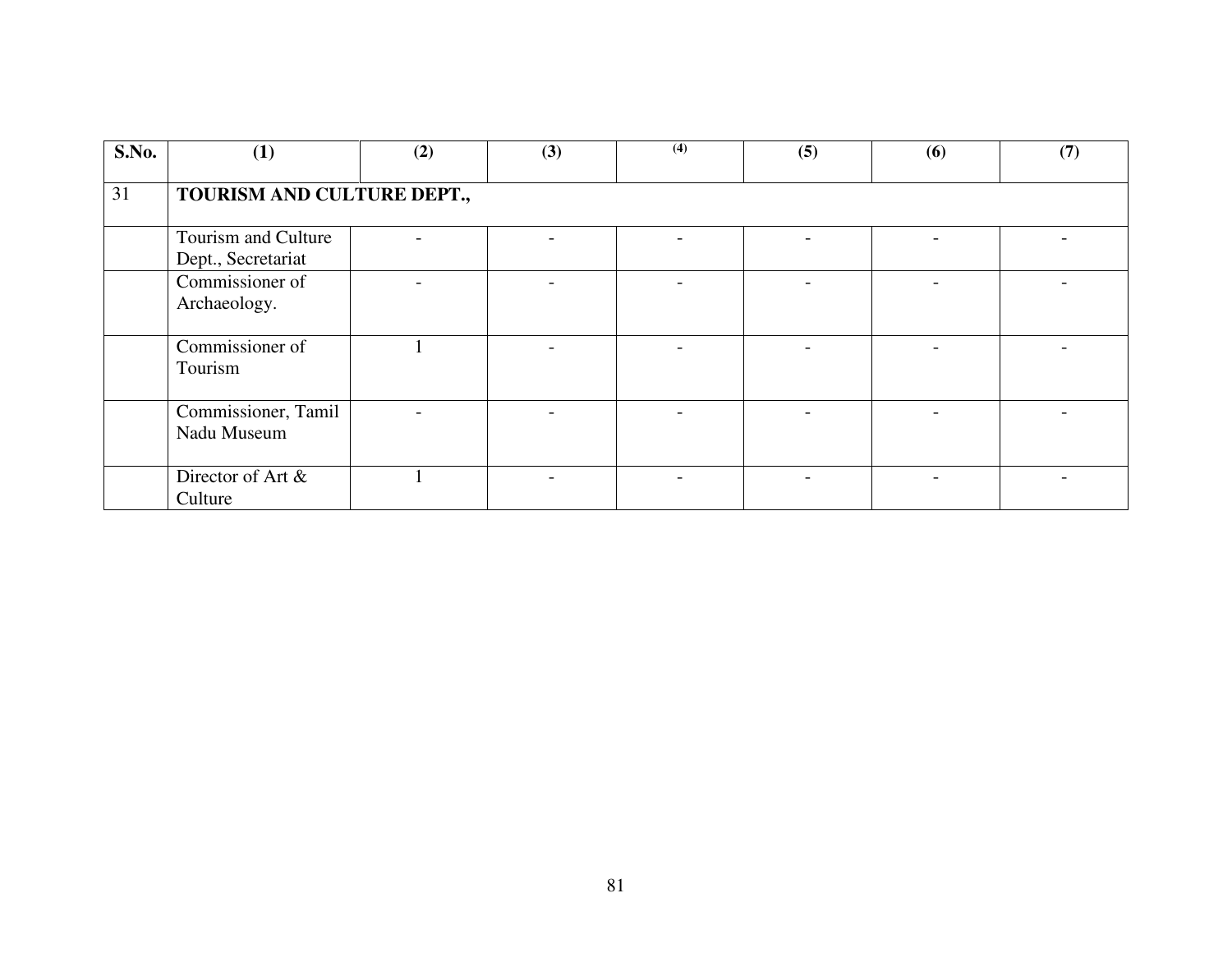| S.No. | (1)                     | (2) | (3)                      | (4)                      | (5)                      | (6)  | (7)      |  |  |  |  |
|-------|-------------------------|-----|--------------------------|--------------------------|--------------------------|------|----------|--|--|--|--|
| 32    | <b>TRANSPORT DEPT.,</b> |     |                          |                          |                          |      |          |  |  |  |  |
|       |                         |     |                          |                          |                          |      |          |  |  |  |  |
|       | Transport Dept.         | 42  | $\overline{\phantom{a}}$ | $\overline{\phantom{0}}$ | $\overline{\phantom{0}}$ | 1032 | Manual   |  |  |  |  |
|       | Secretariat             |     |                          |                          |                          |      | prepared |  |  |  |  |
|       | <b>Motor Vehicles</b>   |     | $\overline{a}$           |                          | $\overline{a}$           |      | Manual   |  |  |  |  |
|       | Maintenance             |     |                          |                          |                          |      | prepared |  |  |  |  |
|       | Department.             |     |                          |                          |                          |      |          |  |  |  |  |
|       | Institute of Road       |     |                          |                          |                          |      | Manual   |  |  |  |  |
|       | Transport.              |     |                          |                          |                          |      | prepared |  |  |  |  |
|       |                         |     |                          |                          |                          |      |          |  |  |  |  |
|       | Metropolitan            | 30  | $\overline{4}$           |                          |                          | 700  | Manual   |  |  |  |  |
|       | Transport               |     |                          |                          |                          |      | prepared |  |  |  |  |
|       | Corporation.            |     |                          |                          |                          |      |          |  |  |  |  |
|       | <b>State Express</b>    | 38  |                          |                          | $\overline{a}$           | 840  | Manual   |  |  |  |  |
|       | Transport               |     |                          |                          |                          |      | prepared |  |  |  |  |
|       | Corporation Ltd.,       |     |                          |                          |                          |      |          |  |  |  |  |
|       | Chennai                 |     |                          |                          |                          |      |          |  |  |  |  |
|       | Tamil Nadu State        | 36  |                          |                          |                          | 520  | Manual   |  |  |  |  |
|       | Transport               |     |                          |                          |                          |      | prepared |  |  |  |  |
|       | Corporation             |     |                          |                          |                          |      |          |  |  |  |  |
|       | (Villupuram) Ltd.       |     |                          |                          |                          |      |          |  |  |  |  |
|       |                         |     |                          |                          |                          |      |          |  |  |  |  |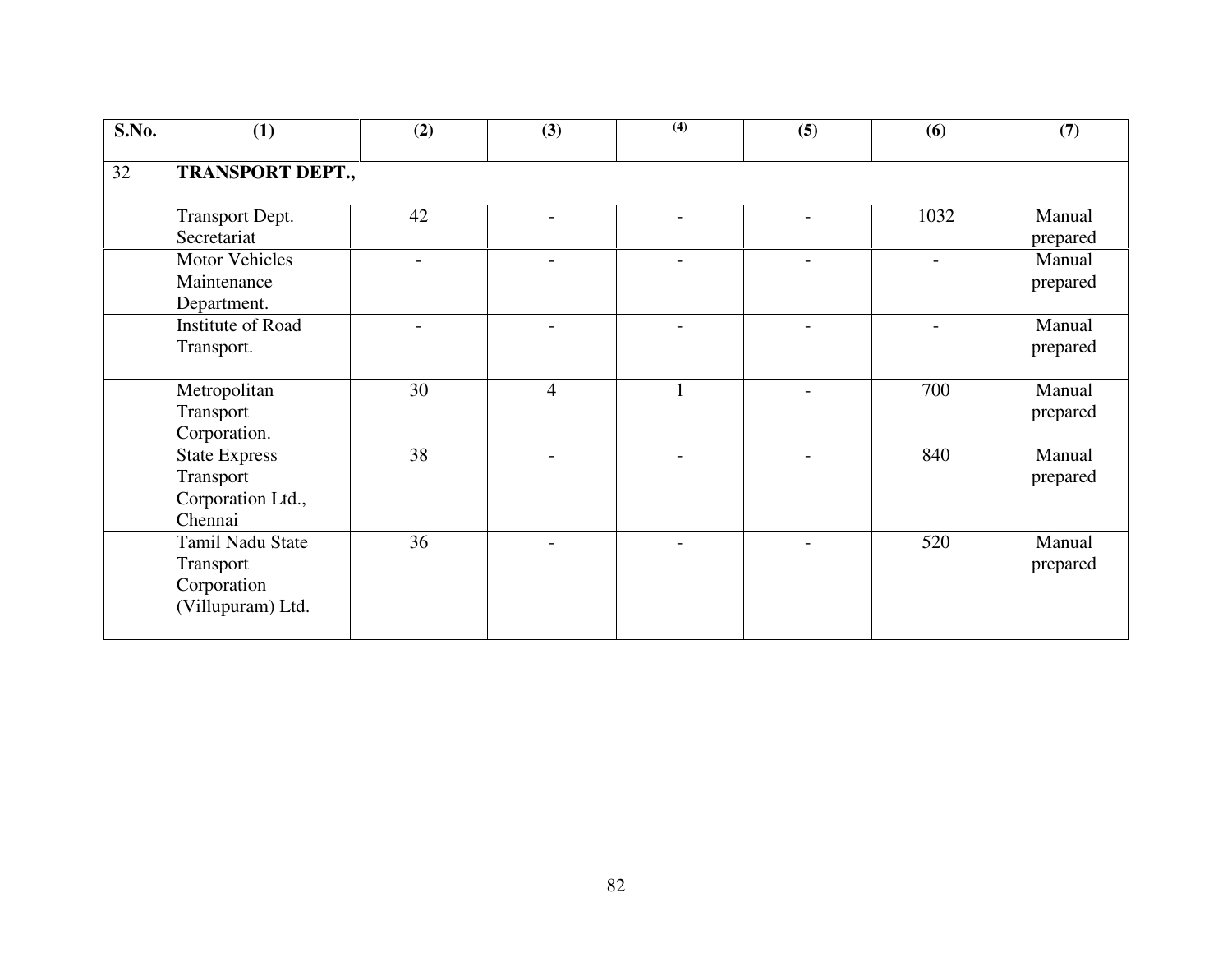| S.No. | (1)                                                                       | (2)            | (3) | (4)            | (5)                      | (6)  | (7)                |
|-------|---------------------------------------------------------------------------|----------------|-----|----------------|--------------------------|------|--------------------|
|       | Tamil Nadu State<br>Transport<br>Corporation,<br>(Kumbakonam) Ltd.        | 39             |     | $\mathbf{1}$   | $\overline{\phantom{0}}$ | 650  | Manual<br>prepared |
|       | Tamil Nadu State<br>Transport<br>Corporation<br>(Madurai) Ltd.            | 70             | 11  |                | $\overline{a}$           | 3860 | Manual<br>prepared |
|       | <b>Tamil Nadu State</b><br>Transport<br>Corporation<br>(Coimbatore) Ltd.  | 60             |     |                |                          | 2300 | Manual<br>prepared |
|       | Tamil Nadu State<br>Transport<br>Corporation (Salem)<br>Ltd.              | 22             |     | $\overline{a}$ | $\overline{a}$           | 736  | Manual<br>prepared |
|       | Tamil Nadu<br>Transport<br><b>Development Finance</b><br>Corporation Ltd. | $\overline{3}$ |     | $\overline{a}$ | $\overline{a}$           | 168  | Manual<br>prepared |